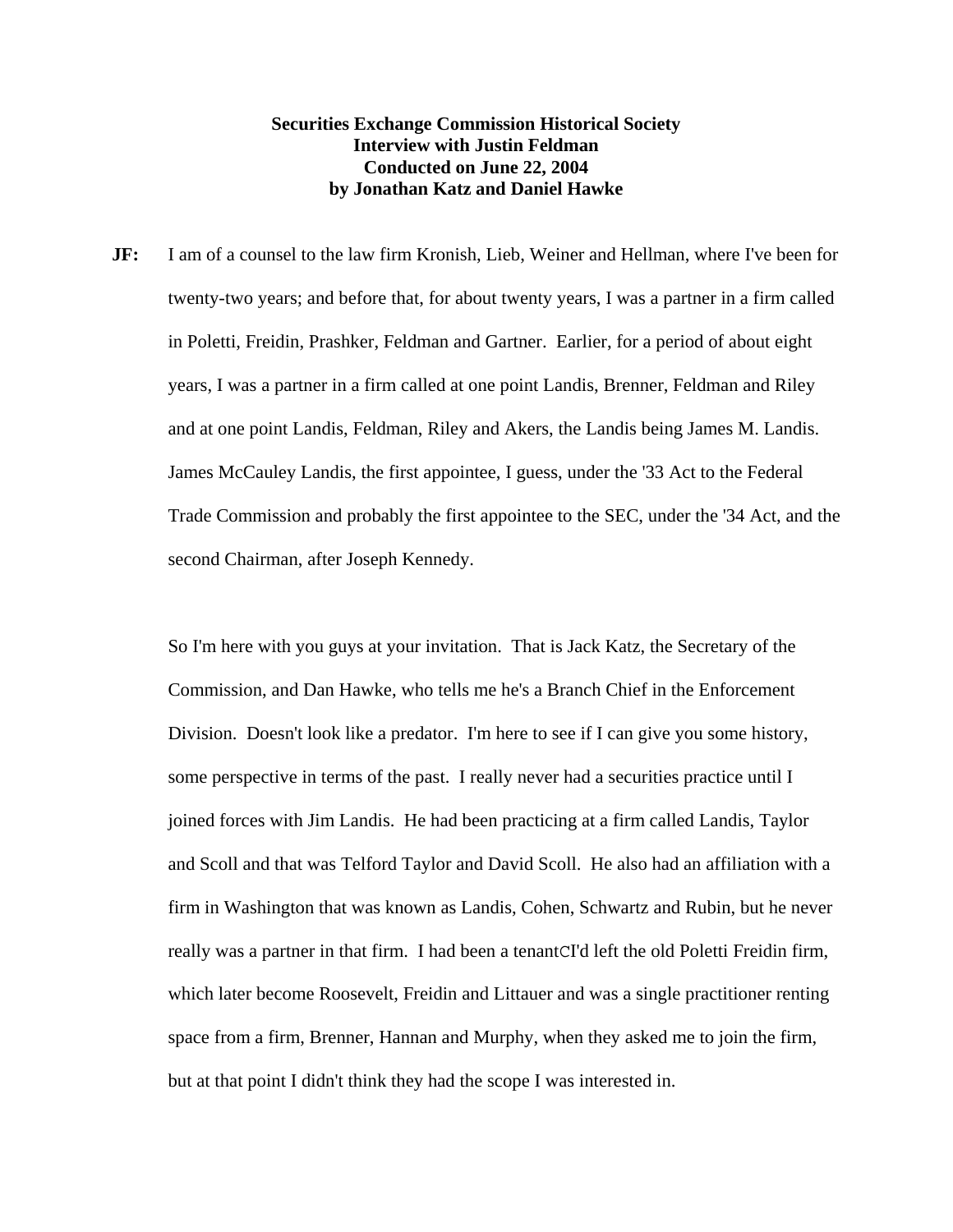But Brenner was a former Surrogate, that is a Probate Judge, in Westchester County and he had a little Westchester firm with Jim Landis, who was then the Supervisor of the Town of Harrison, New York. It was called Landis, Brenner and Bauman. I was not interested in Landis, Brenner and Bauman. I didn't think too well of Bauman. He later went to jail. Not that I thought that well of Brenner, but the idea of practicing law with Landis was very attractive and I said that if they could bring Landis in and form a New York firm, I would join them. Landis left Telford Taylor. That wasn't really a partnership, either, but Telford never quite forgave me for it, and we formed the Landis, Brenner, Feldman and Riley firm.

That was the end of 1956, the beginning of 1957, and immediately, apart from Jim Landis's geniusCand I do mean that because he was a genius in terms of ability to assimilate facts and law like no one I had ever known before or since, it immediately brought me into a relationship with the Kennedys and the Kennedy family becauseCand I don't know how much you are interested in knowing about Jim outside of the SEC, but Jim, while at the SEC, had formed a very close relationship with Ambassador Kennedy, and after the war, when Jim was Chairman of the Civil Aeronautics Board, CAB, he resigned in a fight with President Truman. Resigned, quote, fired, who knows?

What happened was that under the Civil Aeronautics Act, in licensing a foreign carrier, because the President of the United States had the responsibility for foreign affairs, the President had to sign off and Jim, as Chairman of the CAB, held these extensive hearings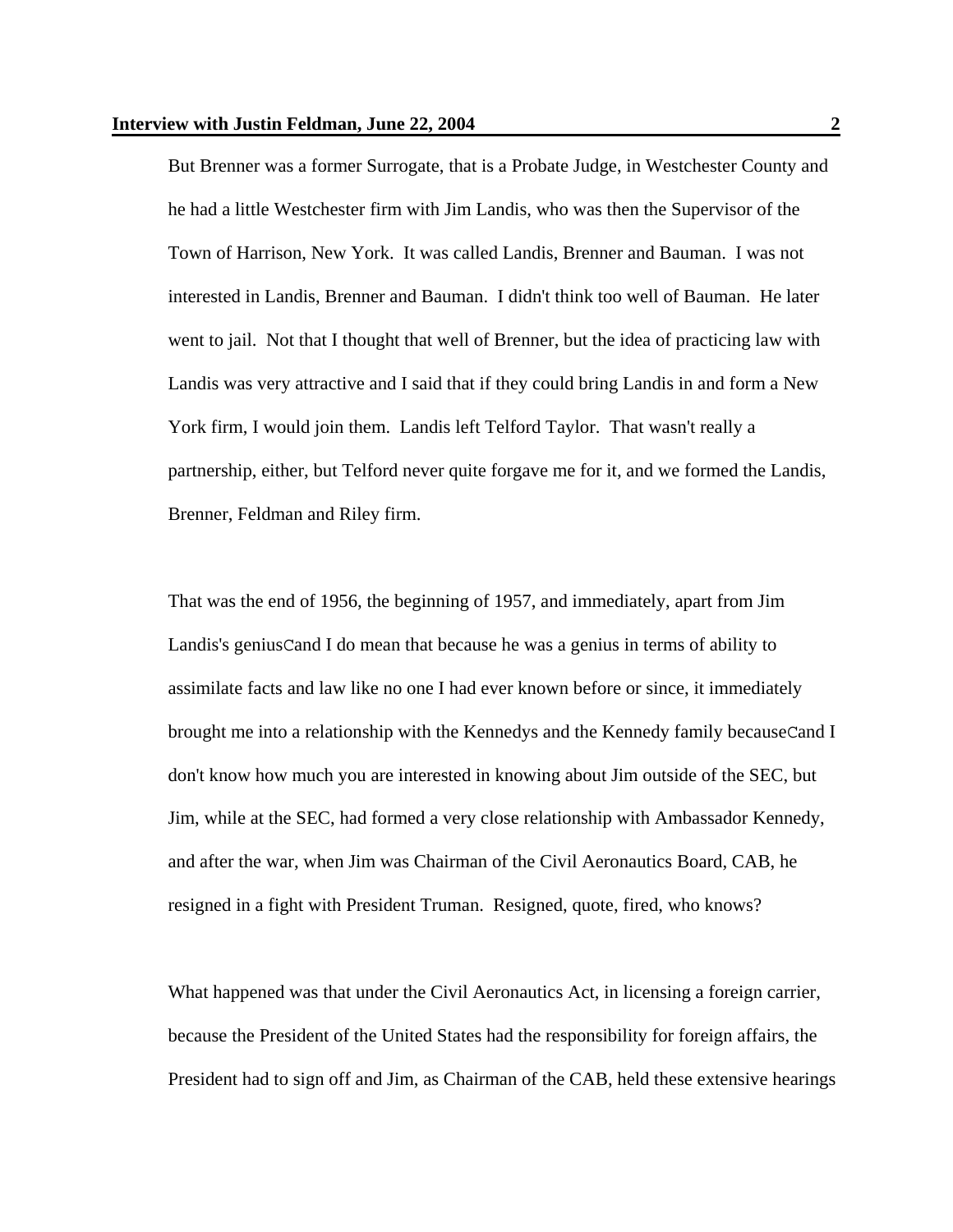as to who would be the flag carrier over the north Atlantic, TWA or PanAm or American Overseas. The Board awarded the franchise, subject to the President's approval, to American Overseas and PanAm was then run by Juan Trippe, who was very influential politically.

He had a lobbyist named Sam Prior in Washington and the order of the Commission went to the White House and the President signed it, and the evidence clearly showed that immediately thereafter, Matthew Connelly, who was then the President's secretary, persuaded the President he had made a mistake, after he had met with Juan Trippe, the President's signature was eradicated and the award was disapproved, instead of approved. That brought on the dispute.

Jim was stranded. He had been a government servant all his life, didn't know what he was going to do and Joe Kennedy said, "Don't resign over the issue." This is obviously hearsay on my part, getting it from the Chairman. "Don't resign over the issue of Truman having screwed you," so to speak. "You're not going to win that fight, a fight with the President. Resign because I had asked you to come to New York to represent the Kennedy interests," which were then lodged in New York, and that's what he did. So when I started practicing with him, I immediately became friendly with the Kennedy family. Jim was the trustee of a number of the Kennedy family trusts. Joe Kennedy and he were very, very close and shortly thereafterCI mean, his relationship with the Kennedys was well known.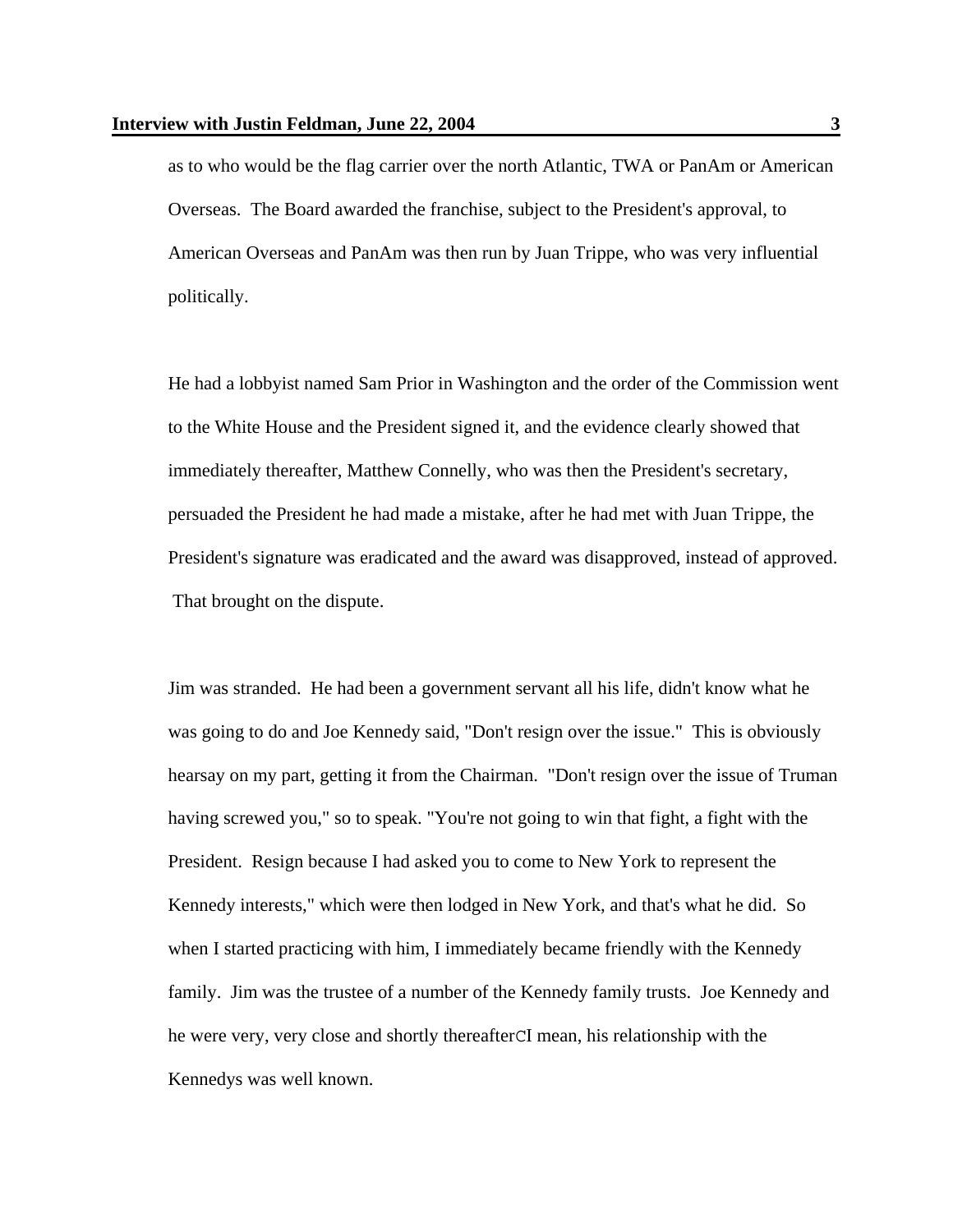Matter of fact, it was the problem of some contention as well because in 1958, when then Senator Kennedy of Massachusetts, later to become President Kennedy, had to run for reelection, Jim just took off three months. Went up to Boston to write his speeches and was sort of in charge of all the policy issues. It was that campaign which later led to his tax problems, in a way, but I don't know if you're interested in any of that. Be that as it may, we, in '58, '59, started to develop an IPO practice. For some reason, in that period of time, the whole nature of the business changed. The people who had been selling vacuumCyou know, Fuller Brushes door-to-door, became vacuum cleaner salesmen doorto-door. They became aluminum siding salesmen door-to-door and lo and behold, they became broker dealers. And in the process, there were also a lot of IPOs, Initial Public Offers, and broker-dealer revocation proceedings.

We didn't call them IPOs then. They were called Hot Issues and we started, for the first time, there were a bunch of new underwriters in the business, a bunch of new issuers and for the first time, the white shoe firms, the fancy law firms that had always represented the issuers and the underwriters, were not taking on this business, and we got a lot of it, and with it we got a lot of enforcement cases. There was no enforcement division when I had my enforcement matter. Each of the divisions had their own enforcement counsel. So Sidney Mendelsohn, who later became the head or the director of the division, the investment company.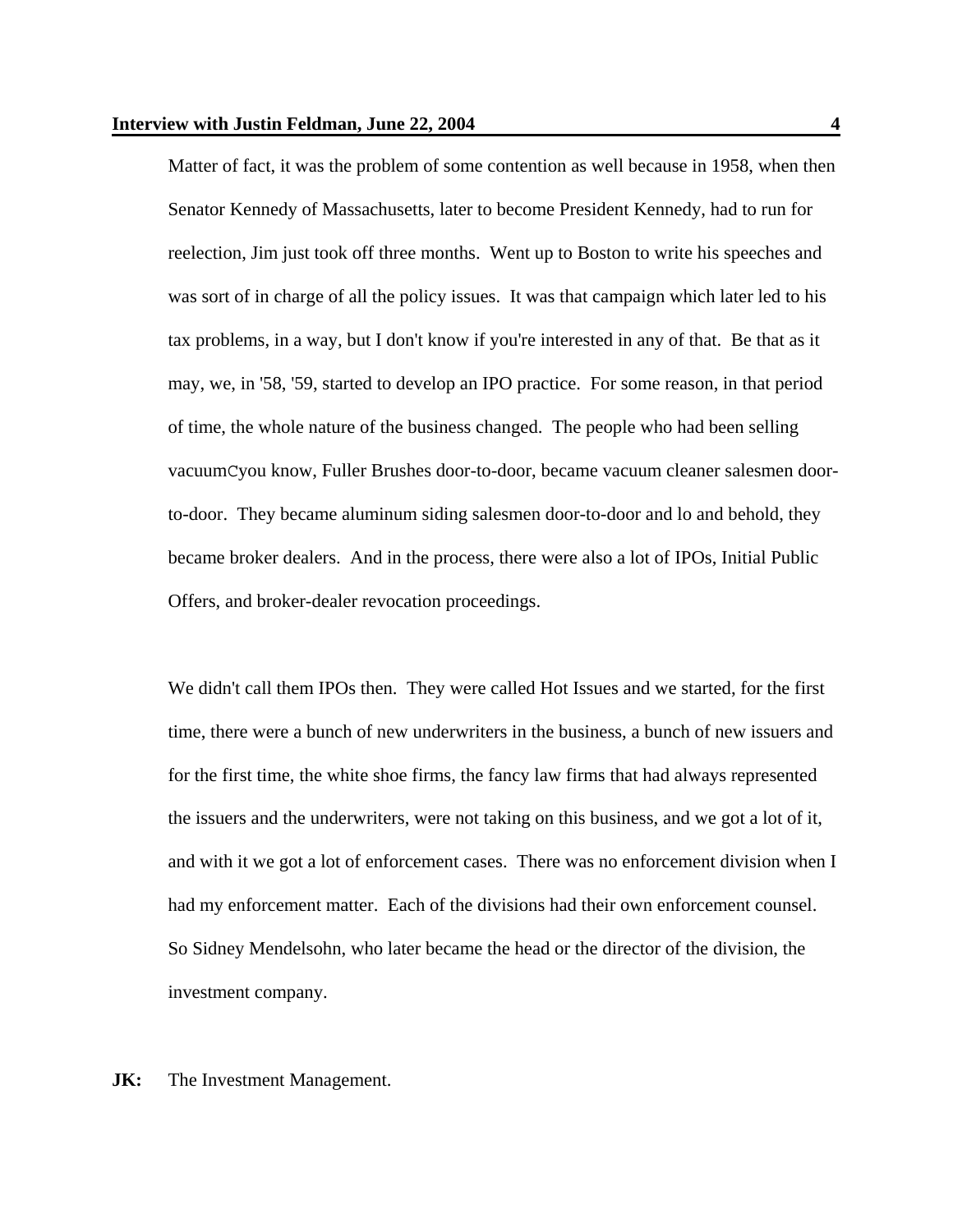- **JF:** Investment Management Division. He was the enforcer, and Phil Loomis in Trading and Markets and a guy named EisenstadtCI'm pretty sure his name was Eisenstadt. I can't remember for the likes of me his first name. In . . .
- **DH:** Corporation Finance.
- **JF:** In Corporation Finance. What was it called? Corporation?
- **DH:** Finance.
- **JF:** Yes, and he was an assistant director of the division and did the enforcement. The first case I had with him, I'll never forget. I later developed a good relationship with him. He was very abrupt and very pre-emptory. I'll never forget, he had asked to see a client of mine who he thought had been guilty of some violation of the act, named Al Dworman, I believe his name was. Dworman had inherited a lot of money and was very active in the market. D-W-O-R-M-A-N. I remember going down to Washington to visit with Eisenstadt and Dworman being abused by him verbally and Dworman saying, "You can't treat me that way. I'm just not some young kid on the street. I happen to be worth thirtythree million dollars," and I remember Eisenstadt looking him in the eye and saying, "I know, and when your father died three years ago, you were worth thirty-seven million dollars." [laughter]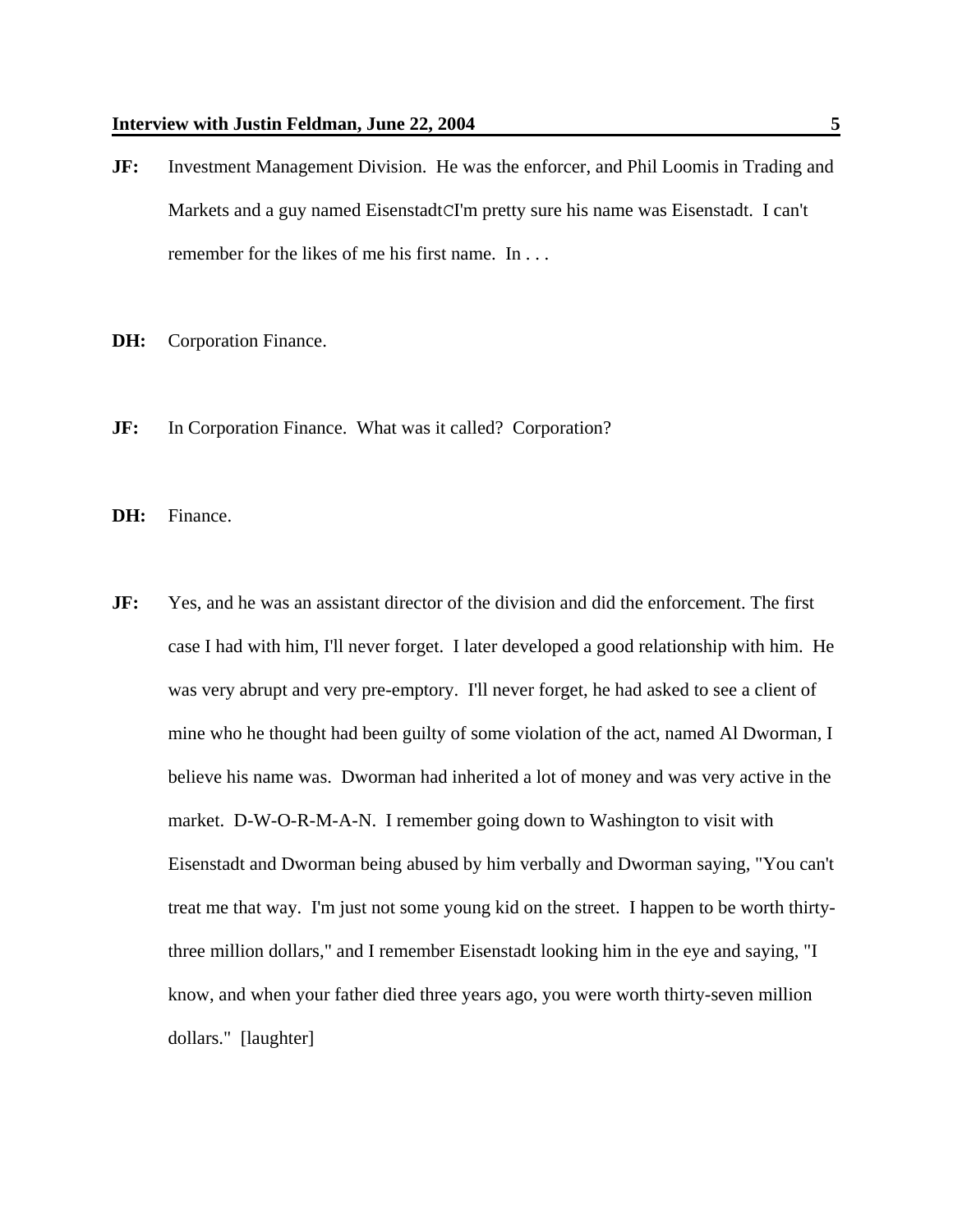**JK:** He was not impressed.

**JF:** But then we worked together on a matter. There was a matter involving somebody named Schindler, and I can't remember what the case was. My role in that was that I represented a Swiss bank through which Schindler had distributed unregistered securities. Anyway, I had been retained by a Swiss private bankCI'm trying to remember the name now. I remembered it earlier this morning. It will come to me, that had bought some of these securities and found that they couldn't sell them, couldn't sell them. There was a Stop Order, number one, and number two, it was an illegal distribution. The Commission was unable to get any information.

Eisenstadt was unable to get any information, and so with the help and cooperation of my client, I went over and spent some time in Switzerland, in Zurich developing information, photostatic records, so forth, and finally being threatened with arrest for violation of the Swiss Economic Espionage Act. I remember coming back and giving Eisenstadt the information and great, he was going to make a case, and then one Sunday morning I was up in the countryCDutchess County. We had a farm at the time, and I picked up the *New York Times* and there's a death notice. Schindler is alleged to have died, and I called Eisenstadt. I reached him at home and I read it to him, and I said, "I know your reaction." He said, "What's my reaction?" "Your first reaction is, 'The son of a bitch can't do it to me,'" and I said, "Yes, I know your second reaction, too," and he said,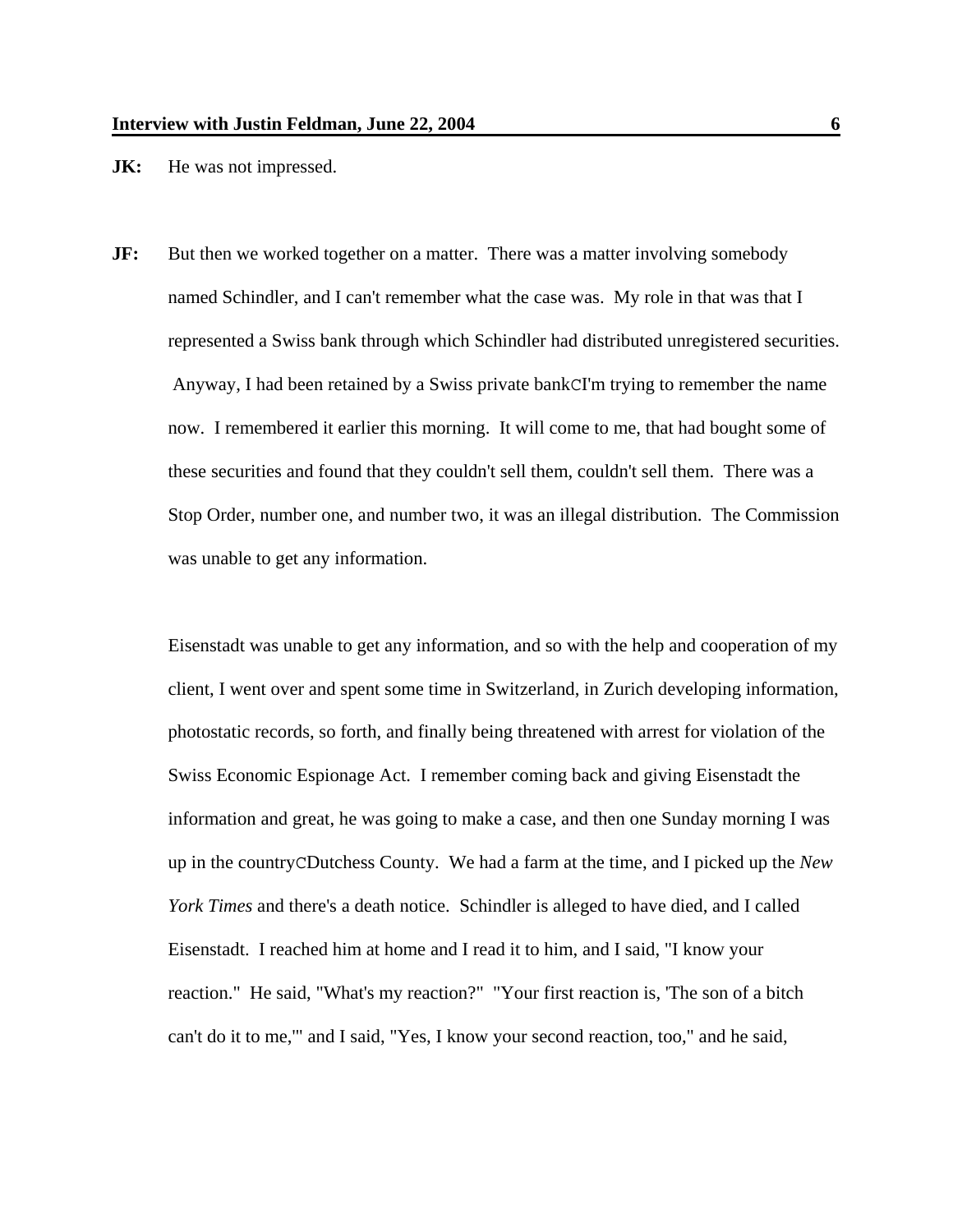"What's that?" I said, "You're sending up an investigator to make sure he's dead, view him in the coffin," which he actually did. But I'm roaming.

- **JK:** No, this is very interesting. I'm curious Cunregistered offerings in Europe are a significant problem today. How did it happen? Do you know what the mechanics of it was? Was it the issuer that was selling overseas?
- **JF:** The issuer was selling overseas. Let's see, he was selling to banks, who were taking on behalf of their clients, and in accounts in which the clients didn't know what they were taking or what they weren't taking, and some of those banks were taking payoffs on the side from these hide-behinders, who were telling them, "You know, the stock's five dollars. And now it's six dollars. And now it's seven dollars," and the famous story went around at the time that the guy who says, "Maybe now I ought to sell," and the brokerdealer says, "To whom?"
- **JK:** Were these what we call penny stocks today or were these legitimate companies?
- **JF:** No, they were Reg A offerings that later, you know, merged with some old, stale shell. They were all sorts of things that never went through the registration process. Some of them turned out to be successful, but very rarely, and they were operating in a form of boiler room operation, but selling them overseas to some of these banks. I mean, that'sCBernie Cornfeld is getting rich on it and so why not?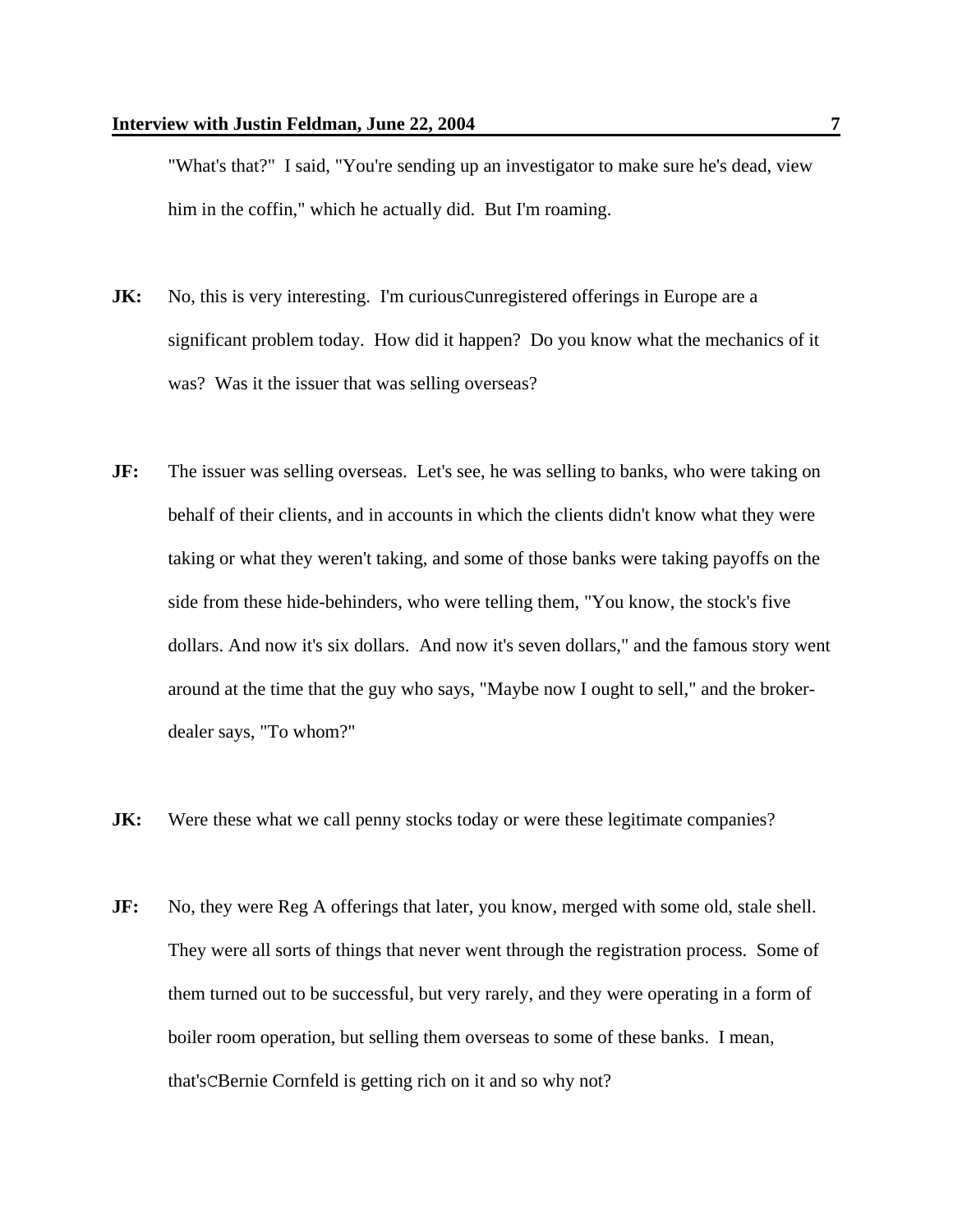Of course, you see a lot of the things that are still problems today. I'm not a practitioner in the field today. I haven't been for twenty years, but so many of the things that we thought were, or the industry thought, Stan Sporkin and Irving Pollack thought were the cause of all sorts of problems, offerings overseas, what we called left-fielding stock, which is now called lockup agreements. Left-fielding stock was a way of getting the stock to move because you would put it in the hands of relatives, who weren't supposed to sell for ninety days, until the market absorbed what they had. Now it's a lockup agreement and it's perfectly okay.

- **DH:** As long as it's disclosed.
- **JF:** As long as it's disclosed. I mean, so that some of C but does that mean that it's right because we saw what happened with the IPO's in the '90s. So what? They disclosed the lockup agreement but not the potential effect with the stock. You know, if you lock up 50 percent of the stock and you create a great demand, the stock's going to move up and then by the time the lockup agreement is up, they dump the stock. It's the same manipulation, but only it became legal, and that's true of some of the overseas offerings. The so-called, you know, the theory of offering stock overseas that's not going to come back. Nonsense, it's not going to come back. Anyway, be that as it may.
- **DH:** How do you compare the Hot Issues market in the late '50s to the IPO Internet bubble of a couple of years ago?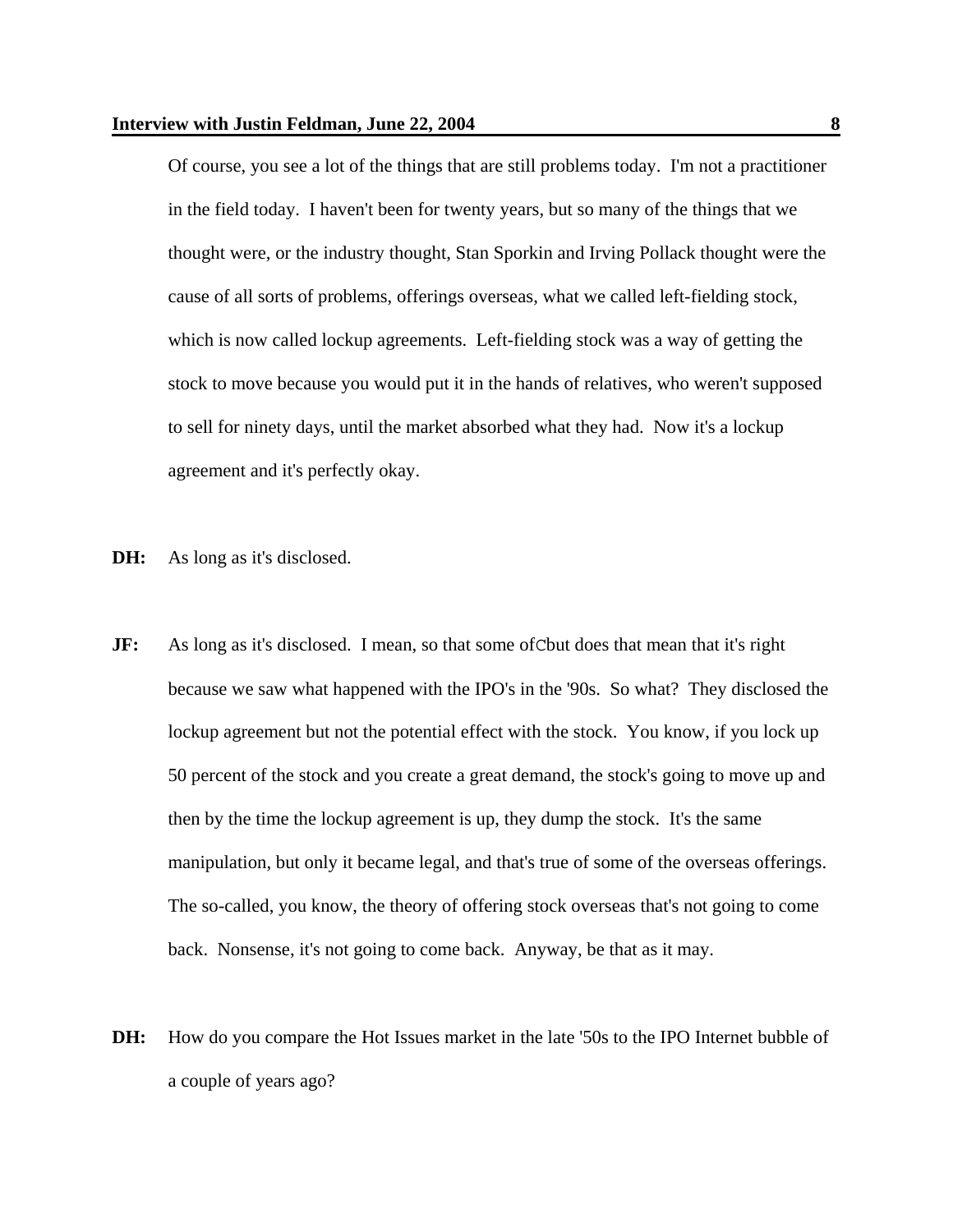- **JF:** The Hot Issue market of the late '50sCwell, it was by no means as dramatic or as lucrative. You know, if a stock came out at five dollars and went to seven and a half, it was a big deal. It didn't come out at twenty-two and go to a hundred and six. The Hot Issue market was frequentlyCyou know, first, if you put the word Uranium on it, you'd sell it. Then it had to have the word onics, or the suffix onics on it, but it's the same stuff.
- **DH:** No different than .com today.
- **JF:** No different than .com. It was uranium. It was mining It was gold. It was onics. It was aeronautics.
- **DH:** Space.
- **JF:** Excuse me?
- **DH:** Space.
- **JF:** Space, but you know, there were fashions year to year, and it was the same stuff.
- **JK:** When you were working on these new issues during the '50s, what was the extent of due diligence that was being done by underwriters then?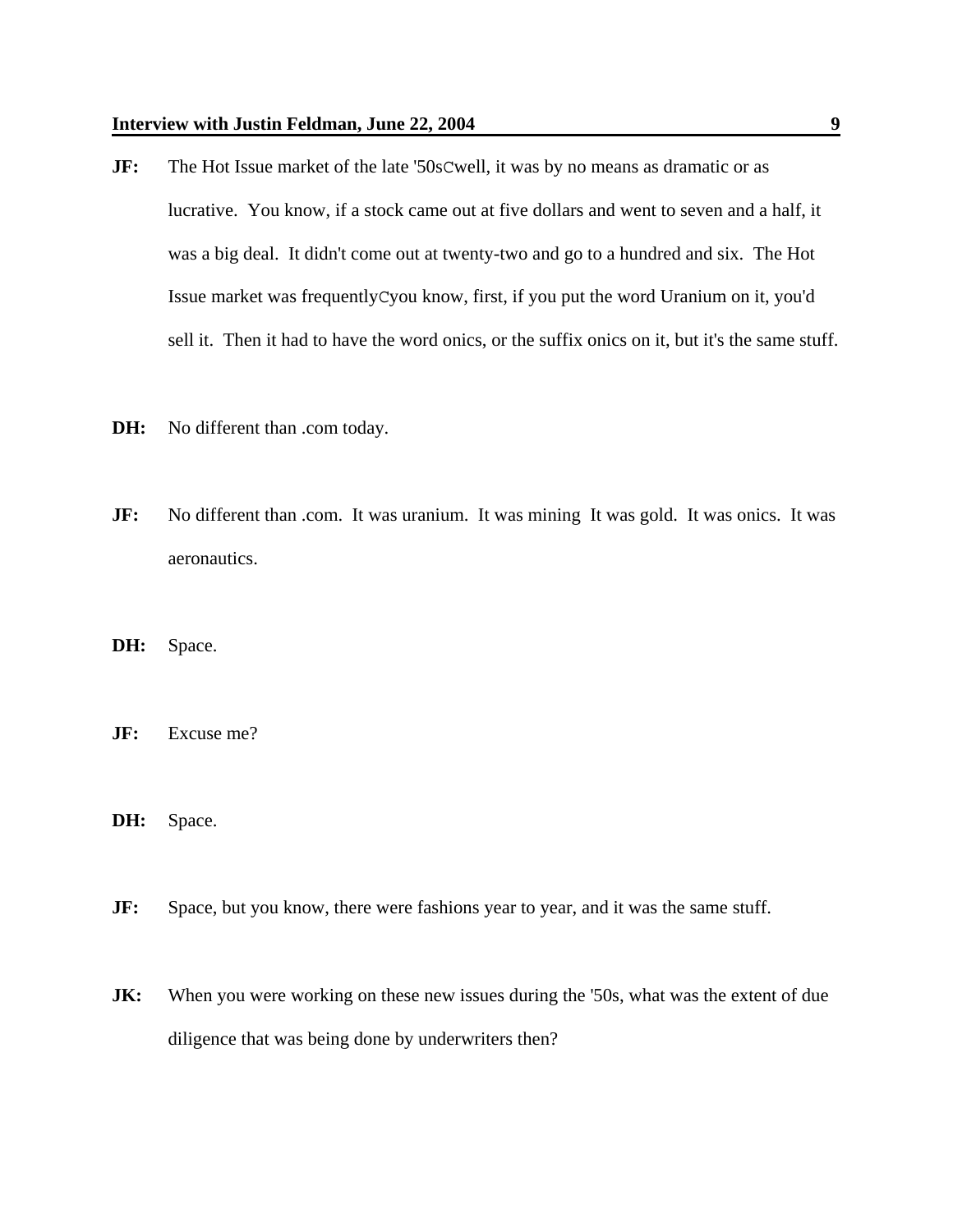**JF:** Very little. Very little due diligence. I established my relationship with the staff of the Commission by what some people said was foolish on my part, but on none of these issues would I take options. There were lawyers taking options and I felt very strongly that there was a conflict because I immediately became a partner, if I took options. A lot of lawyers got very rich with those options, and the staff gave me credit for that, so that in a sense my reputation was my capital. I've not regretted it, by any means, but the abuses, the abuses of the marketplace are no different now from what they were. It's just a matter of scale.

What we didn't have then was, and that took a while to develop, was this business of short-term contracts for CEO's and CFO's based upon earnings, even phantom earnings, so that the incentive to goose that stock became enormous. There were still all of the devices. I see you've listed some of the cases I was involved in. Hazel Bishop was an interesting one. Do they still talk about Hazel Bishop undertakings? [chuckle]

- **JK:** It comes up.
- **JF:** What that was is that Hazel Bishop was a cosmetics company that had gone public with a very small offering, and then all of the insiders got stock and the stock was subject to registration rights. But no underwriter wanted to take it on, because there were I don't know how many selling stockholders.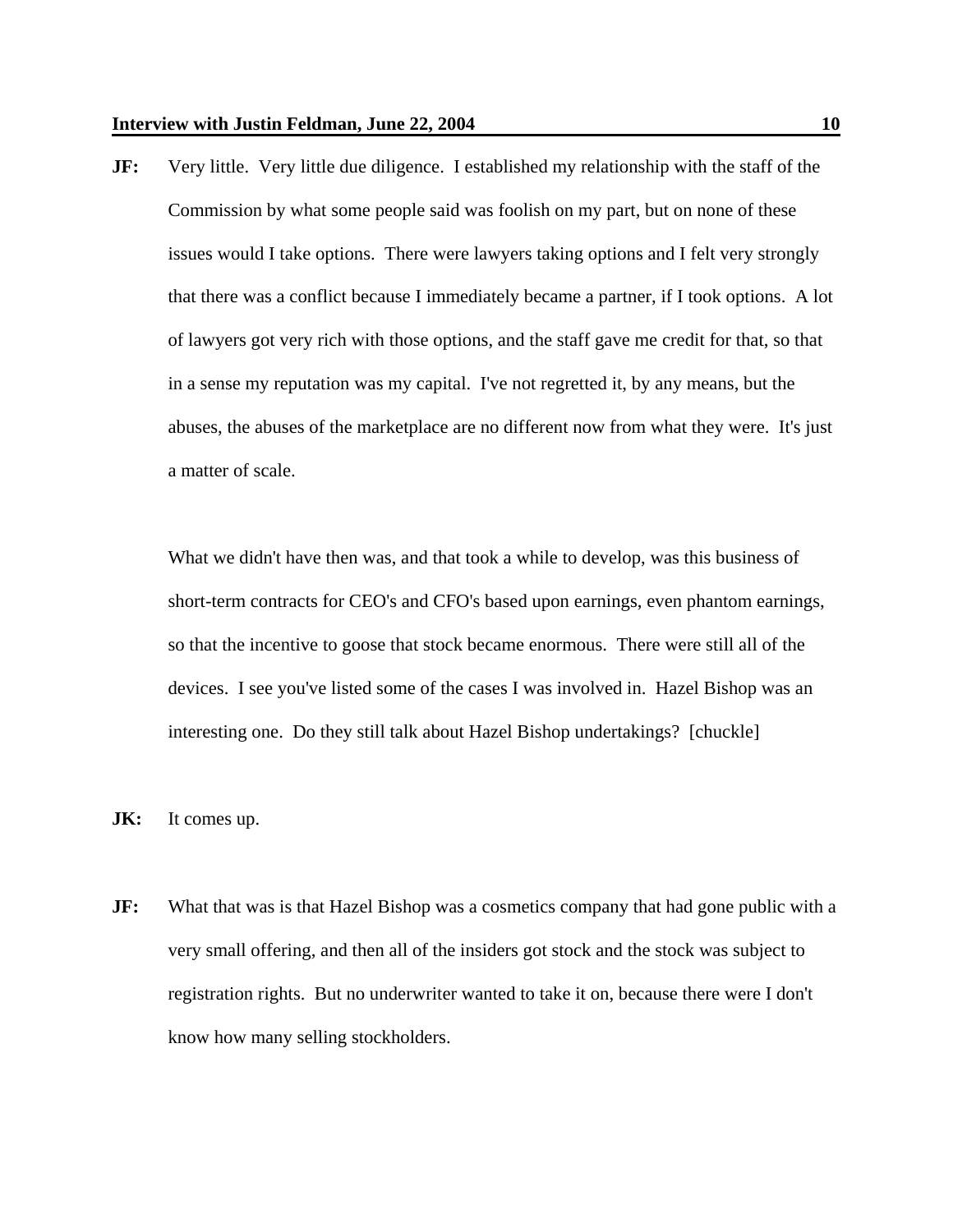- **JK:** There were over a hundred.
- **JF:** There were over a hundred, well over a hundred. So no underwriter wanted to take it on and they didn't particularly want to pay an underwriter, but they registered the stock and there was a Stop Order. Nobody would tell them why there was a Stop Order. It just said there's a Stop Order. We'll come up with charges sooner or later, and there will be a hearing. So I was retained to try to find out why there was a Stop Order and Counsel to the company at the time was a guy named Ben Javits, who was the brother of Senator Javits of New York, and Ben Javits couldn't get any answers. Senator Javits intervened. He couldn't get any answers at that time, but I went to see Manny Cohen, who was thenCI guess was he still an assistant director or was he a director?
- **JK:** I think he would have been either the director or deputy director.
- **JF:** Either director or deputy.
- **DH:** Because it was right around when Woodside became the Commissioner.
- **JF:** Right, and I said, "Manny, what's the problem, 10b-4?" and he said, "Obviously," and that was the provision of regulation so that you can't have people selling at the same time they're buying, if they're underwriters. Of course, these were all statutory, 2(11) underwriters, statutory underwriters. So I said, "Well, we ought to be able to solve that,"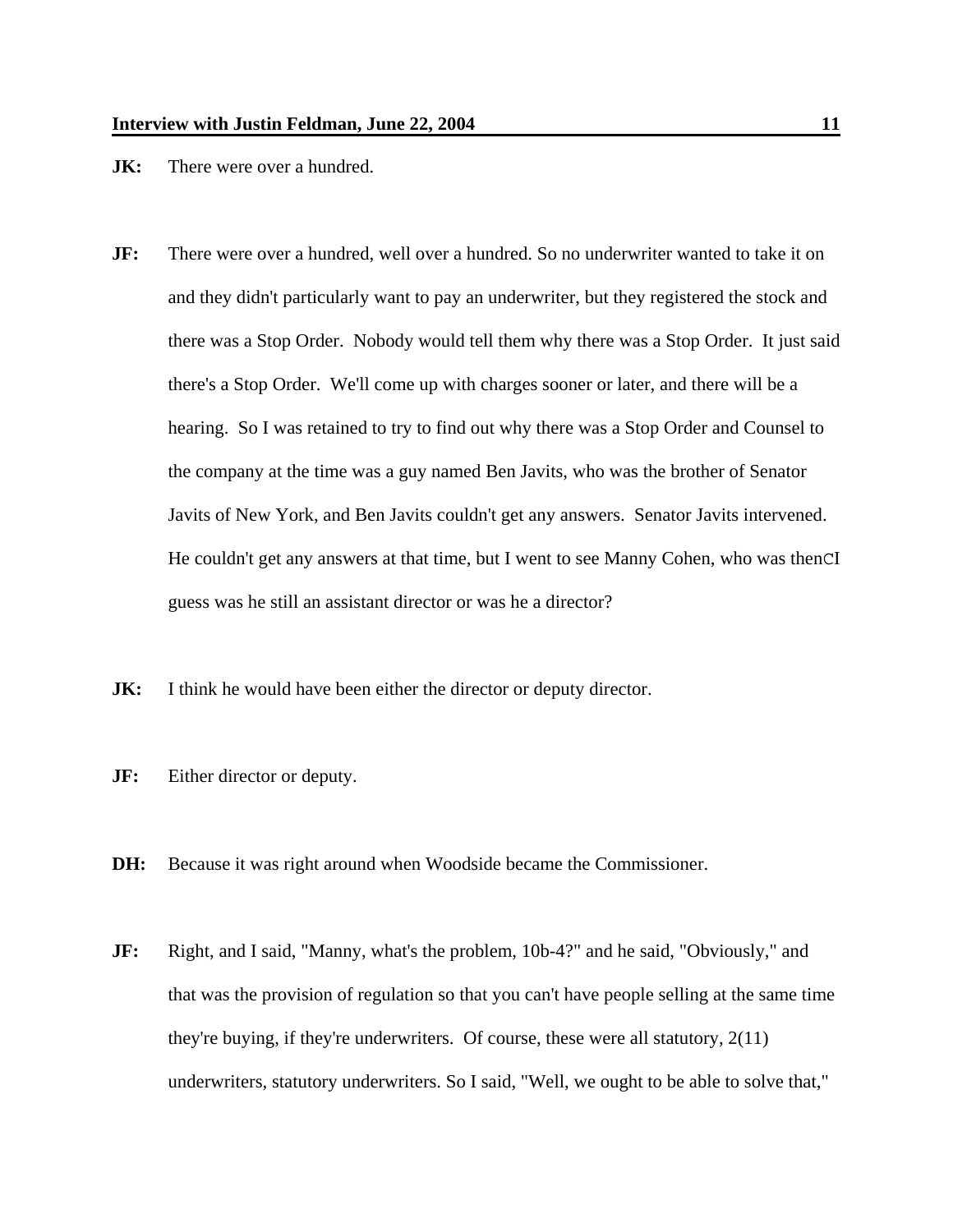and he said, "How?" and I said, "Well, why don't we have an agreement among them, as you would have an agreement among underwriters, and put the restrictions on them. Treat them as they would be underwriters. If you tell me they are underwriters, we'll make them real underwriters." He says, "That's a hell of an idea." He says, "Why don't you give me a draft of a proposal?" and I did.

We lifted the Stop Order. I got everybody to sign. We lifted the Stop Order. They became known as the Hazel Bishop undertakings, and I always said to Manny, "They should have been known as the Feldman undertakings," but then they were widely used for a period of time. But it was another example of how a relationship with the staff, being honest with the staff, paid off in the practice for the client.

- **JK:** Dan and I read Hazel Bishop, in fact, in the last couple of days, and there's something interesting about it. Maybe you can talk about it a bit, which was it was an offering without an underwriter. It was essentially offered at the market through the American Stock Exchange, and that's not something that happens today. Can you just explain how that would work?
- **JF:** Well, they were all freeChow did that work? I'm not sure whether I canCit was an offering at the market, through the Exchange.
- **JK:** So did they just list and begin trading?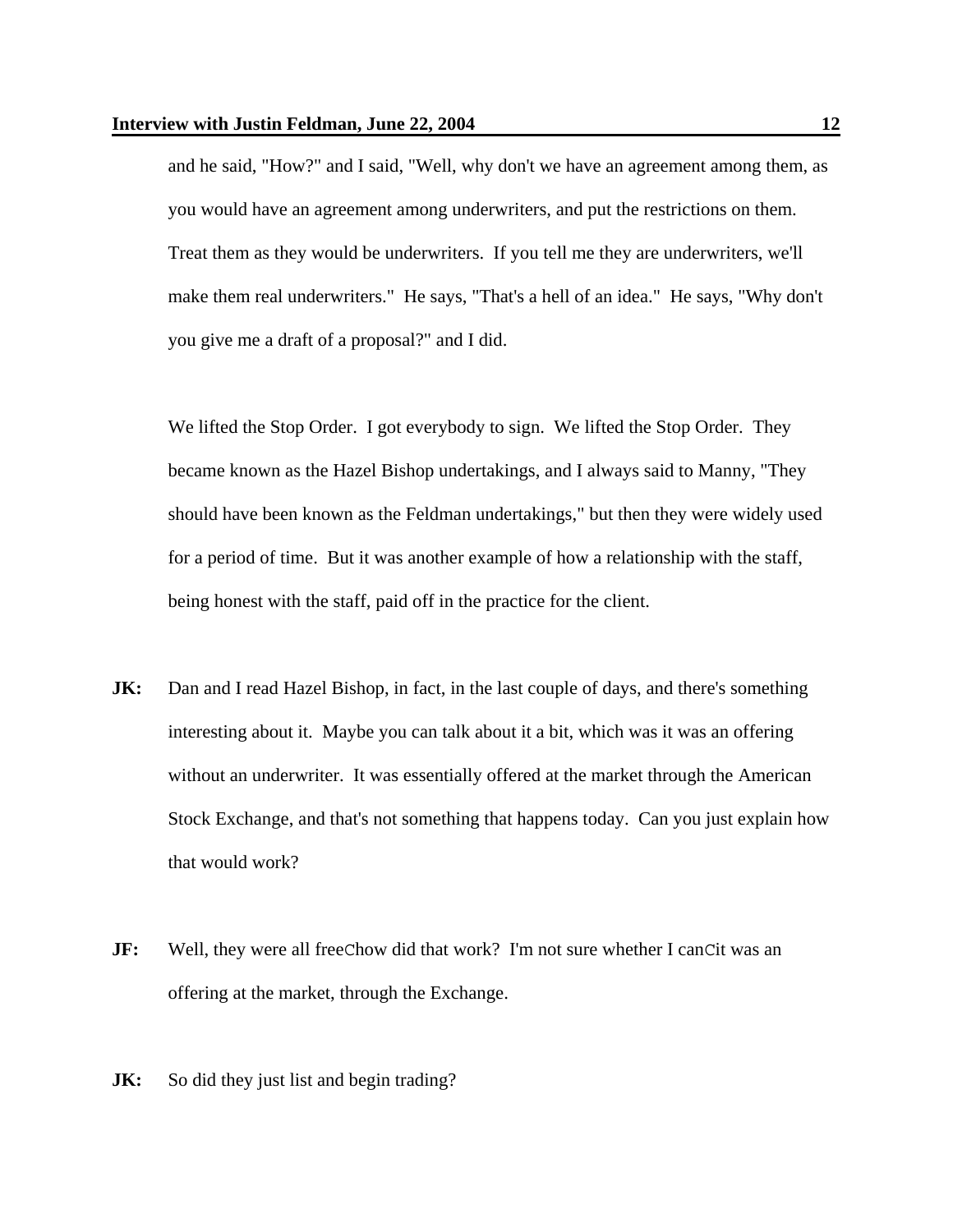**JF:** Yes.

- **JK:** And the price was just whatever the specialist was quoting?
- **JF:** Whatever the specialist, right, was quoting, that was the price, and nobody was allowed to buy while the selling was going on. That is, none of the selling stockholders.
- **DH:** Was that unusual or was that something that was common?
- **JF:** It was unusual. It was unusual. That's right, I'd forgotten that that was the mechanism. It was.
- **JK:** I'm curious, during this period you did a number of Stop Order cases with the Commission, and at one point Stop Orders were one of the most frequently used tools the Commission had. We haven't done a Stop Order, I believe, in more than a year now. Maybe two years. What do you think has happened? Why were Stop Orders so commonly used by the Commission then, do you have any theories? And today they're really not.
- **JF:** I don't know that I do. I mean, the Stop Order was used in the situation where they didn'tCwell, later on they started asking for amendments so extend the time. So that you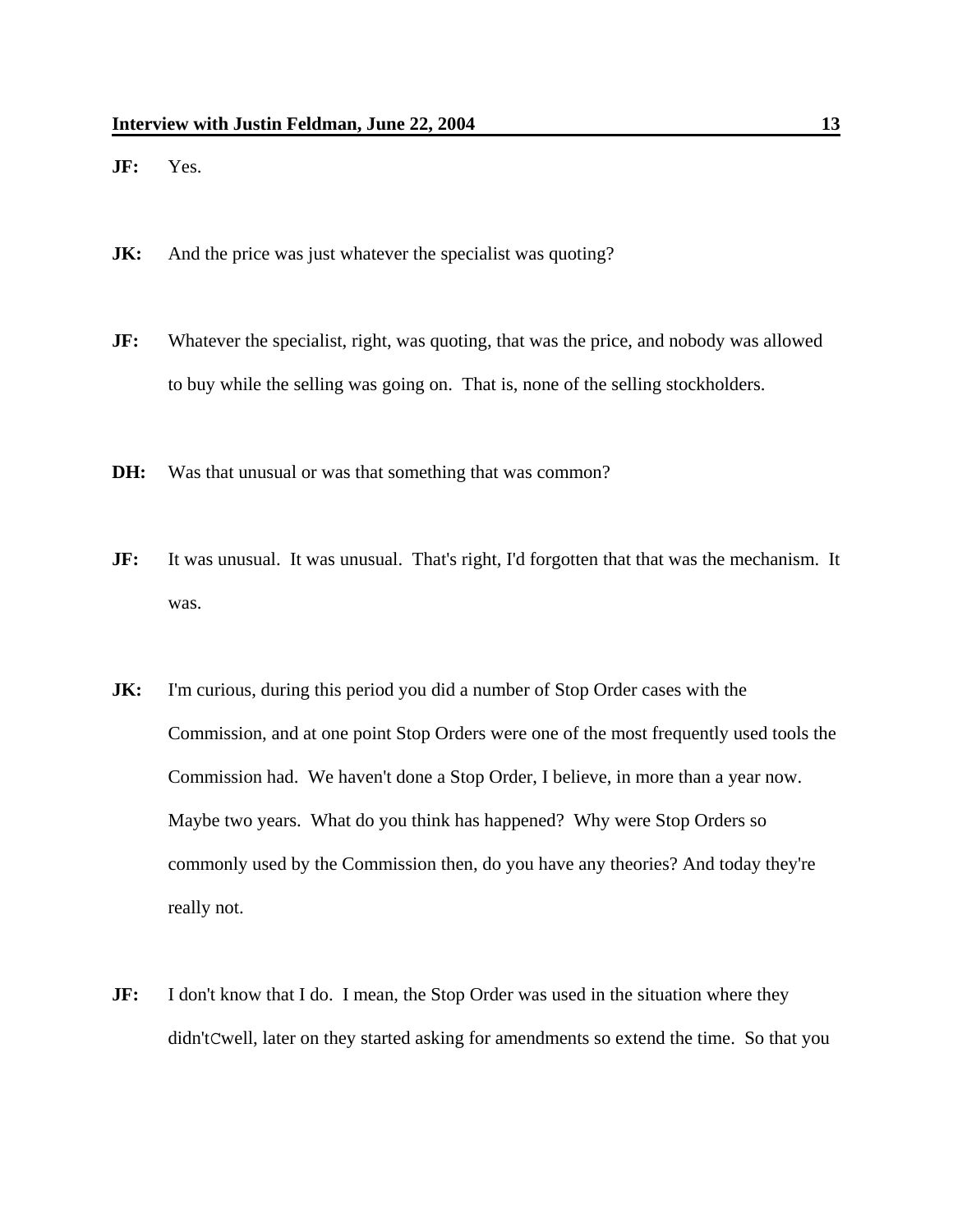would file pro forma, constantly file pro forma amendments to keep the registration, to keep the time period going.

**DH:** Right.

- **JF:** I think that was a device that came into being later. Initially, they did jump in with Stop Orders. What other Stop Order cases was I in?
- **JK:** There were a couple of the others that Dan found.
- **DH:** It'sCin the matter of Isthmus Steamship and Salvage?
- **JF:** I don't remember that one at all.
- **JK:** Well, let me ask, you said that the Commission issued a Stop Order. There was no advance warning that it was coming out?
- **JF:** Not that I can recall.
- **JK:** So that was sort routine business?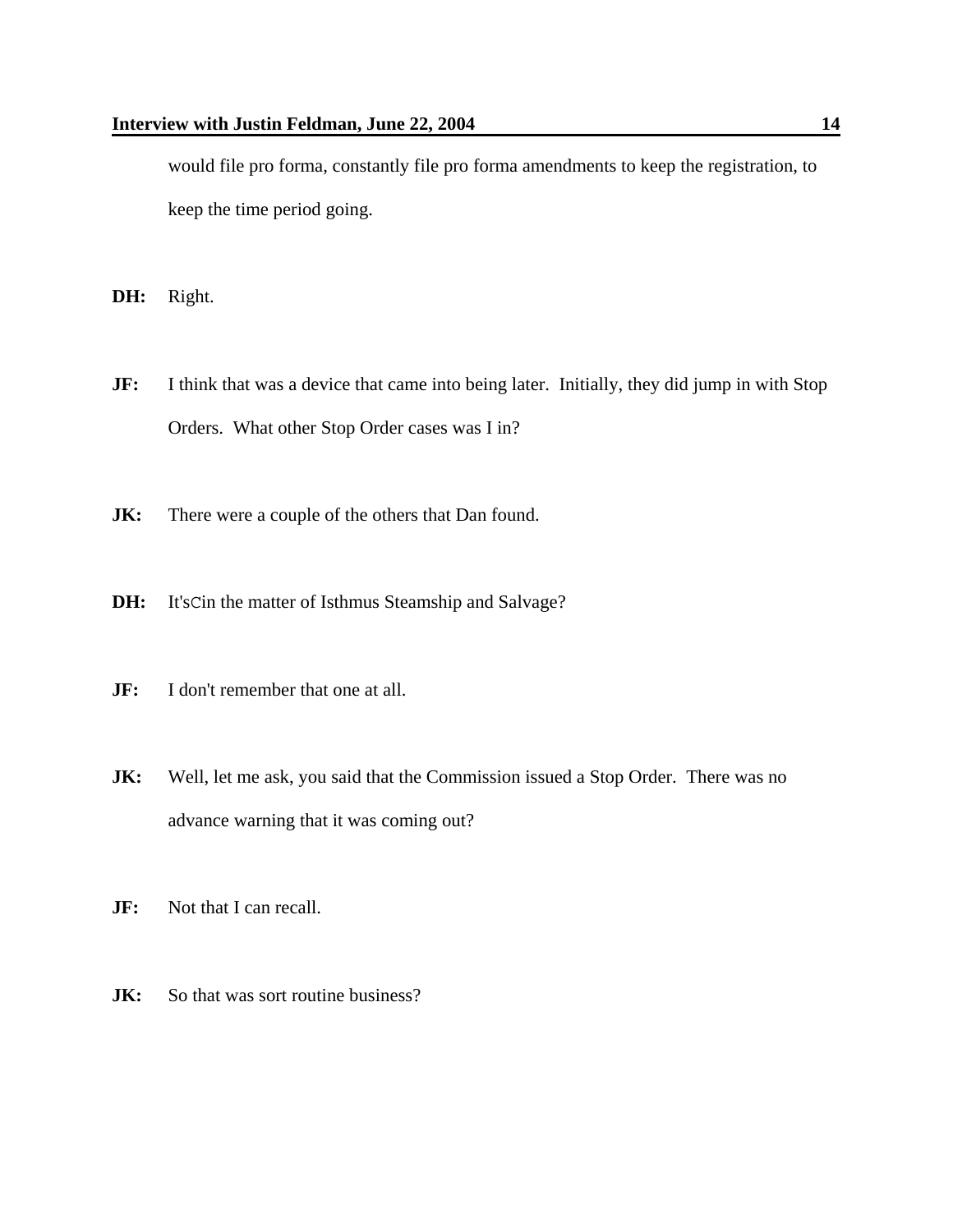- **JF:** Yes, instead of getting a Letter of Comment, they'd call you and say, "We're issuing a Stop Order in this case," and you'd say, "Why? Let me come down and talk to you," and they'd say, "Well, you can come down and talk, but"CI see you've revived my memory on the Isthmus steamship; that was the Amos Treat case. The Amos Treat case is a great example of how the procedures were crazy at the time. Amos Treat was a broker dealer, who must have had about fourteen Hot Issues. He was not my client with respect to the registration of any of the issues, but one ofCwhen a couple of his issues went sour, one of his customers complained to the Commission, and the Commission issued a stop order and brought a broker dealer revocation proceeding. Counsel on that proceeding for the Commission wasCoh, gosh.
- **DH:** Stuart Gordon and Sherwin Shapiro.
- **JF:** Stuart Gordon and who else?
- **DH:** Sherwin Shapiro.
- **JF:** Sherwin Shapiro, and they were not used to trying a case. They were not used to the rules of evidence. Who was the Hearing Examiner on that?
- **JK:** The opinion does not . . .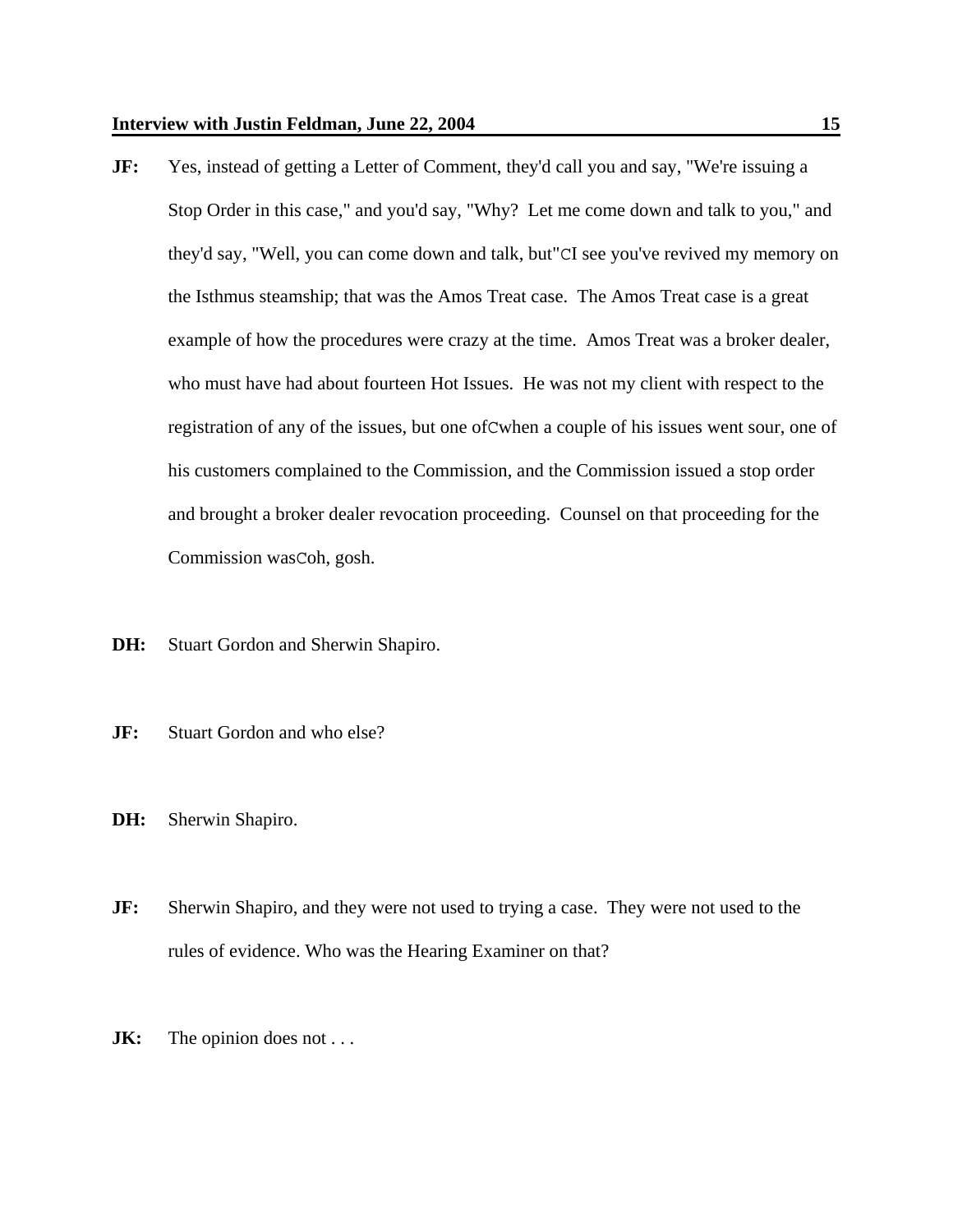- **DH:** They usually don't identify it.
- **JK:** Indicate who the ...
- **JF:** It was the Commission's opinion?
- **DH:** It was by the Commission, Chairman Cary and Commissioners Woodside, Whitney and Owens. Commissioner Cohen not participating.
- **JF:** Well, you know the story of Commissioner Cohen not participating? They had a procedure then where if you disagreed with the ruling of the Hearing Examiner, you could appeal to the Commission, and sometimes they'd suspend the hearing, depending on the nature of the ruling and how significant it was. They would suspend the hearing while you got a ruling from the Commission. That case went on for a while because Gordon didn't know exactly what he was doing, nor did Shapiro, nor did the Hearing Examiner.

We got to the point Cthe case started CI think the hearing started perhaps in January, and we're now into March and my kids' Easter vacation is coming up and I've got reservations to go to the Bahamas and I want to recess the hearing for about ten days, and they object. They won't let me do it and the Hearing Examiner is now listening to the Commission staff, he won't give me the adjournment. So I'm furious and I took advantage of his next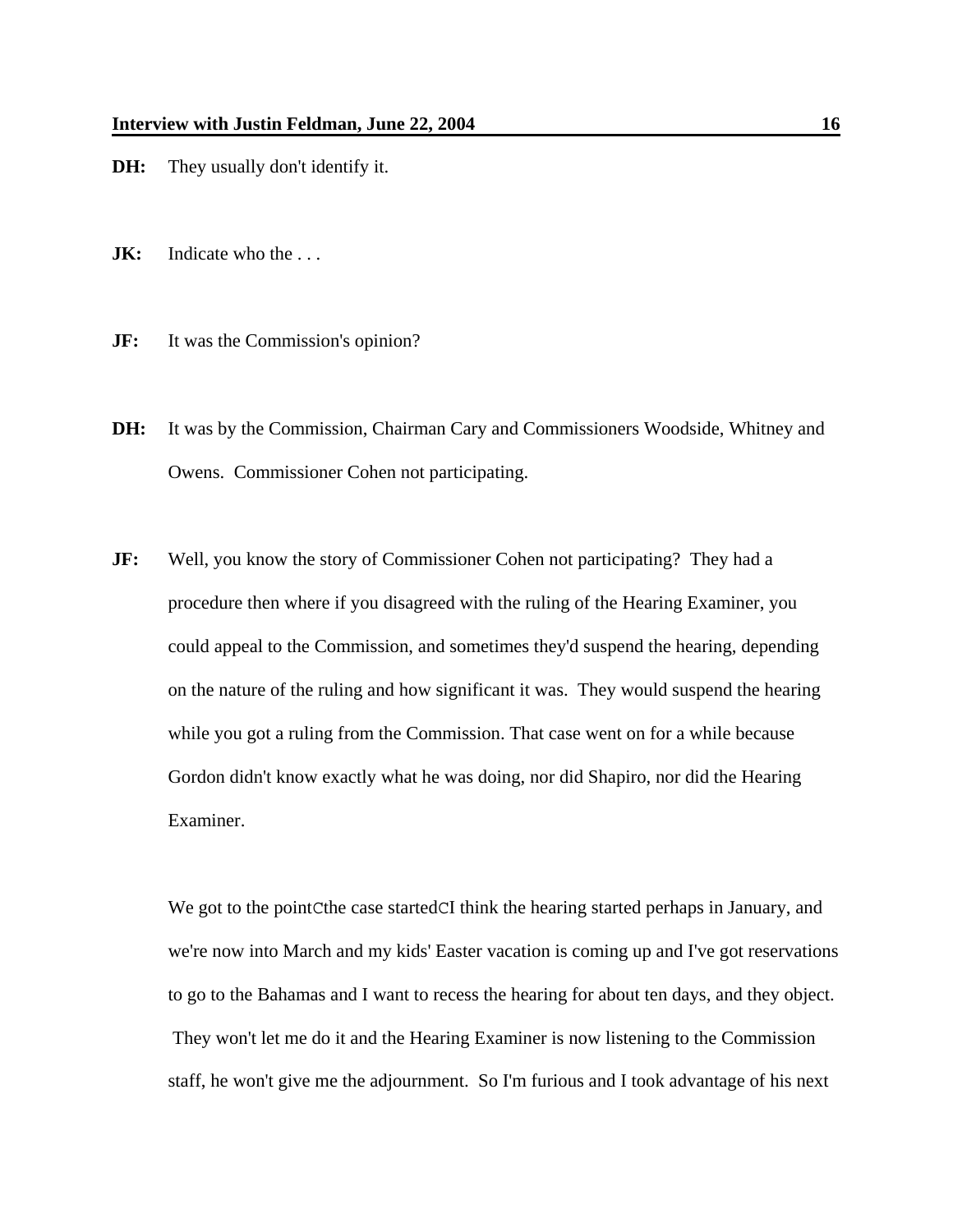evidentiary ruling to object and to appeal to the Commission because I didn't know how long it would take them to come down with a ruling. I knew that Cary wasn't there or who were the other Commissioners?

- **JK:** Woodside, Whitney and Owens.
- **JF:** Okay. How it worked out, I got the adverse ruling from the Commission. They sustained the Hearing Examiner, whereupon I asked for what the vote was and it turned out that only three votes were castCtwo of the Commissioners were not there, and one of them voting was Manny Cohen. I raised the question that he had been the head of the division at the time that some of these issues came into controversy and therefore, he should have recused himself and, if he was disqualified, there was no quorum of the Commission present and, if he voted, it was a violation of due process. Would you believe, that I managed to getCI went down to Washington and on that ground, got the very first injunction against the Commission in an enforcement proceeding?

The district judge was George Hart, and just a week before he had granted an injunction against an enforcement proceeding in a case involving a guy who was involved in a lot of tries for an injunction, around some Wall Street newspaper, which was a tout sheet, and he'd gotten reversed by the Court of Appeals. So he said he sympathized with my point of view, but he was not sticking his neck out again. I went right up to the Court of Appeals. I got a stay and the Court of Appeals reversed it. Landis handled the argument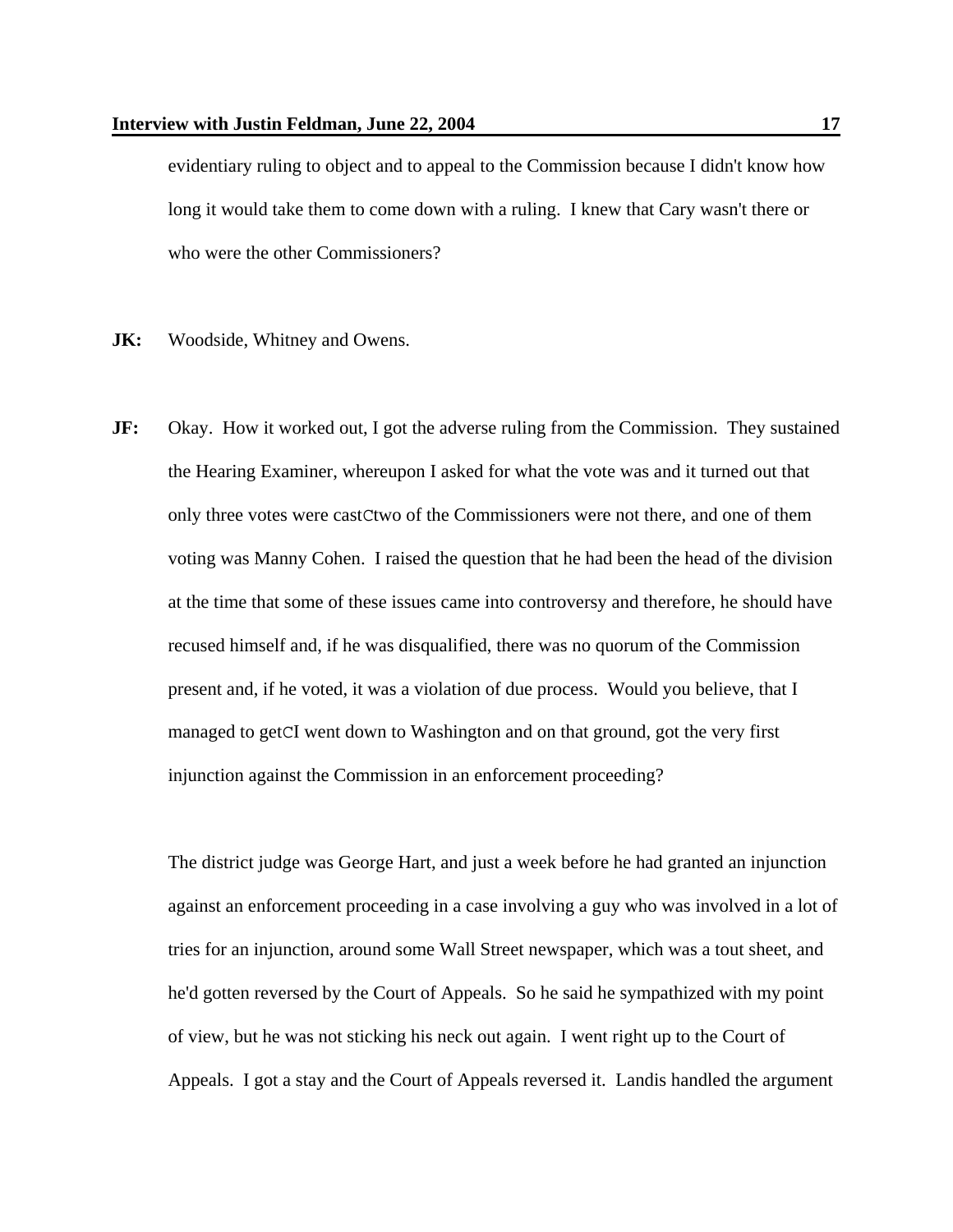and I got my vacation. People in the division were furious with me saying "You have ruined Manny's chances of becoming Chairman. How could you do this to Manny? You're his friend. He's your friend." I said, "How could he not let me go on vacation with my kids?" Because he knew the story. So the Treat case later was settled. I don't know what the order of the Commission was, finally.

- **DH:** Well, the Commission foundCwell, they approved a settlement under Sections 15B.
- **JF:** And there was a short suspension?
- **DH:** 17A, Section 10B and 15C-1 of the Exchange Act and I don't know that it reflects what the sanction was, but they did find violations inCI guess there were three issuers: Avionics, South Bay and Magnabond.
- **JF:** Right.
- **DH:** One question that I had was how extensive were the investigative aspects of the proceeding? In other words, how much testimony was taken and how vigorous was the staff in seeking documents and in building the investigative record?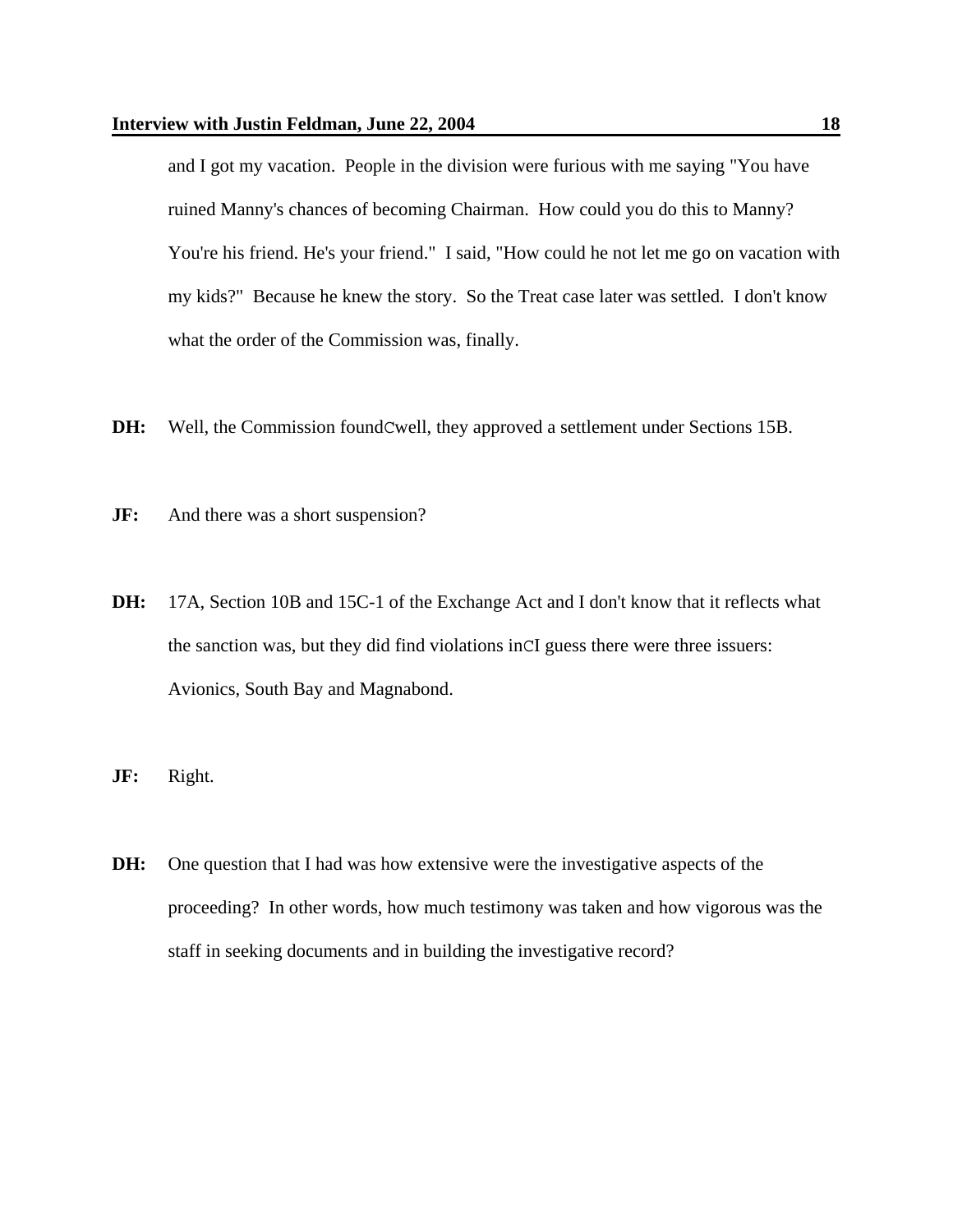**JF:** My recollection is that they were relying on the testimony of investors, as to what they'd been told in connection with the sales, and one of their investors, who lost the most money in AvionicsCthat was part of the ONICS.

**DH:** ONICS.

- **JF:** Was a dentist, and I asked him in cross-examination what other brokerage accounts he had, and he didn't want to disclose it. I got a ruling that he had to disclose it and I subpoenaed his brokerage accounts and for a little dentist in the Bronx he had accounts at Bear Stearns, he had accounts at Merrill Lynch, and he was just frantic. They were not prepared for that. They did not really know their witnesses. They really did not know. To put a dentist on the stand complaining of losing twenty-three thousand dollars, when he's got about four million dollars in securities in a whole variety of accounts, is not exactly a smart thing to do, when I'm sure they could have found the widows and orphans.
- **DH:** I'm sorry, how long did the investigationCwould a typical investigation back then in the early 1960s take?
- **JF:** Well, I don't know that I can talk about a typical investigation. There were those investigations that took two days. You walked in and you said, "What kind of an injunction do youCyou know, give me the words," and there were those like the Chesler case, I alluded to earlier. Lou Chesler was a target. He was a target because Bobby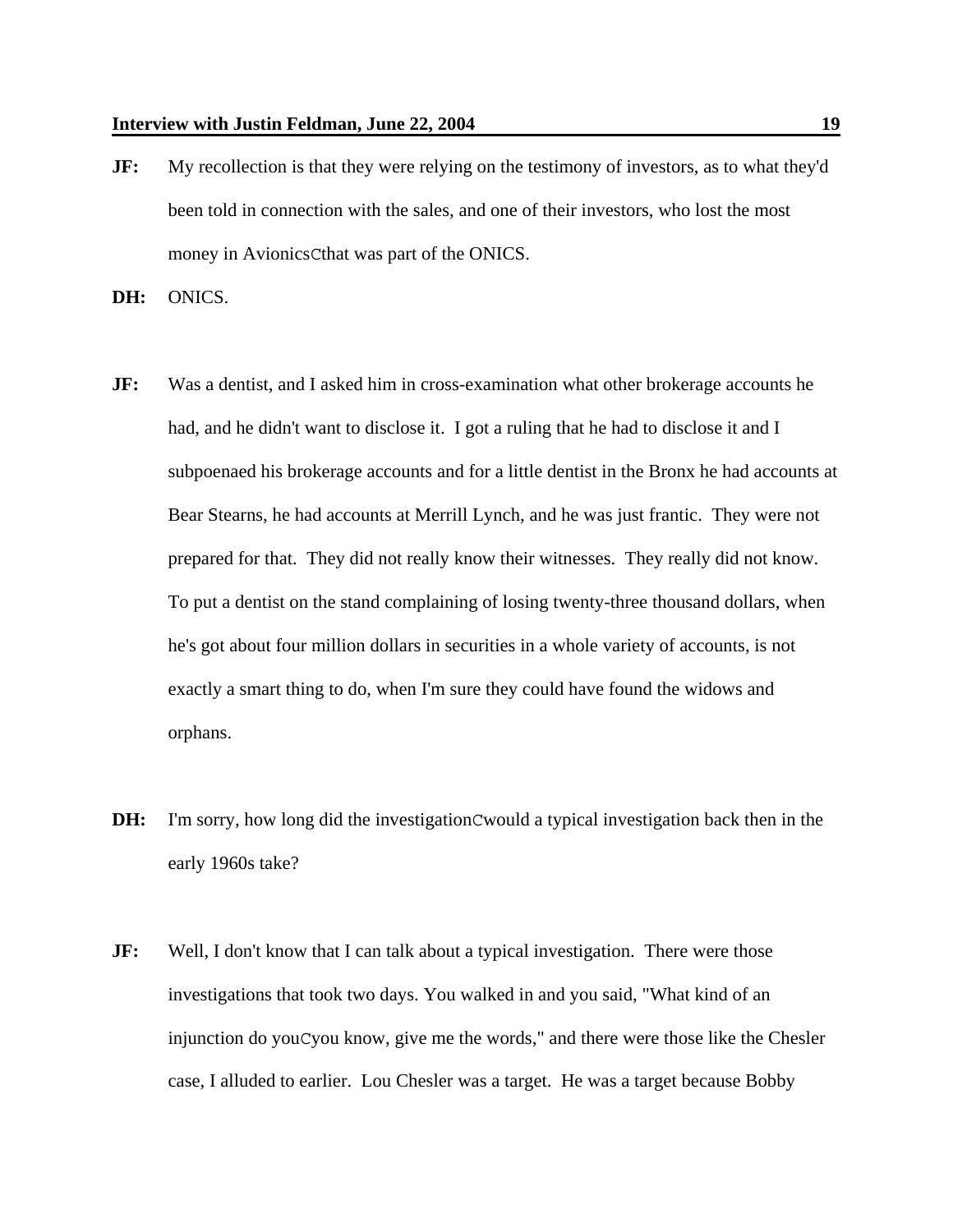Kennedy wanted to get Meyer Lansky and he was convinced that Lou Chesler had a relationship with Meyer Lansky, by virtue of the gambling interests that he has.

- **DH:** Was this when Bobby was Attorney General?
- **JF:** Bobby was Attorney General. When I got it, Bobby was no longer Attorney General, but that had started a whole direction, shall we say. Stanley Sporkin was assigned to this investigation and it was his first assignment, and you know, they came up with all kinds of stuff. For instance, Chesler was a big gambler. That was a known fact and he walked into the Colts dressing room at halftime in the Super Bowl game because he was close to the guy who owned the Colts.
- **JK:** Carroll Rosenblum, who was a big gambler.
- **JF:** Right, and he said to the team, "If you guys can win this game, I'll give every one of you a thousand shares of Universal Controls, guaranteed against loss. All you have to do is call my broker, he'll give you each a thousand shares. Sell them whenever you're ready to sell them, and if you lose money, call me, I'll make it up." Okay. The publicity over the fact that each of the Colts had now, quote, bought a thousand shares, it might have moved the stock an eighth. It might have. The stock went up, most of them made a lot of money on it. It was bought in the market. They were not his shares, although Stanley tried to show that they were his shares, not reported on the Form 4. He told his broker,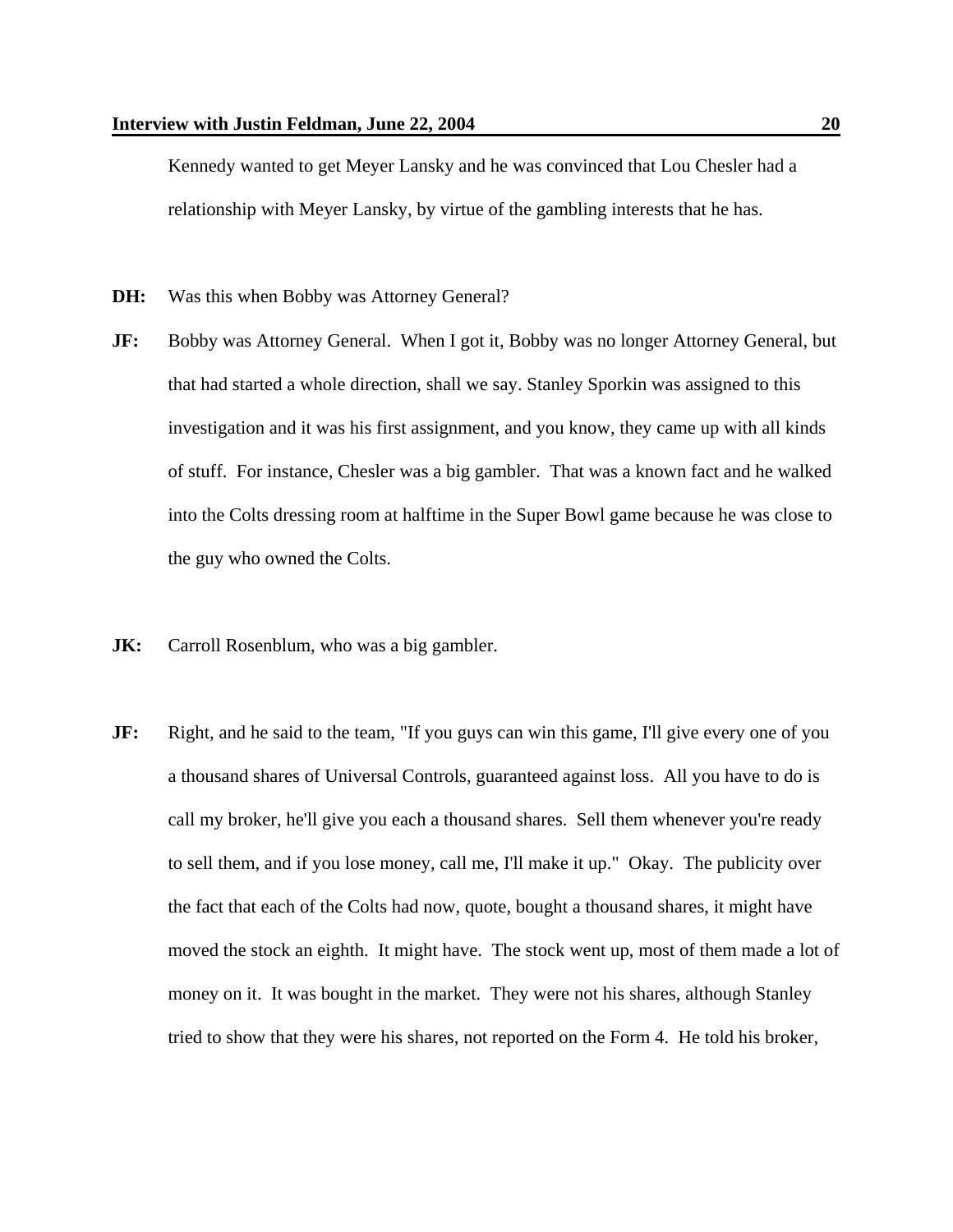"Sell these guys the stock. I'll finance it, and when they go to sell it, give me back my money and give them the profit."

So Stanley was frustrated at every turn on this. He was working closely with the Justice Department. He was working closely with the Southern District, and Peter Fleming, who is just now trying the Rigas case, was in the Southern District then working on it. Pierre Laval, who is now on the Second Circuit, was in the Southern District working on it. Paul Grand. But it was, you know, the most they were able to do was to Max Orvitz, who had been given some stock and was a director and failed to report the acquisition on his Form 4, and they thought that they would turn him and they didn't. He served a year.

- **JK:** Well, they must have thought there was something else. What were their suspicions? What was it that made them do this?
- **JF:** Well, their suspicions that he was a market manipulator and that he was tied to the Mob.
- **DH:** Did they have any evidence of that?
- **JF:** Of what?
- **DH:** Of his ties to Lansky?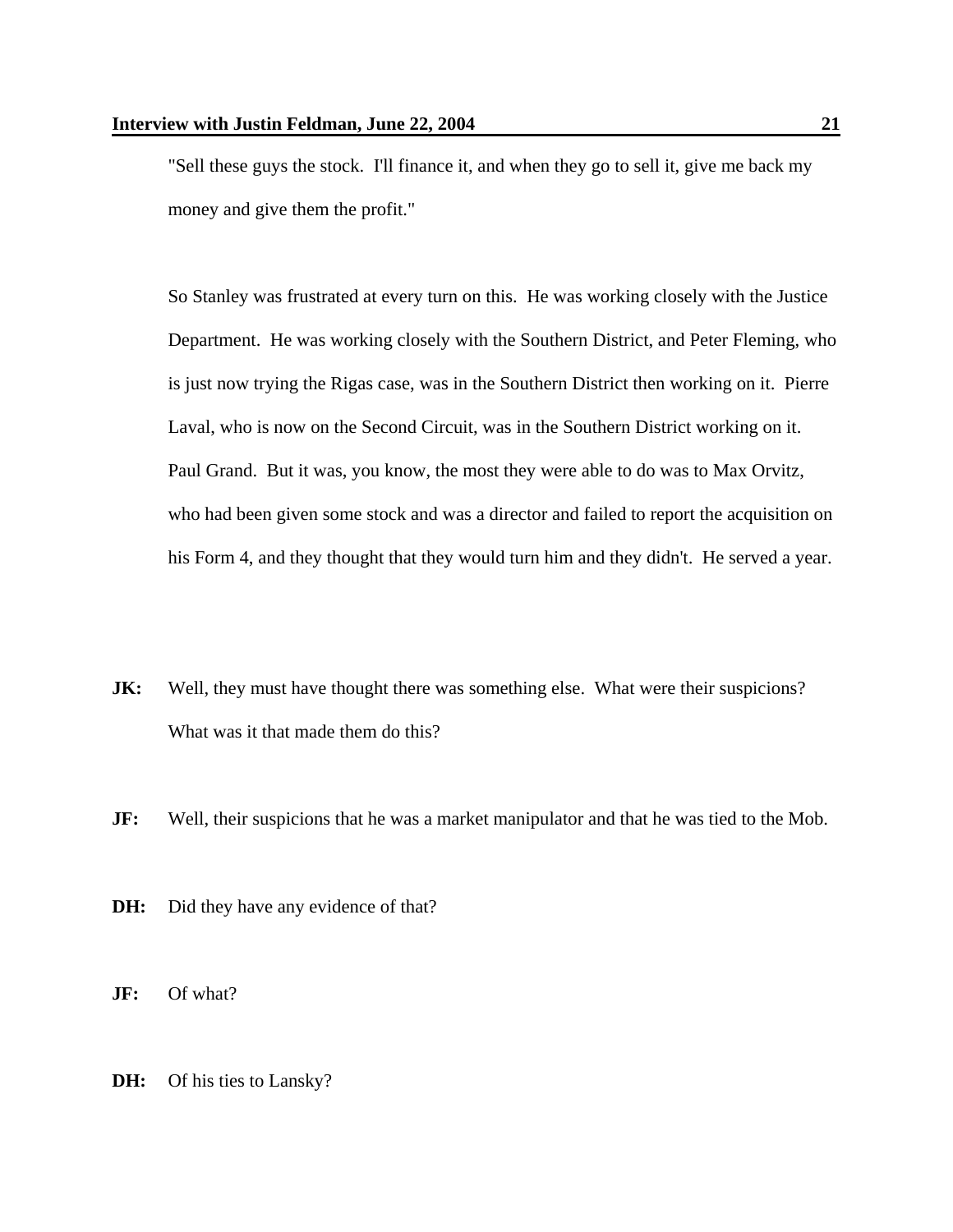**JF:** Did they have any evidence of his ties to Lansky? You don't run a gambling casino in the Western Hemisphere during that period of time. Do I know that he had ties to Lansky? No. Did I ever meet Lansky? No. Did I go to his hotel in the Bahamas when Mrs. Lansky was there? Yes. But, you know, as a matter of fact, when Stanley became, the day he became the director, either director or associate director of the Division of Enforcement, I happened to be in the building on another matter and I heard the announcement, so I went up and asked to see him, and he had the Enforcement Division in his office and they were celebrating.

I walked in and told his secretary I was there and I wanted to congratulate him, and he had me come in and he said, "There's the only guy who ever beat me on a case." He said, "Can you imagine what I would be today, if I had made that Chesler case?" I said, "Yes, you'd have gone from a GS-13 to a GS-14." I said, "How do you think you got all those promotions? I got you promoted off the case." He looked at me. I was kidding him, of course, but he looked at me and he said, "I've always wondered about that."

The fact is, I was very useful. I mean, during the Kennedy administration I was very useful in getting Manny appointed to the Commission. Landis was useful in that, and during the Johnson administration, I introduced Manny to Ed Weisl, who was Johnson's personal lawyer, and who interviewed Manny and recommended him to Johnson for the Chairmanship. I've never been ashamed of that. I think he was a great Chairman, just as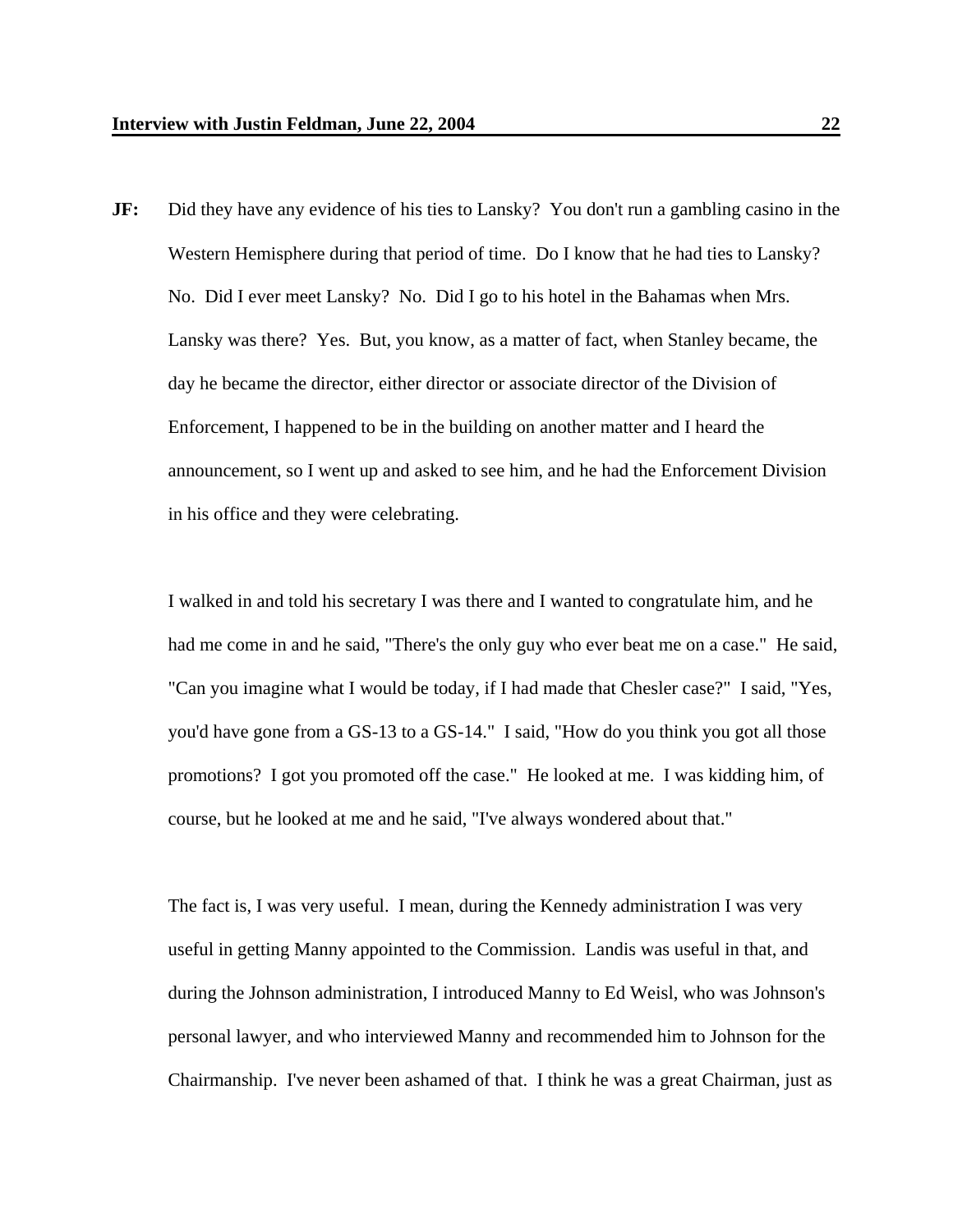I think Stanley SporkinCI think I told you over the phone, Stanley Sporkin did more during that period for reforming corporate governance in America than he was ever given credit for.

[End Tape 1, Side A]

[Begin Tape 1, Side B]

- **JF:** I know that Irving Pollack started the division and Irving was very good. He was a nuts and bolts guy. By the way, is he still around?
- **DH:** He is.
- **JF:** Well, tell him I said hello. I like Irving, but Stanley really understood what had to be done. Stanley understood the need for the Foreign Corrupt Practices Act. Irving might have understood the need for it and not exactly put it all together. Stanley was very creative. Stanley is alsoCI had a lot of fun with him because Stanley at least had a sense of humor. I was able periodically to pull him up short and say, "You know, Stanley, you're doing a great job, but we still have a Constitution in this country. We've still got due process in this country, Stanley. Back off for a minute and think of what you're saying and what you're doing." Then he would look at me and say, "Really? Really? You think I'm going too far?" We would have a great dialogue. Did I get away with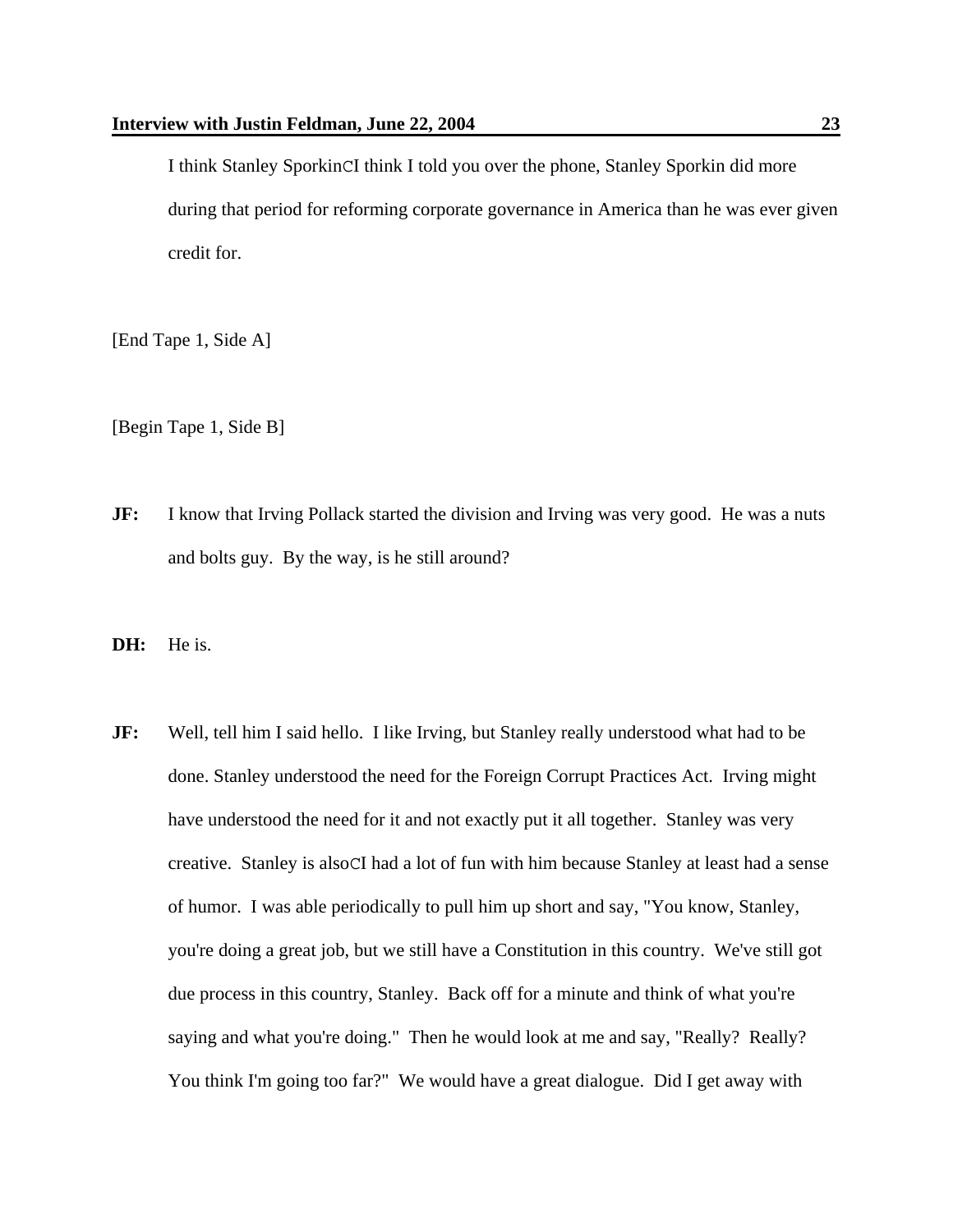anything? Not that I shouldn't have gotten away with, I should say, but it was just wonderful to deal with the guy, to deal with a number of his assistant directors and branch chiefs.

- **DH:** Do you recall their names?
- **JF:** Excuse me?
- **DH:** Do you recall their names?
- **JF:** Well, Ted Levine was one of them. Just wondering Cand I can't really recall their names. They were all afraid of him. You would try to make a deal on something with a branch chief or an assistant director, and they'd say, "Well, Stanley will never approve of it," and I would say, "Well, how do you know? Let's talk to him." "What do you mean talk to him? How do you get to see him?" I said, "Well, I'll call and we'll get an appointment." "Well, maybe you can get an appointment, I can't get an appointment." The staff was very frightened of him. That was the one drawback that he micromanaged on the one hand. On the other hand, he was not very collegial with his staff. But nobody in world did I respect more in the field of law enforcement, in securities law enforcement than Stanley Sporkin.
- **DH:** Do you recall having a view as to the formation of the Division of Enforcement, taking the enforcement from within the various divisions and putting it into one division?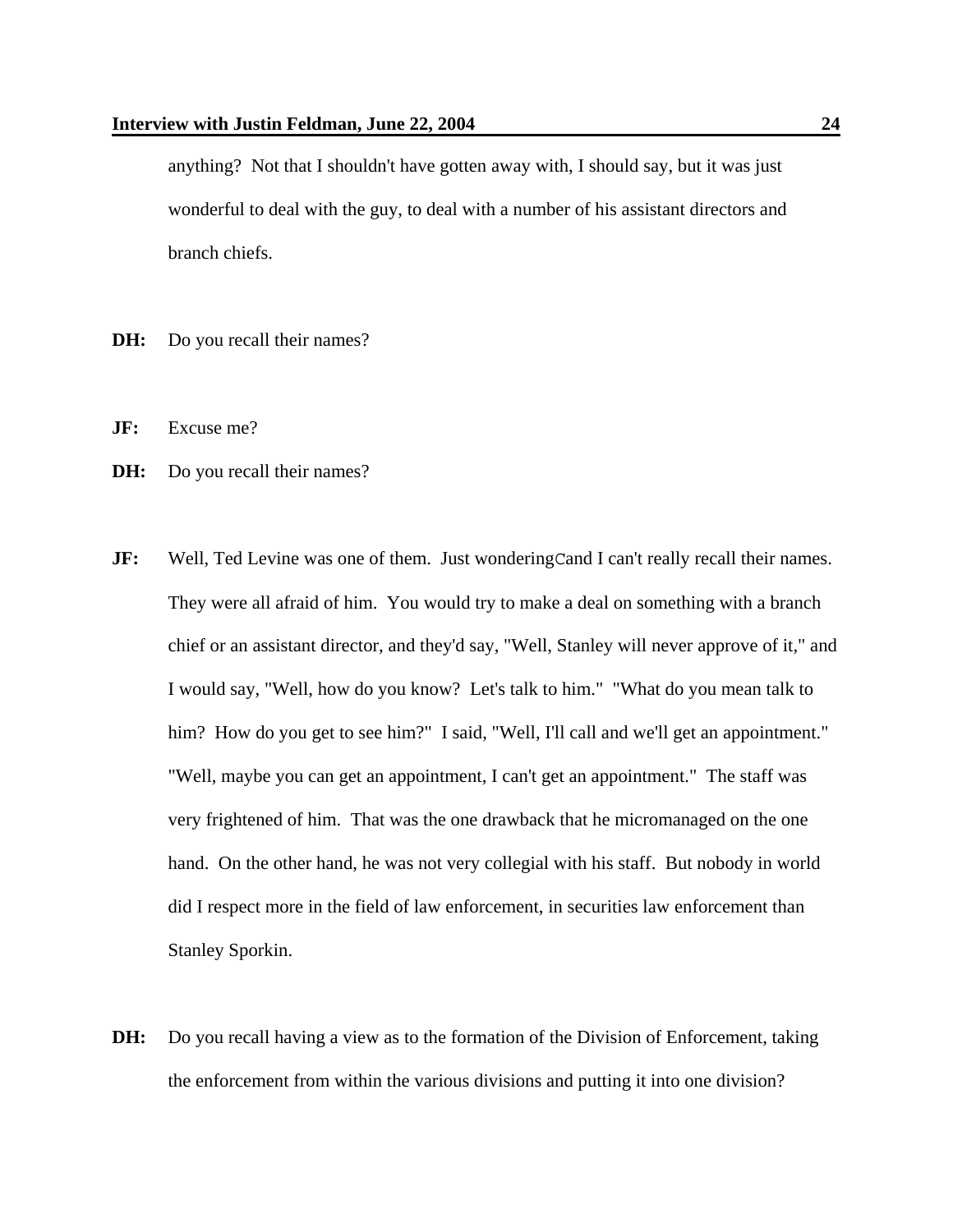- **JF:** Yes, I think that was Irving Pollack's idea, and it was a useful idea because under the prior arrangement, nobody was taking the enforcement very seriously. Nobody was developing a set of principles. Nobody was developing a coordinated point of view. Now, was that done under Cary?
- **JK:** No, it was done under Casey.
- **JF:** Hmm?
- **JK:** Bill Casey.
- **JF:** Bill Casey? No, you had an Enforcement Division before Bill Casey.
- **JK:** No, it was Bill Casey.
- **DH:** 1972.
- **JF:** Okay, but it was still Irving's . . .
- **JK:** Yes.
- **JF:** Cary professed an interest in enforcement. Is Cary still alive?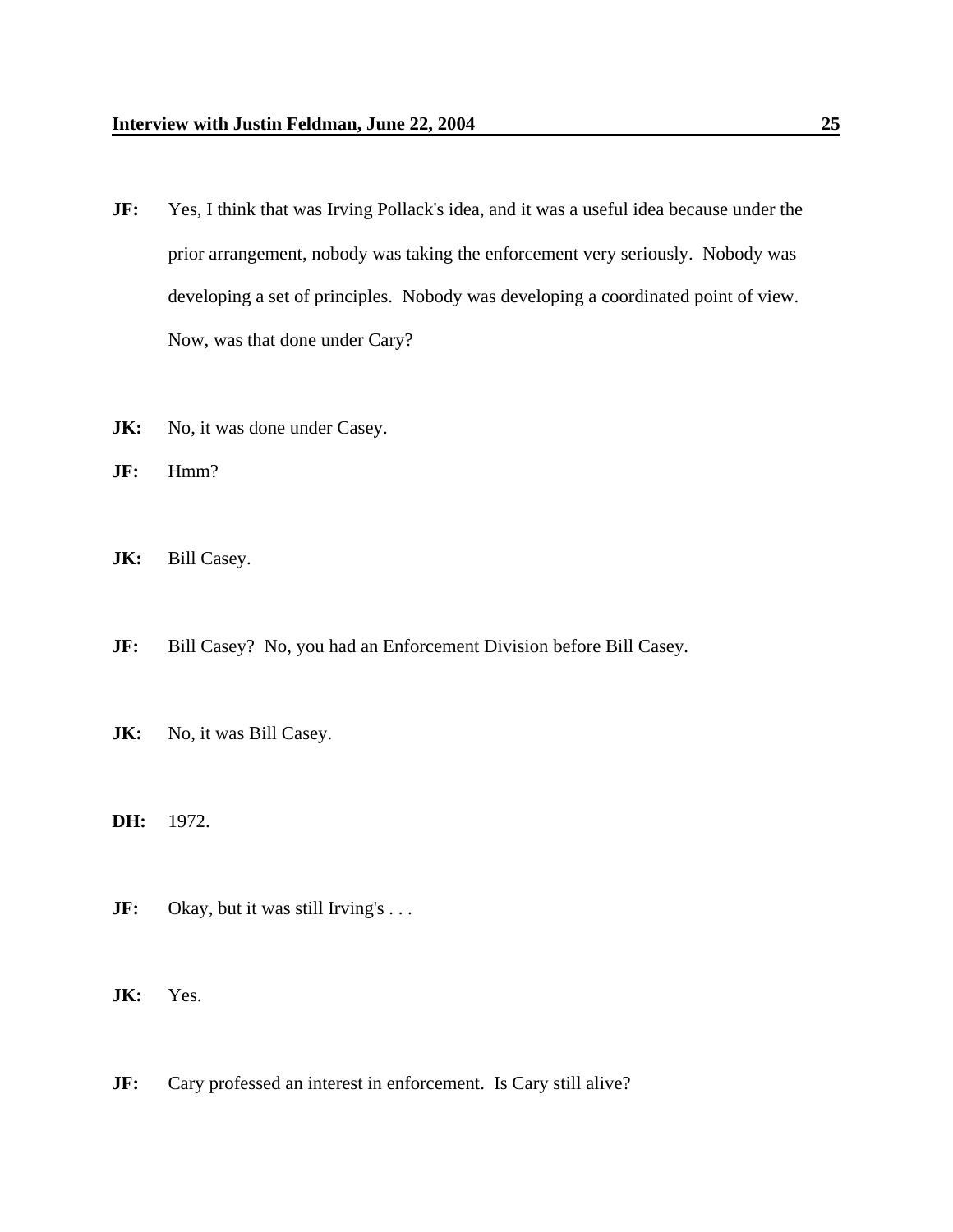- **JK:** No, he passed away a number of years ago. Did you know Cary well?
- **JF:** Yes, he was CGod spare me professors. Cary was one of these people who, he had a theoretical view of corporations and how they function and knew what the functions and fiduciary obligations of the directors are, and what an auditor should and shouldn't do. He was interested in law enforcement and he was interested in making criminal cases, but there's nothing worse than in a position like that, in my view, than somebody who professes rectitude and will not tolerate ex parte communications or political interference and then does.
- **JK:** Did he really?
- **JF:** Yes! I mean, no, this is what I resented. The Hazel Bishop caseCwho was Chairman at that time?
- **JK:** That was Cary.
- **JF:** Okay. When I tried to resolve the Hazel Bishop case, and I wanted to talk to him about it, he wouldn't see me. I'd known him. He wouldn't see me. And then when I did resolve it with Manny, Ben Javits, whose firm was general counsel to Hazel Bishop, A) resented the fact that I was able to find a solution and, B) that they were going to have to enter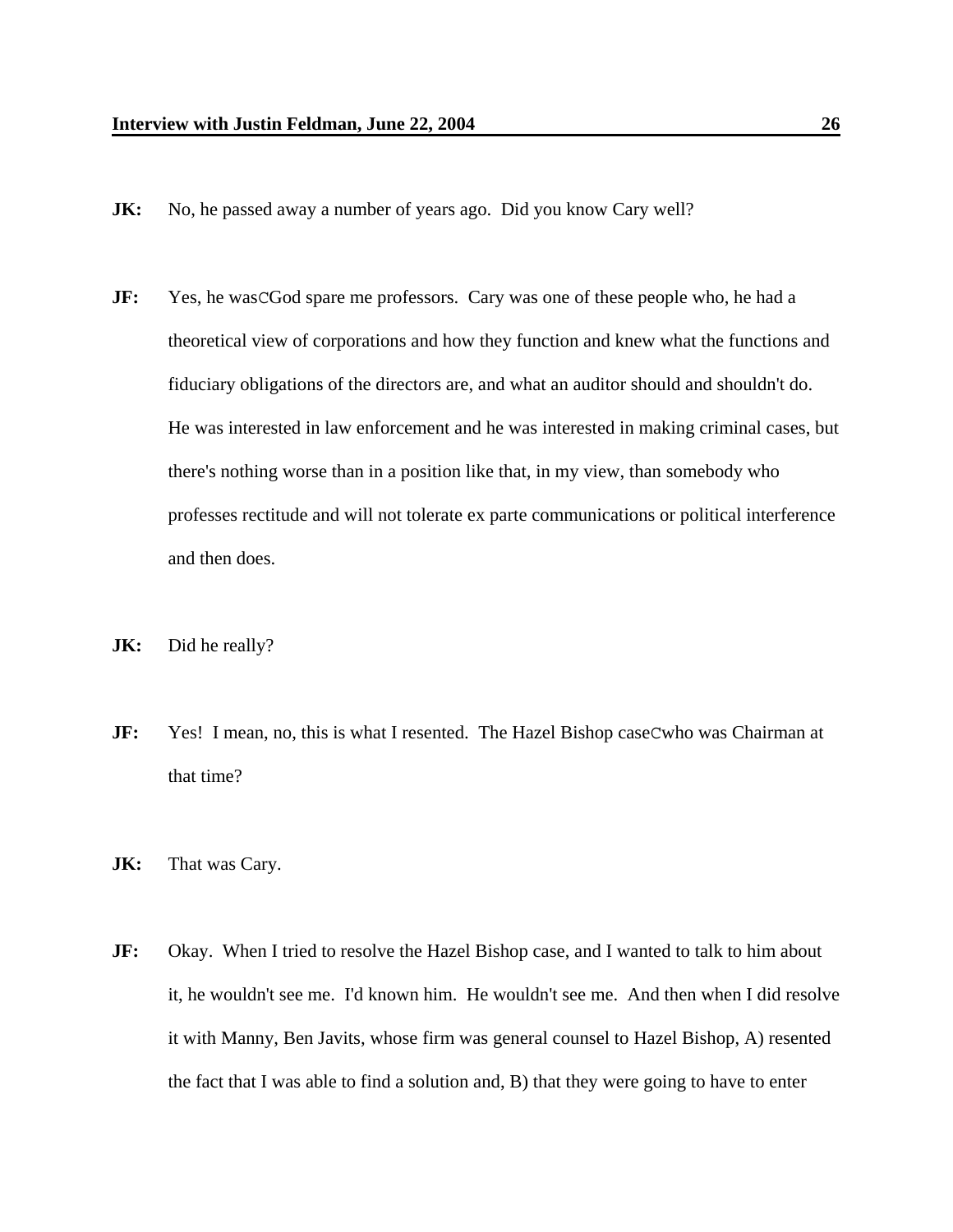into all these agreements. So he got his brother to go see Cary and came back to advise the Board of Directors that it probably could be worked out with Cary without the strenuous imposition that I'd worked out with Manny, and I was furious. It was not uncharacteristic of Cary, lookingCyou know, in his dealings with the Congress, and he was an amateur.

I mean, I found out when I was in government, and I worked in the executive branch for a short period of time, I worked on the Hill for a short period of time. If you understand that politicians have to make representations, and you learn you don't have to give into them because they have to make representations, that's fine. But the people who are most resentful of political interference were the people who didn't understand that and thought that every time a Congressman or a Senator called or wrote, that he meant it or that you had to do something, and that used to drive me crazy, both working on the Hill and when I wrote some of those letters for Congressmen and was working in executive branch and I'd get some of those letters.

Cary was one of these people who didn't understand that. He was naive. Guys like Casey would understand it. Guys like Kennedy would understand and guys like Kennedy and Casey would never resent, quote, political interference because they knew how to deal with it. I think it's true of people who developed a reputation in a different career, not that being a professor of law at Columbia is not a career, but you know, I don't think he ever understood that. I think Donaldson does, from what I can see.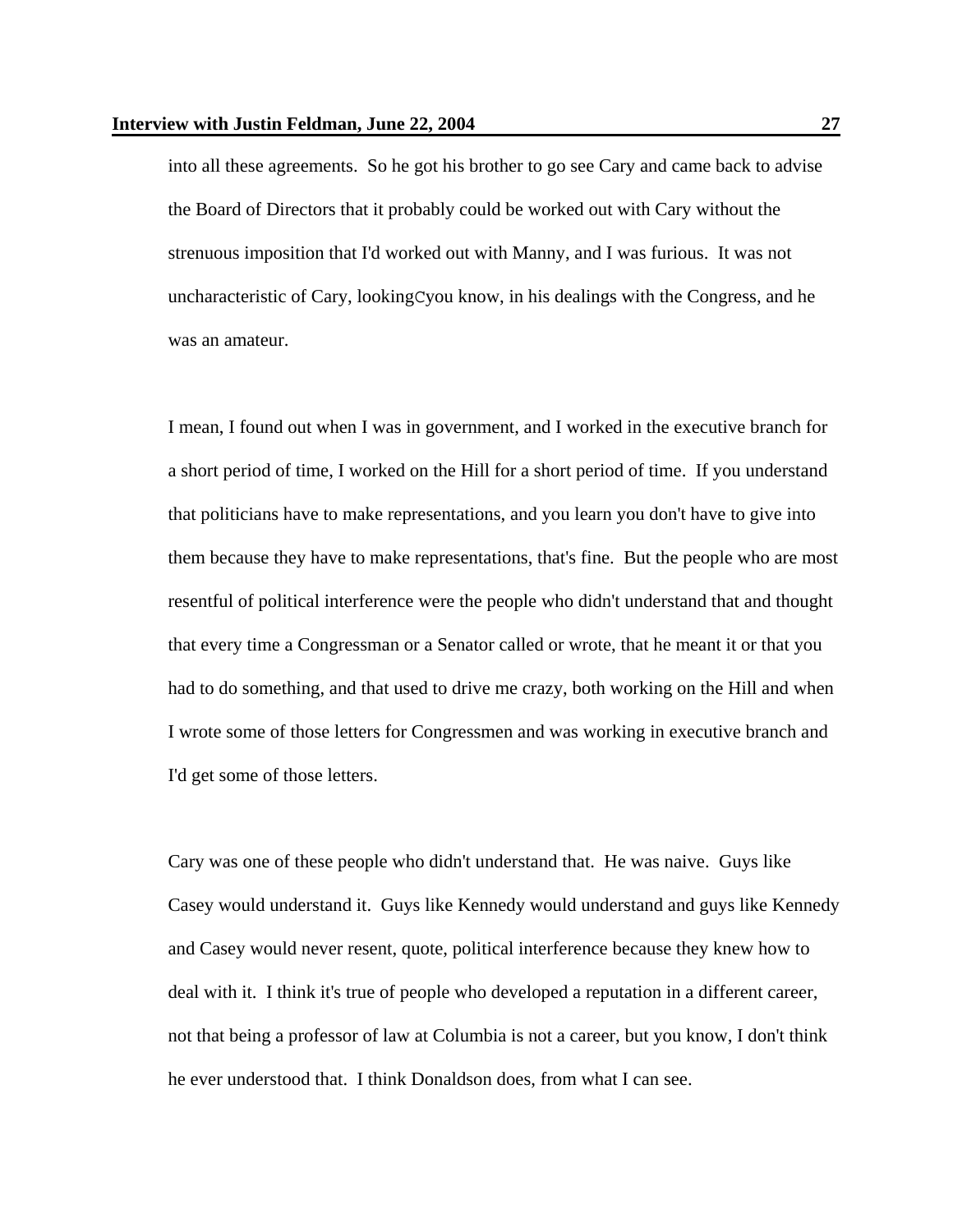- **JK:** Well, I was always under the impression that Landis had sort of selected Cary as well. That Landis had originally tried to talk Louis Loss into becoming Chairman. Loss turned it down and then he chose Cary.
- **JF:** Well, no. Landis tried to talk Loss into it, yes, and he tried to talk Edmund Levy into it and he turned it down. Then he tried to talk me into it, but not too vigorously, I should add. But does the name Sam Harris mean anything?

**DH:** Yes.

- **JF:** Sam Harris was a partner in what was then known as Freid, FrankCwas it Freid, Frank, Harris, Shriver and . . .
- **DH:** Kampelman or something.
- **JF:** Yes, well, the Washington office had Kampelman, and Sam Harris wanted me to go move down to Washington and join with him. Kampelman was actually just coming out of Senator Humphrey's office and he wanted the two of us to join the Freid, Frank office in Washington, thinking that we could revitalize it. Up until then it had been run by Felix Cohen, whose claim to fame was that he handled Indian claims with Bureau of Indian Affairs. So that office was nothing much to speak of, and so he wanted me to come into it and wanted Max to come into it.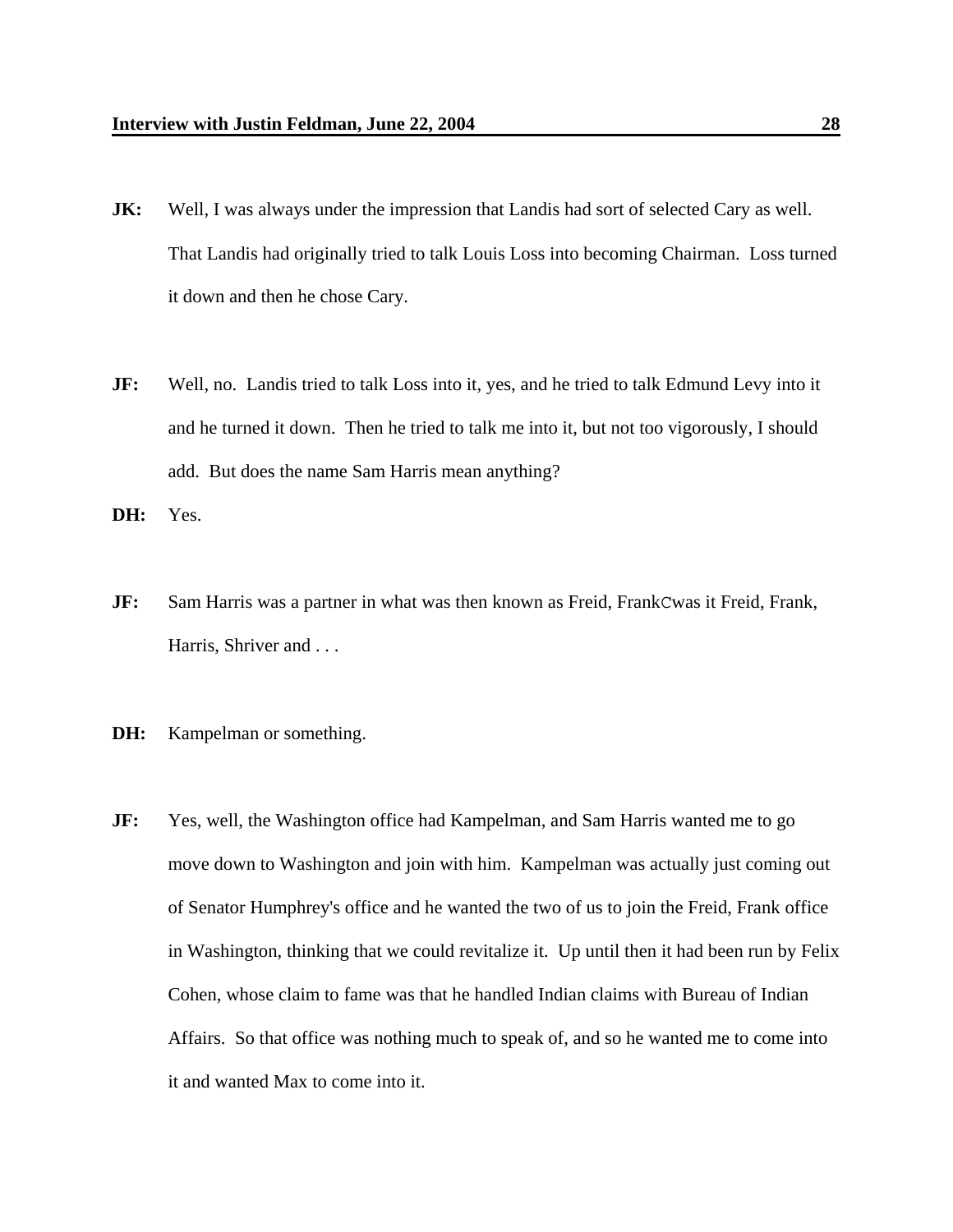At that point I said to him I didn't think I wanted to do it because I was thinking about going to the Commission. I'll never forget, he said to me, "Really? And what are you going to do there?" I said, "What do you mean?" He said, "Unless you have an independent reputation, such as a Joe Kennedy or a Dean Landis, the best you are is a caretaker and you'll end up with an epitaph that says 'he was a Chairman of the SEC,' and somebody will say "and how many Chairmen were there?" and somebody will say, "fourteen, fifteen, sixteen." He said, "Don't do it." I didn't. Well, Cary was suggested actually by Lou Harris, the pollster, who was his next-door neighbor in Riverdale, and who was Kennedy's pollster. Landis went along with it, but Cary was not his original choice. Edmund Levy, who later became Attorney General, was his original choice. What else do you want to cover?

- **DH:** Oh, we have lots to cover.
- **JK:** Why don't we talk a little bit more about a couple of your cases.
- **JF:** Sure.
- **JK:** And then lets talk to some more about Landis.
- **JF:** Sure.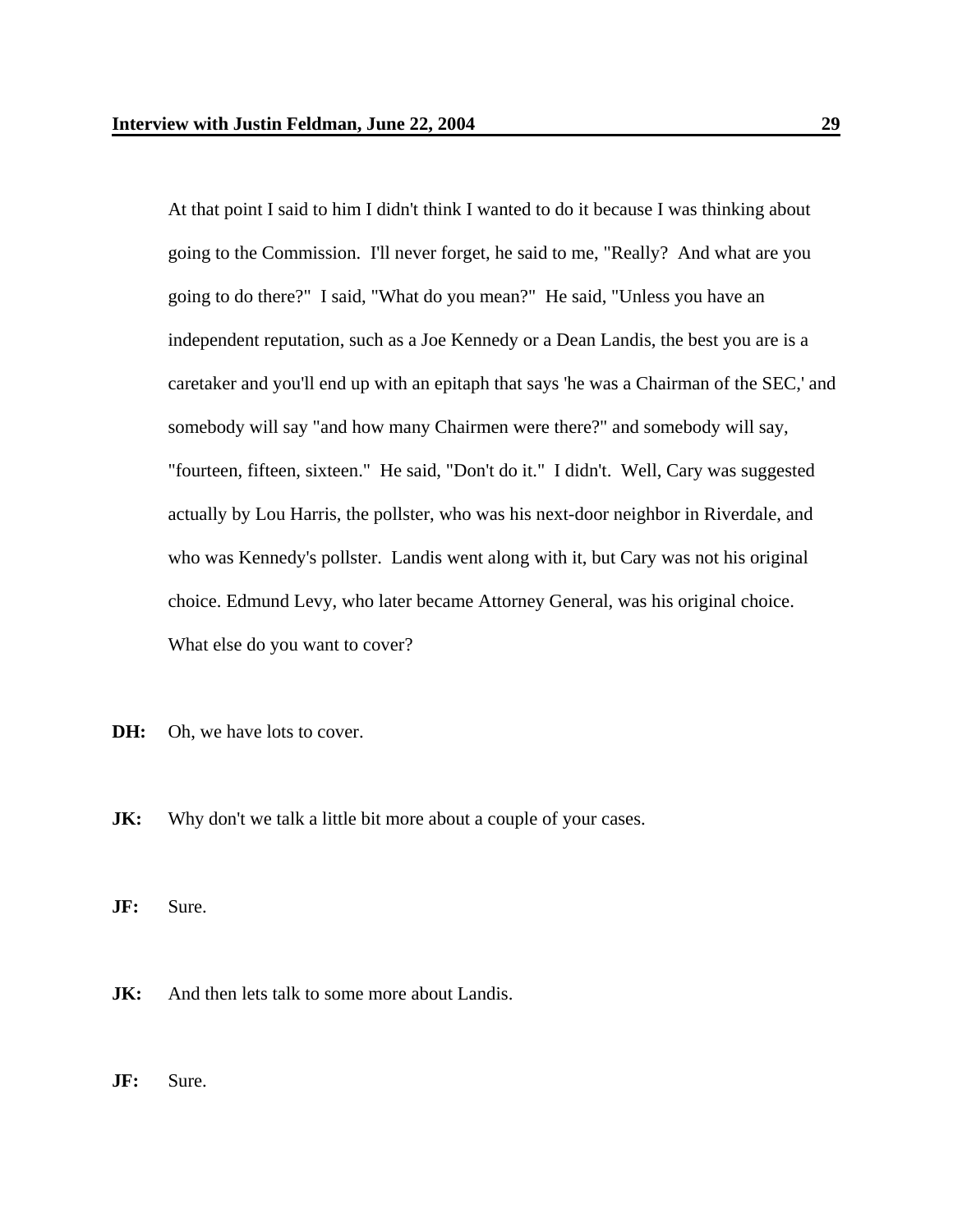**JK:** I'm really interested in learning more about the Vesco case.

- **JF:** Okay. You talk about the Vesco case.
- **JK:** Or the Cornfeld case, if preferred.
- DH Or Crazy Eddy.
- **JF:** Crazy Eddy? In September, October of 1972, the Commission brought the Vesco case, alleging that Vesco had stolen two hundred and twenty four million dollars, seeking a preliminary injunction. They named, as defendants, all of the management companies, all of the fund companies, I believe, Arthur Andersen and one of the associates at Willkie Farr. You probably have a caption there. A whole bunch of people. The case started I think in some measure because of the rumor started that his lawyer in New Jersey had delivered two hundred thousand dollars in cash in the suitcase to Maurice Stans. No, I guess there was an investigation of Vesco going on before that, when the two hundred thousand dollars went to the Nixon campaign fund in '72.

But in any event, the staff named, in my judgment, too many defendants because the net result was that Arthur Liman, who was representing Vesco personally in the course of the early stages of the investigation, put together what we came to call the Robert Vesco Bar Association. He brought me into it to represent the management companies. I brought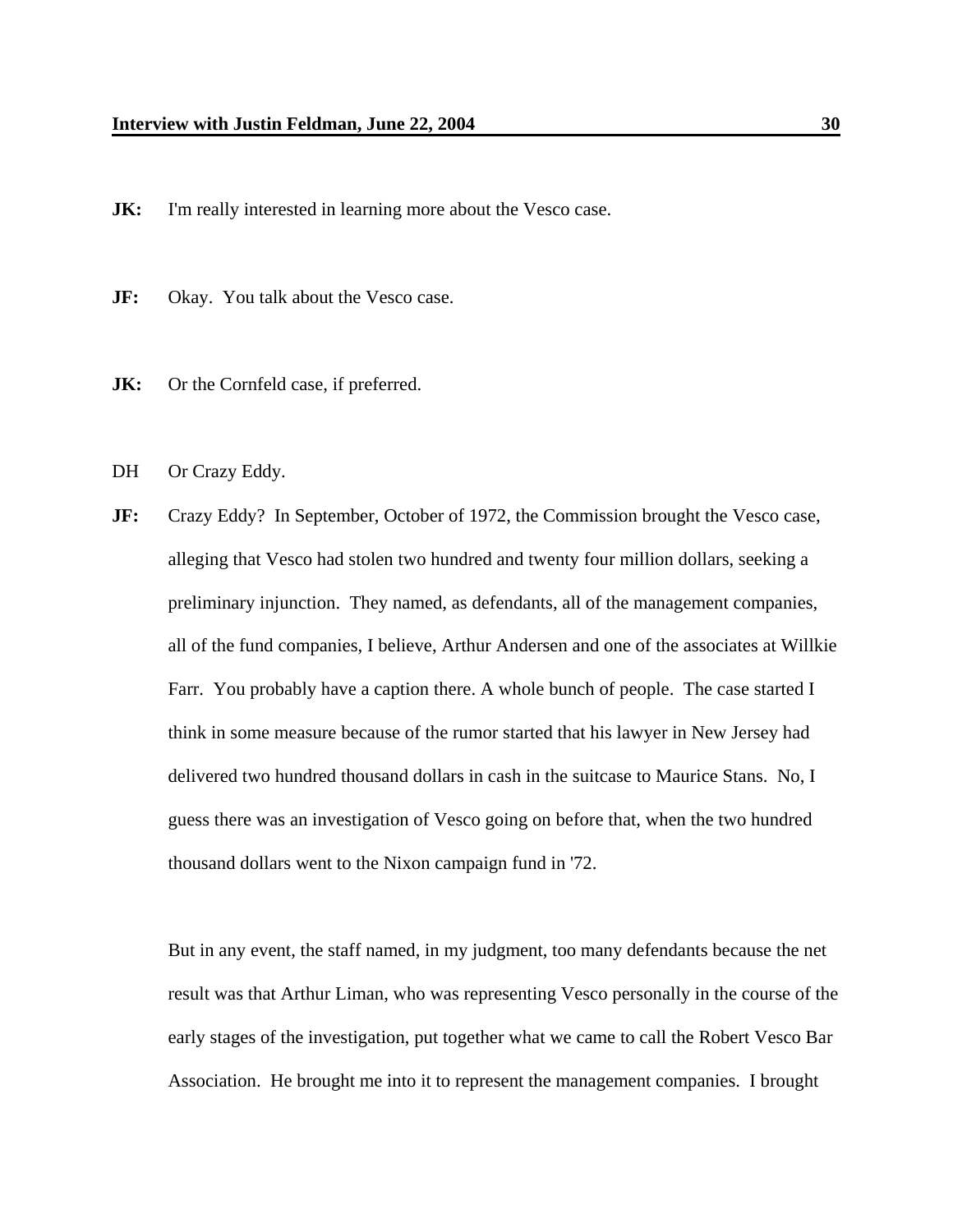with me my partner and friend, Paul Grand, who's now in the Rigas case, representing Timothy Riga, who was a classmate of your father's at law school.

**DH:** At Columbia?

- **JF:** Right. And who introduced me to your father originally. I don't have a list of the defendants.
- **JK:** I think he wrote it down the bottom right hand corner, the counsel.
- **DH:** But it does not identify who they're representing.
- **JK:** It doesn't identify who they're representing, but on the next page it identifies the defendants, or some of the defendants.
- **JF:** Right. Well, I had the management companies. Arthur had Vesco. Dornbush, Mensch had I think the financial officers. John Martin, who later became a District Judge, had some of the defendants. Alan Schwartz, who later became a District Judge, had some of the other defendants. You had a lineup of defense lawyers, which I think was the cream of the securities and white collar crime Bar, securities enforcement and white collar crime bar in the city, against Howard Kushner and he had one young guy with him. Who was it?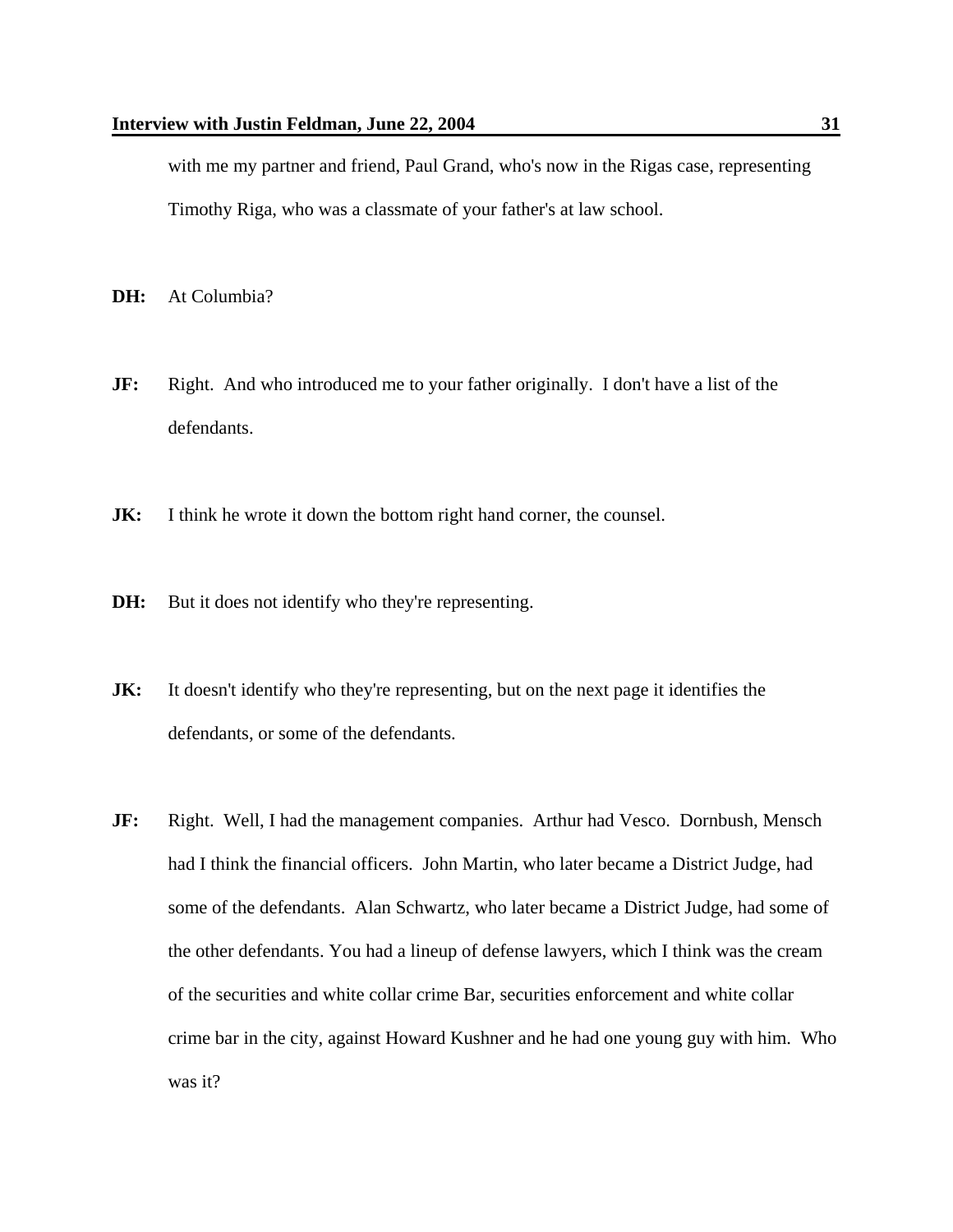- **JK:** Blank? Alan Blank?
- **JF:** Alan Blank. And initially we had Joe Flom in it. I mean, we had everybody.
- **JK:** You know, IOC is probably CI'm not sure they were born then. Maybe you should explain what IOC was all about.
- **JF:** Oh, okay. IOS.
- **JK:** IOS, I'm sorry.
- **JF:** What it was was that Cornfeld, after the war, set up something called the Fund of Funds, and what he did was he sold, in Europe, and in Latin AmericaCand that was the basic structure. He had several other arrangements, but he sold interests in the Fund of Funds, which invested only in other funds. So he had very little overhead. He had a bunch of salesmen and they were selling mostly to American servicemen overseas. The management companies are all foreign entities and there was virtually no contact with the United States, except that these funds they were sellingCthat they would invest in, were American entities.

He did very, very well. Vesco ran a little company in New Jersey called International Controls, I believe, and somehow or other he hooked up with a guy named Alan Butler,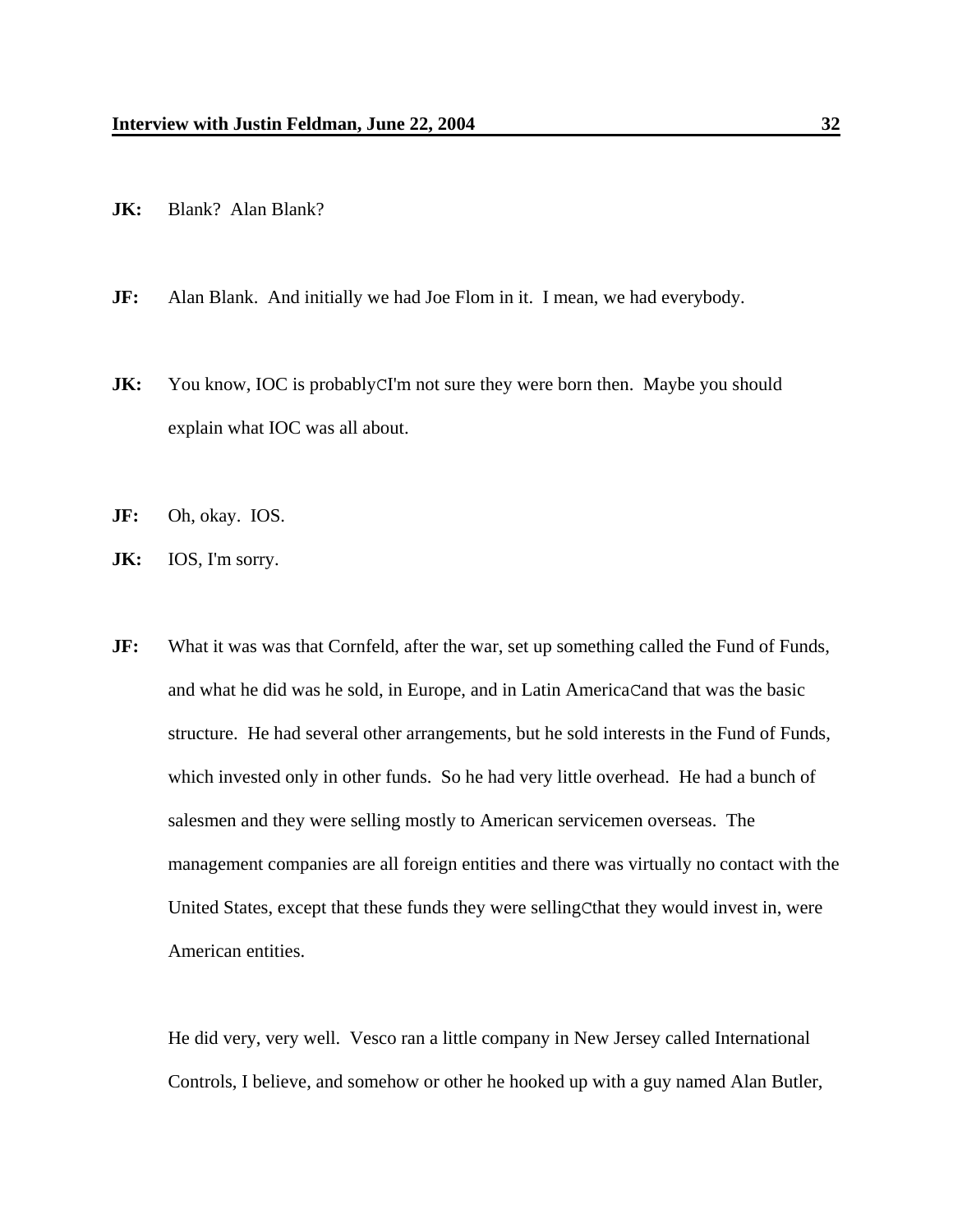from the Bahamas, who was on the Board of IOSCmy memory's a little vague on all this now, although I just noticed I have my briefs. Vesco took over or bought from Cornfeld these management companies and the fund operations. He found that in sending out proxy statementsCthis is really what happenedChe found that in sending out proxy statements that he was getting a lot of them back and what was happening was that his salesmen all over the place were selling to foreign entities who were using money that they wanted to hide in Switzerland and in numbered accounts, and nobody knew who the hell the real owners were.

So he had what he thought was a great idea, and it was. He had it devised by Willkie Farr and Arthur Andersen and a couple of other law firms and what they were going to do wasCI mean, because all of these funds, you know, they were open end funds, that he was going to liquidate and offer everybody immediate mandatory buyouts at net asset value. To the extent that anybody did not respond, he would then put these funds into a closed end fund, and give them shares, or register shares in their name in the closed end fund, and he would run the closed end fund.

The plan was called A, B, C. One, you redeem the shares. I mean, you offer redemption. You redeem the shares. You set up a closed end fund, and he had it all figured out that there were owners of roughly about two hundred and twenty-five million dollars of these funds that weren't going to show up. Year after year they weren't voting their proxy statements, they weren't taking their dividends, their mail was being returned. They were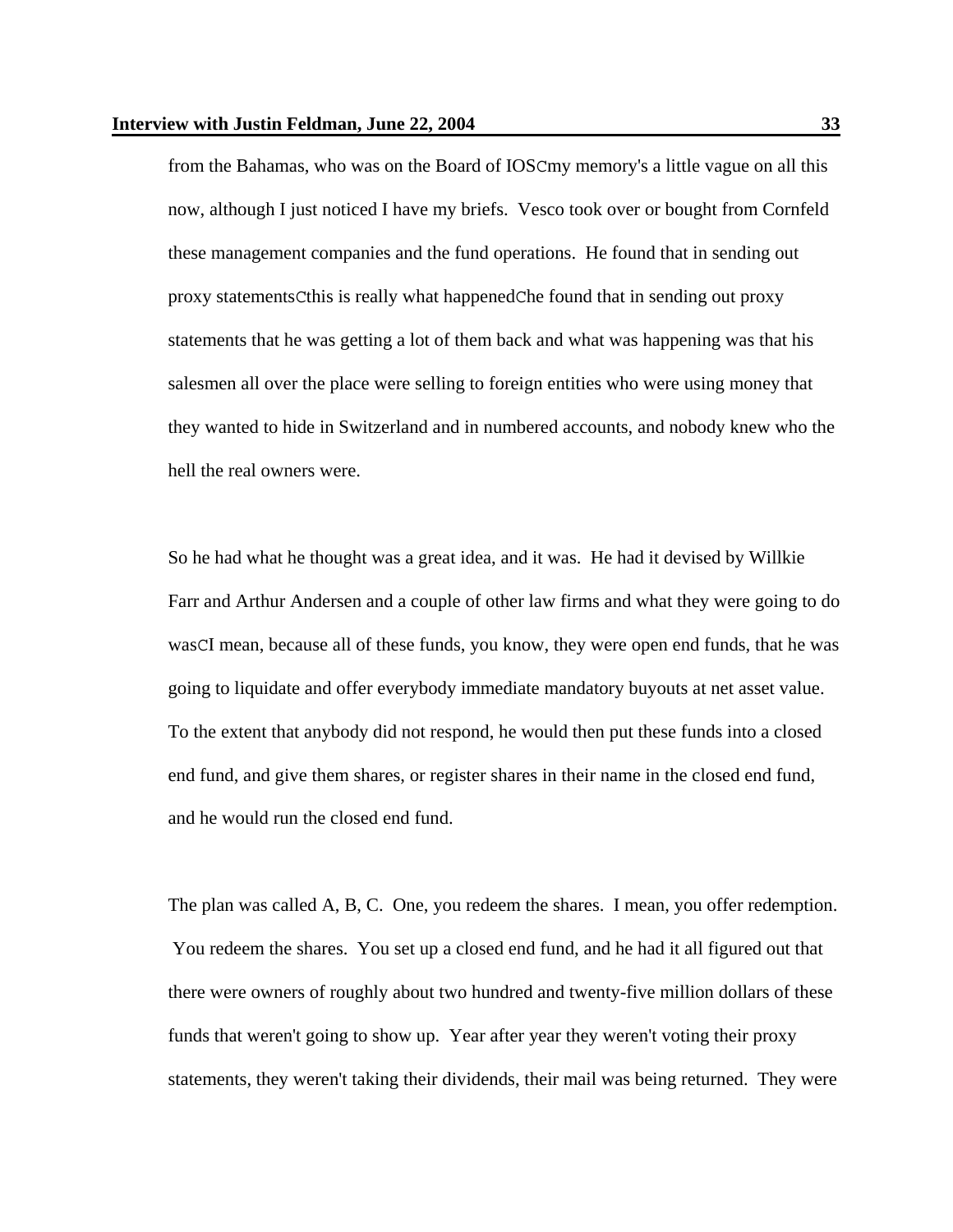probably black market operators in Latin America and all over the world, and that was great. The problem was, he got impatient, as he put it. The lawyers and the accountants were screwing him by taking too long, so instead of A, B, C and ending up with the two hundred and twenty-five million dollars, he did C, B, A. He started with the two hundred and twenty-five million dollars by investing it in related transactions, transactions to which he was related.

So the proceedings started and by the luck of the draw, it went first to Judge Lasker, who immediately passed it onto a newly appointed judge, Judge Stewart, and Stewart was just overwhelmed. I mean, we had an evidentiary hearing on a preliminary injunction that as I recall lasted eight months.

- **JK:** Had Vesco left the country yet?
- **JF:** Through the course of which he left the country. It started out CI'll never forget the first time we went to Nassau to confer with himCwe had fourteen lawyers, among whom were those I've named, who went onto Vesco's privately owned 707 at Newark Airport. It was set up with a discotheque in back, and it had six seats up front for Vesco and his family and then a lounge for the rest of us with a stewardess in hot pants who was married to the pilot, who was named Eisenhower, but I don't think was related.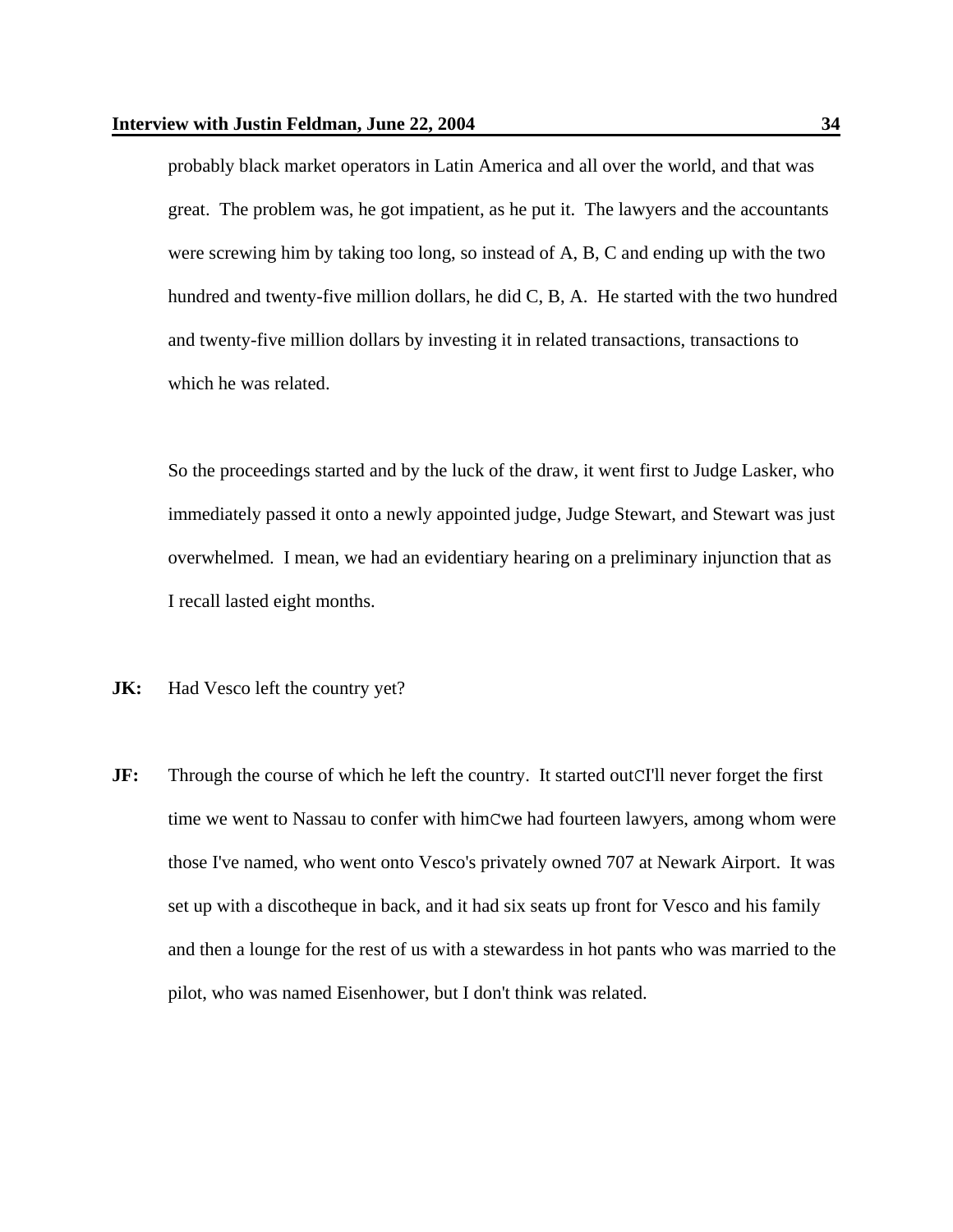When we took off, Donald Nixon, the President's nephewCthis is 1972Cpassed through the cabin to offer us cigars, Cuban cigars and I remember saying to him, "Where do you get these?" "Oh, we buy them in the Bahamas." We had all decided we were going to have a meeting in the Bahamas. Arthur Liman decided we were going to have a meeting in the Bahamas. We weren't going to talk about the case. We were meeting in the Bahamas. I said, "You're handing these out in Newark Airport." "Oh," he said, "the Customs people all know who I am." He was the President's nephew. "They don't search my baggage. Whatever you want to buy, just give it to me. I'll bring it and give it to you later."

Anyway, we must have had eight or ten meetings in the Bahamas. We met in London. We met in Paris. We were all over the world on this case, and for a while it looked as though that injunction was going to be denied, and it wasn't until the judge was mandamused and the Second Circuit excoriated him and directed that Vesco be deposed, that Vesco absconded. During the course of the case, more darn things happened. There was the Sunday or there was the weekend when Vesco thought he wanted to settle, when Liman and I called Stanley and Stanley and Irving came to New York. About a half a dozen of us had lunch and we thought we'd worked out a deal that would involve a criminal plea, but a cooperation agreement, and Vesco reneged on it. He had indicated that he wanted to make a deal, but changed his mind because it might involve some jail time.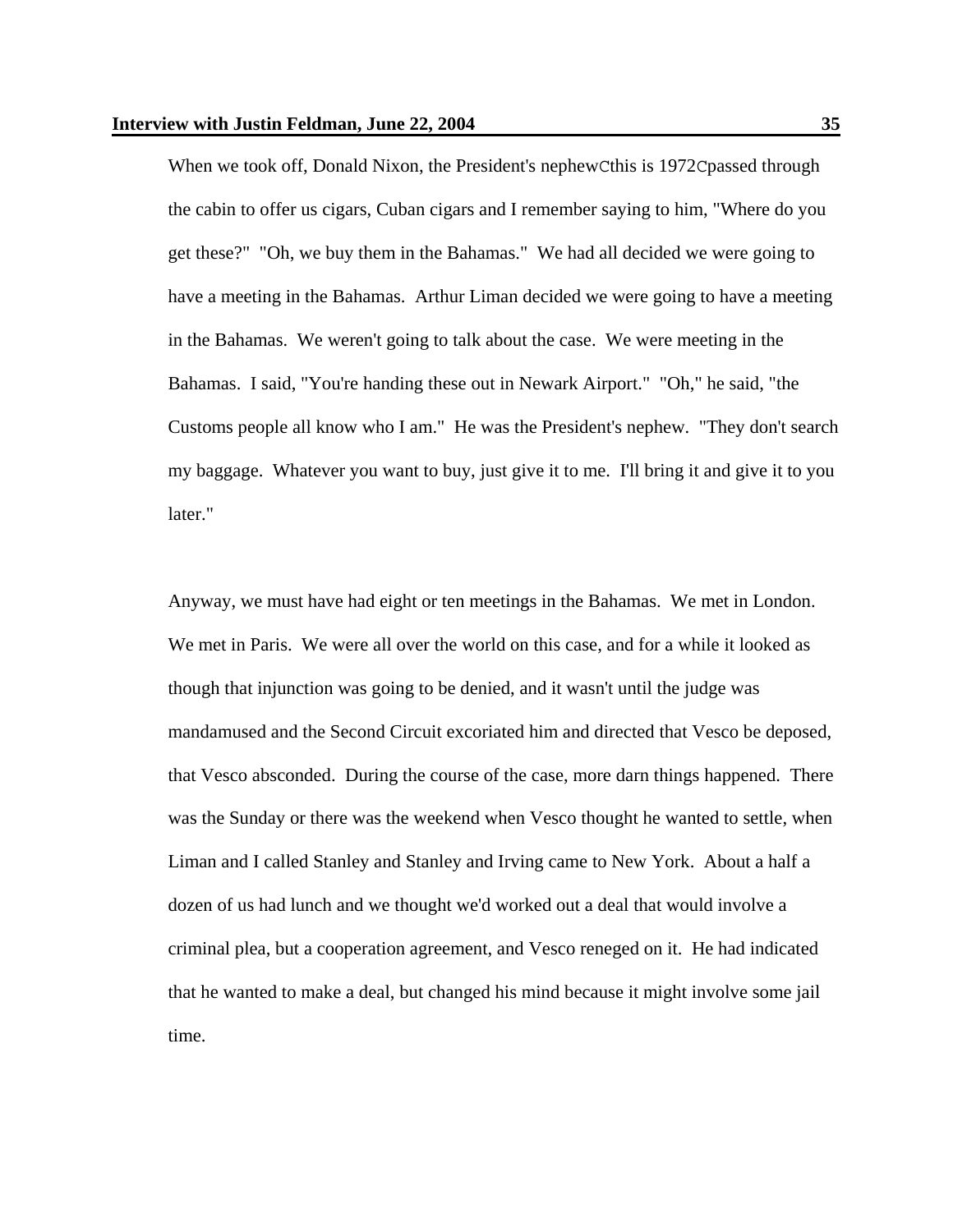**JK:** Was he just stalling for time until he could get the money out of the country?

**JF:** Oh, the money was out of the country. The money was out of the country.

**JK:** At that time did you know about the campaign contributions, too?

**JF:** By that time we knew about the campaign contributions because that was one of the elements of the case, and by that time Maurice Stans and John Mitchell had been indicted and Peter Fleming was trying that case. At the same time we were trying the injunction case, same courthouse. The money had gone out of the country in a number of ways. For instance, we tried to show the transactions were legitimate. He had bought a bank in the BahamasCcalled the Bahamas Commonwealth Bank, and we tried to show that the bank had not been looted and we brought some auditors down to go through it.

We were going through transactions, and I found a half a million-dollar mortgage to a bakery, a little bakery up in the native quarter. "Bob, what's this about?" "Oh, you don't want to know that." It was a mortgage on a little bakery that was owned by the Prime Minister's mother. He had invested in a farm in Costa Rica that belonged to the President of Costa Rica. The money was out of the country, there's no question about that. The question was whether he would bring it back and what would be done with it, that was to form the basis or the framework of a settlement. But there came a time when he said he wasn't coming back and that's when we all walked away from it. But in the meanwhile,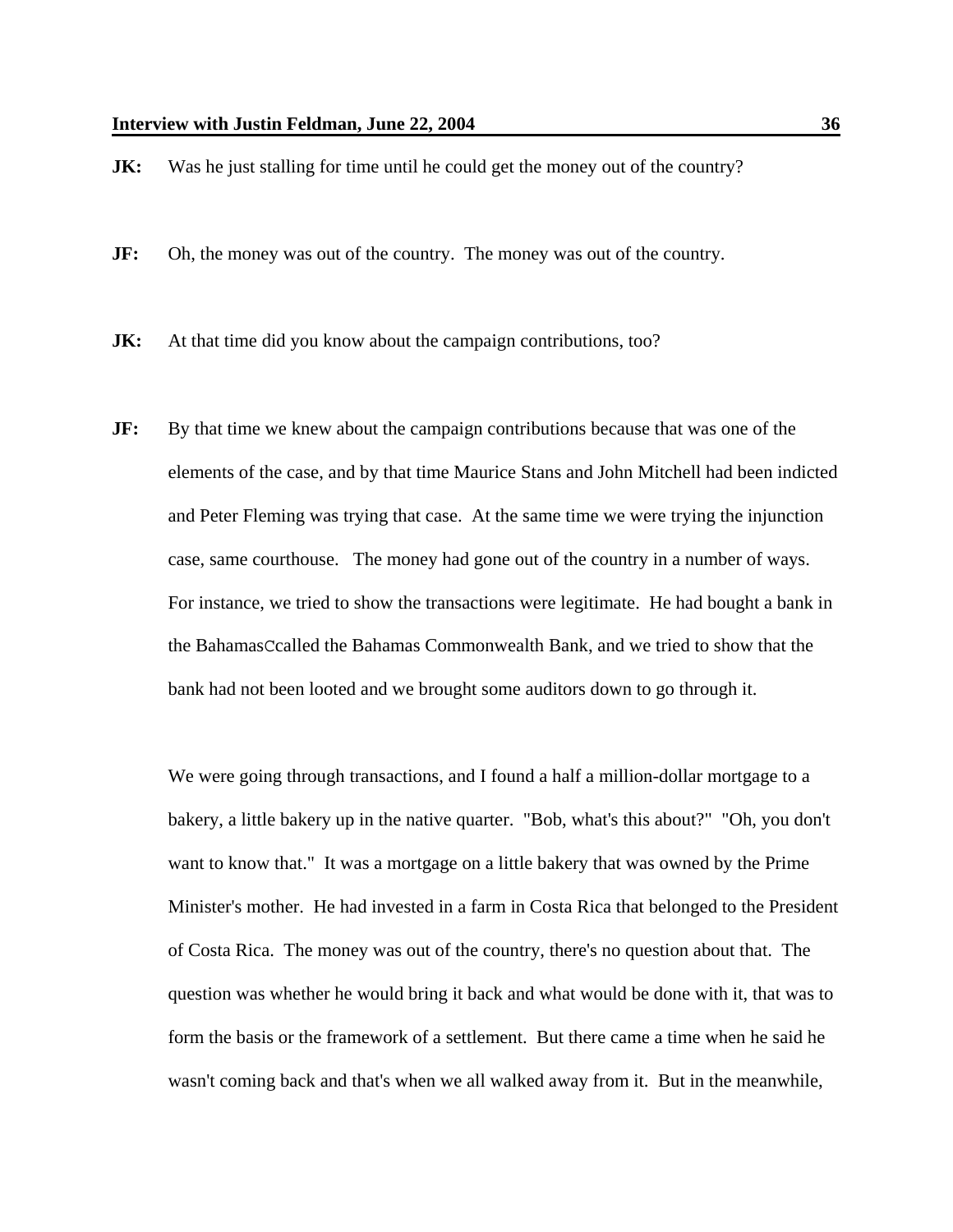you knowCin the meanwhile we had that famousCwell, one of my clients got arrested in Luxemburg.

- **JK:** Switzerland.
- **JF:** Luxemburg.
- **JK:** Because Cornfeld ultimately went to jail in Switzerland, didn't he?
- **JF:** Cornfeld went to jail in Switzerland for a period of time. Switzerland, you go to jail first. They try you later. He eventually got out of it.
- **JK:** Cornfeld always claimed that he knew nothing about what Vesco was doing.
- **JF:** I think that's probably true. I think that's probably CI would say I never saw any indication otherwise, but you know, crazy things happened in that case. For instance, some of the money was in Luxemburg. One of the management companies was a Luxemburg company. The Banking Superintendent of Luxemburg wanted to examine Bud Meisner on some of these issues. He was president of the Luxemburg company. We all met in London and decided that we couldn't bring him into Luxemburg without some understanding that he wasn't going to be arrested, and my partner, George Solomon, a wonderful, wonderful lawyer and a great human beingCdied a year or so ago, who had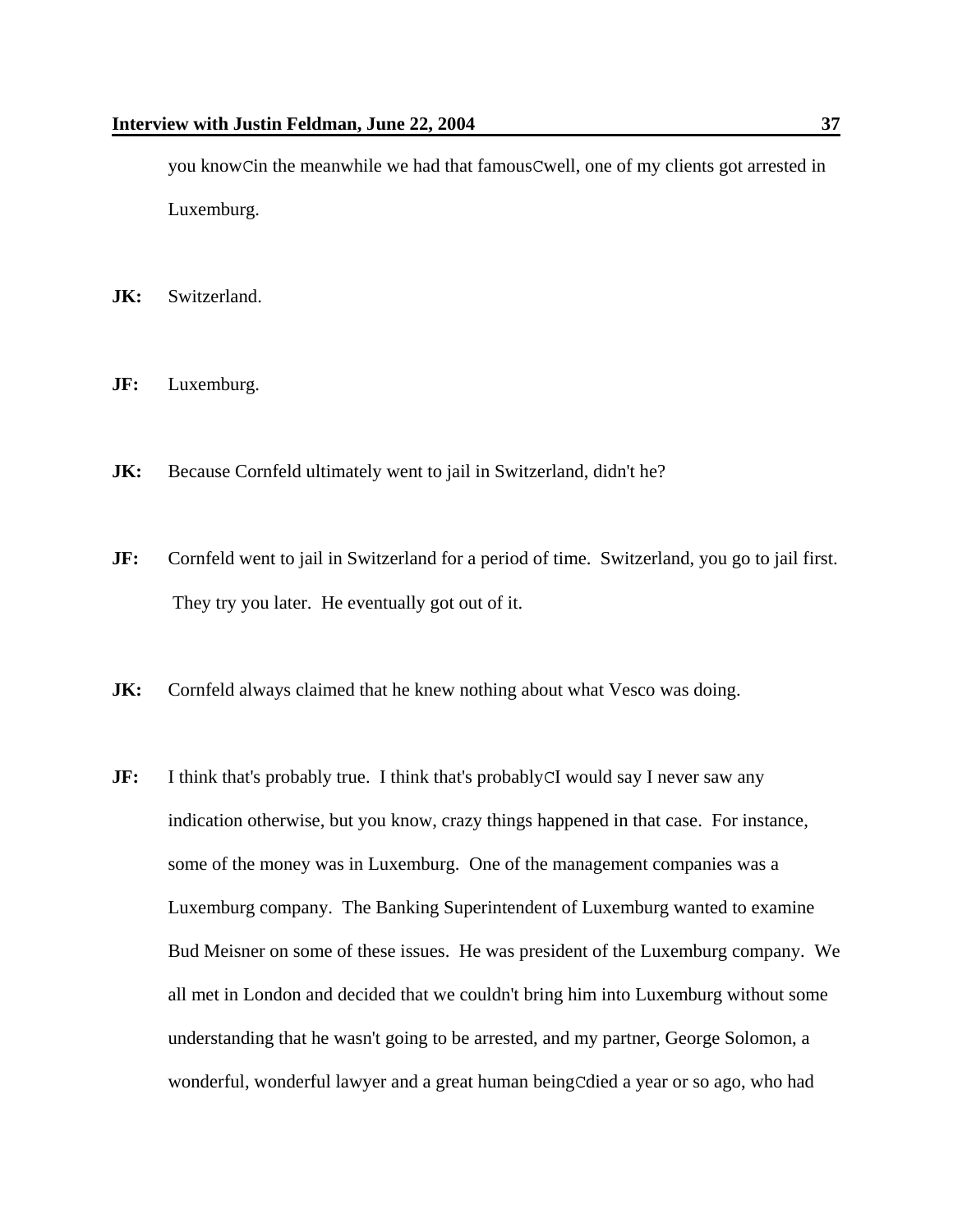been Landis's associate when Landis and I joined forcesCwent to Luxemburg, hired counsel. They met with Gondolinger, the Superintendent of the Banking Commission, who guaranteed us all safe passage while we would negotiate a settlement in Luxemburg.

We left from London. We went to Luxemburg. Spent the night, and in the morning while having breakfast, Meisner was arrested. We went to the meeting in Gondolinger's office to protest it, who was there? Irving Pollack. [laughter] Irving Pollack, Bernie CederbaumChis wife is now a District JudgeCwho was counsel to the receiver because there was a temporary receiver appointedCthe receiver, a couple of other people from the Commission staff, and it all fell apart. Bud Meisner did some time in the Luxemburg jail before we got him out.

- **JK:** That must have been really unusual. In those days the SEC didn't do much with foreign regulators, did it?
- **JF:** No, but this case stuck in everybody's craw, as it might well have. Vesco was flaunting it. We tried to get him to realize that he couldn't live his life out of the country. He wouldn't believe it.
- **JK:** Did you ever hear from him?
- **JF:** Excuse me?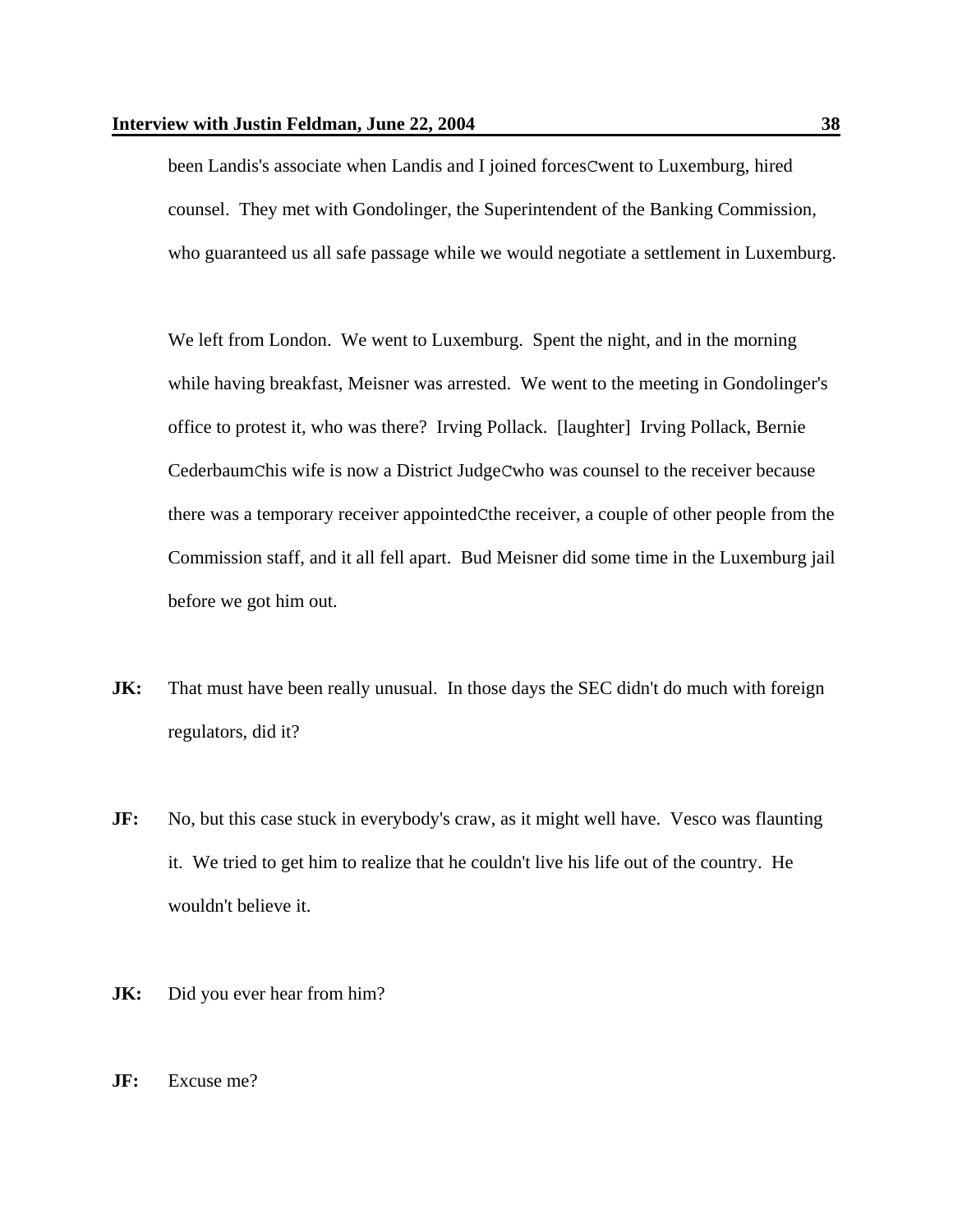- **JK:** He's still allegedly in Cuba, isn't he?
- **JF:** He's allegedly in Cuba. No, I have not heard from him. No. The last time weChe did all kinds of things, you know. For instance, we insisted that before we made an offer on behalf of one of the companies to settle, that we had to have a corporate resolution. So we had a meeting of the Board of Directors in Nassau and three cab drivers from Mexico City came in. They were directors. [laughter] And George Solomon and I and Calvin Cobb of Steptoe and Johnson explained the transaction to the interpreter, a very complicated proposal for settlement, and the translator said five words and Vesco said, "Are you ready to vote?" and they said, "Si." [laughter] Did we have a Board of Director's meeting or did we not have a Board of Director's meeting?
- **JK:** Sounds like a corporate governance.
- **JF:** But that's Cyou know, there are a lot of amusing stories about the Vesco case, but it was an experience. Switzerland, France. Of course, the German shareholders retained Morgan Lewis and Bockius, and they came into it. Somebody got smart and got the Canadian government to appoint a receiver, because these were mostly Canadian companies. Anyway, the Vesco case was a most unusual experience.
- **JK:** Do you want to CDan was just saying, do you want to take a few minutes' break?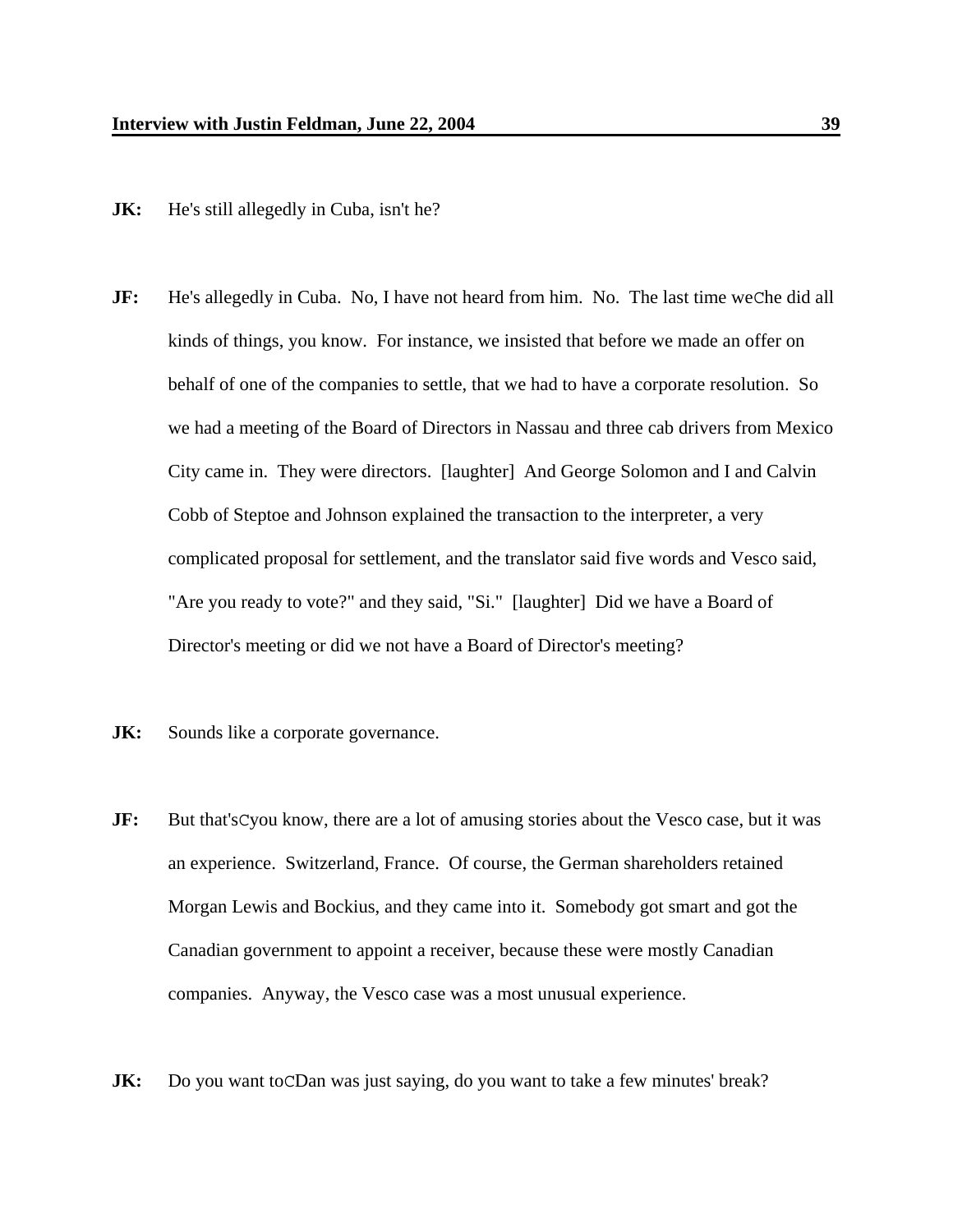- **JF:** I'm fine. You want to take a break? You want to have something more to eat? Want a cup of coffee, whatever?
- **JK:** All right. Do you want to talk a few minutes about Crazy Eddy, too?
- **JF:** Sure.
- **JK:** As long as we're talking about scoundrels.
- **JF:** He's a delightful scoundrel. Most of these scoundrels are delightful, I'll tell you that. As it turned out, I think Eddy retained me, as I have since come to learn and told him, mostly because of the Vesco case. I think he thought that Vesco, having managed to get away with it and not having to come back, that he could, too. But Eddy wasCwhat do we want to say about the Crazy Eddy case? The Crazy Eddy case, as you know . . .
- **JK:** When did you get involved, during the investigation?
- **JF:** Yes.
- **JK:** Or were you involved at all in the offerings?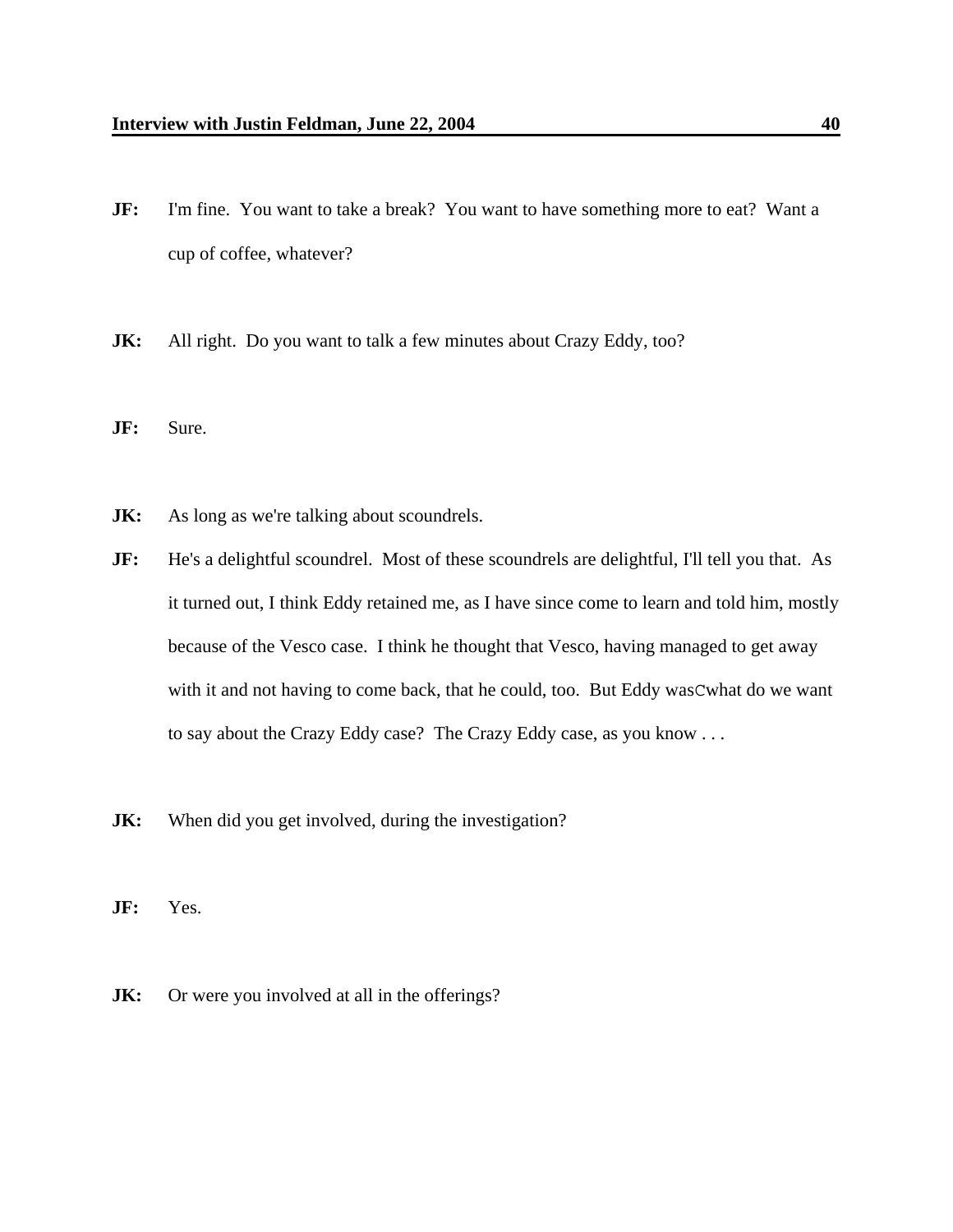- **JF:** No, no. Paul Weiss handled the offering. No, no, we got involved during the investigation. His cousin, Solomon Antar, came to see me and said that Eddy was considering retaining us, and he interviewed me and called Eddy, and Eddy showed up in the office. These guys always have, for the most part, they always have stories that sound right, and for a while everybody was hanging tight in that case.
- **JK:** What was their story? Because the facts of the case were that this was a huge phony inventory scheme, and phony receivables that they were inventing every night.
- **JF:** It turned out that the real issue was the so-called same store sales. It turned out that when they wanted to go publicCat least this was then proven in the case. When they wanted to go public, one of the issues that the Commission wanted disclosed in the registration statementCand they aborted one statement. One registration statement, withdrew it and then came in in the following year, was whether or not the opening of all of these new stores was in any way affecting the sales in the existing stores. So that this expansion, whether this enormous expansion was cannibalizing the other property.

Well, as it turned out, what had happened is that they were draining off the cash over the years and had deposited the cash in Israel, some seventy-five million dollars worth, it turned out, and when they needed same store sales, they were bringing back the cash and running the cash through the registers in the old stores, without necessarily having sales to show great receipts. That was the fraud. The tax fraud was something else. I mean,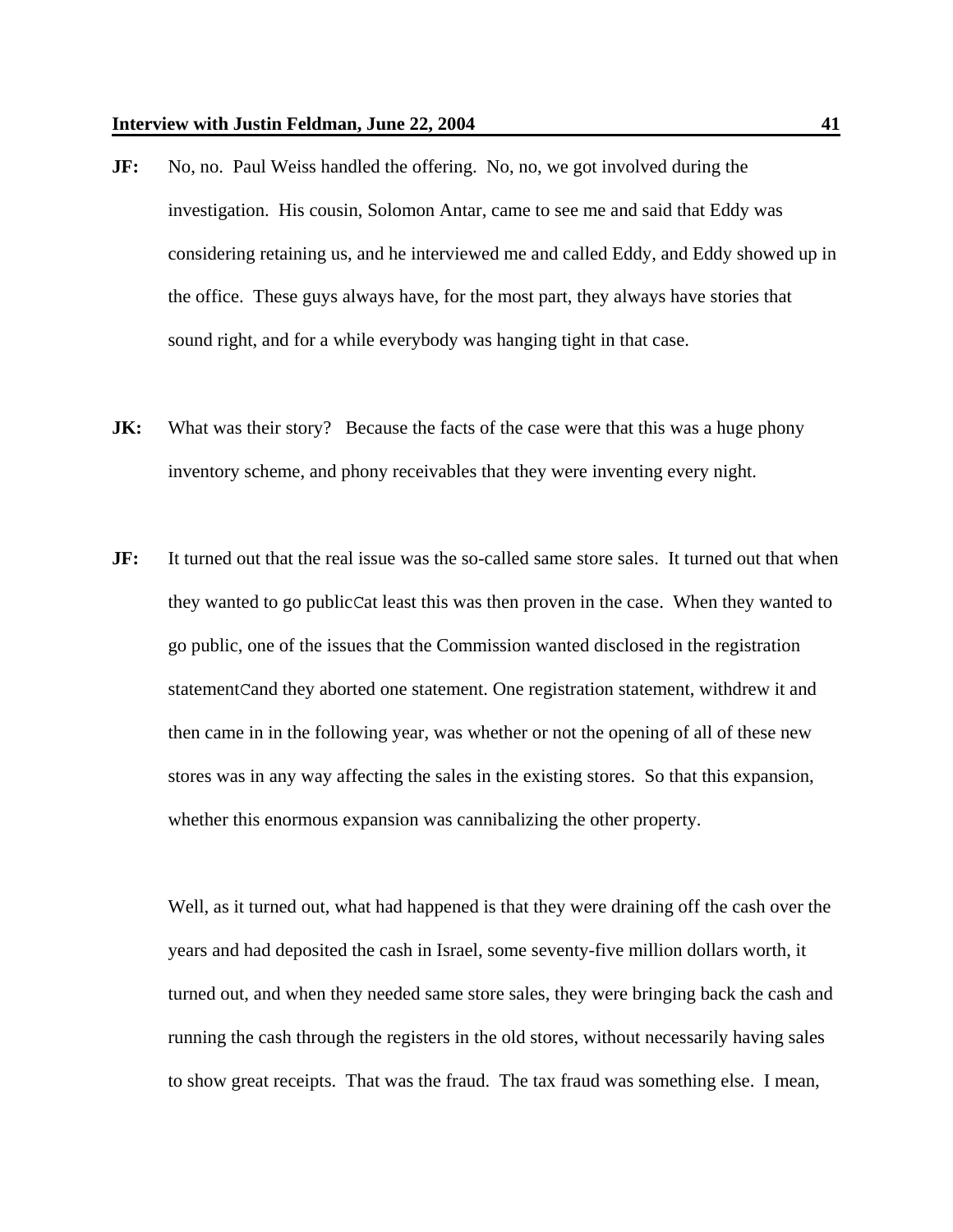they were draining cash all along and the inventories, well, that was another story. They would shipCthey would get the suppliers, just before the annual inventory, to ship stuff. The inventory story is very simple. They would order goods, merchandise, knowing that there was an inventory to be taken. They wouldn't pay for it. They would take it on consignment. The inventory would be there for the purposes of the audit, and they sent it back. Would not pay for it.

- **DH:** So when you got involved in the case, how much of this were you aware of? How did it play out?
- **JF:** Hmm?
- **DH:** How did it play out because it was a massive Cit was one of the largest frauds of the time.
- **JF:** It played out with gradually the family breaking up in disputes. The big issue became Eddy'sCEddy had a wife and five children and Eddy took up with a young woman who was working there. On New Year's Eve, at a particular time, he failed to show up at his family's home. It was a very close Sephardic Jewish family and his father and his wife and two of his brothers raided the mistress's apartment and found him there. That started a fight and he then supposedly got a divorce from his wife. He had a cousin of his represent himCrepresent her in the divorce, theoretically, and he had another lawyer representing him and it was a consent proceeding, and she didn't know she was divorced.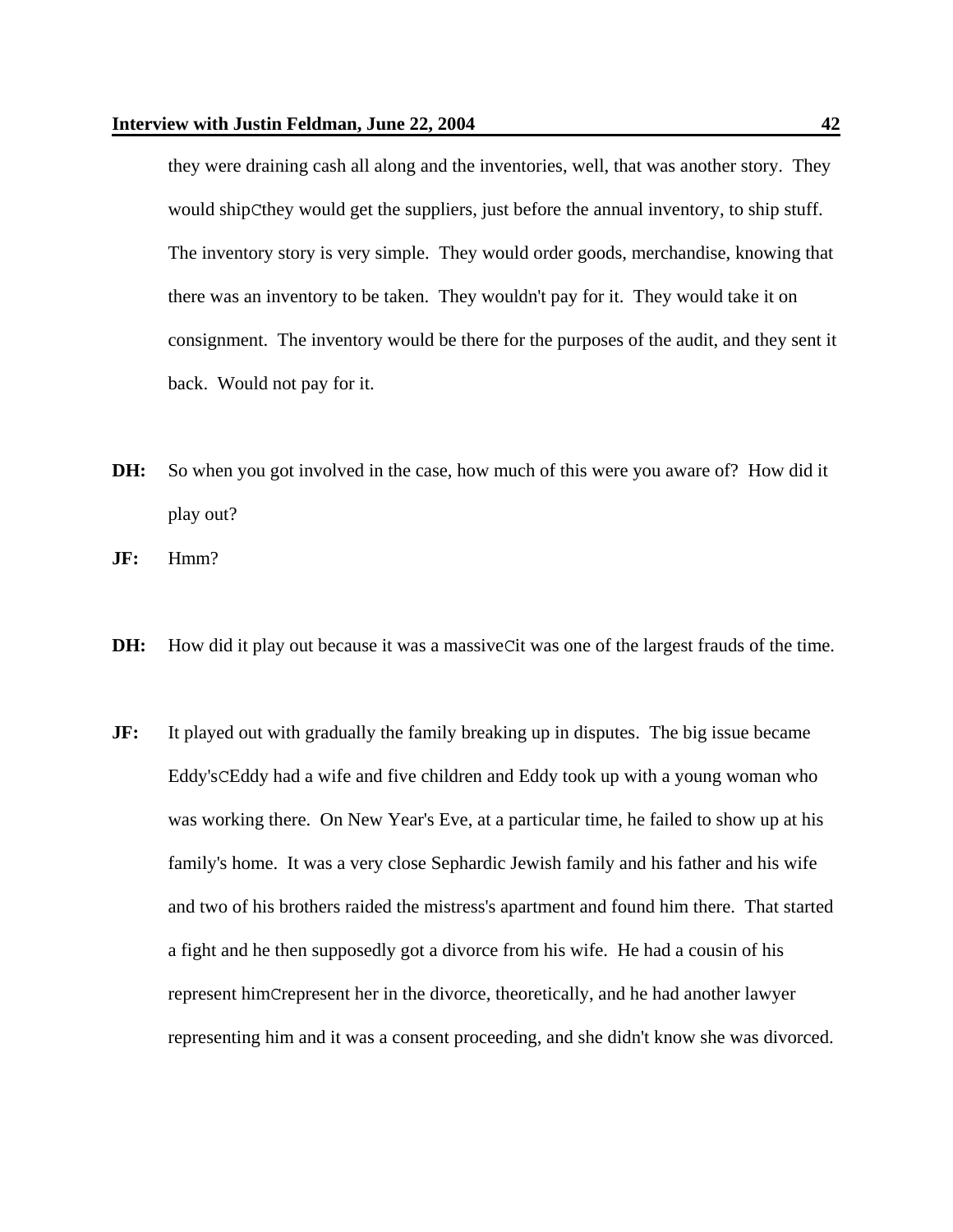The cousin had a so-called retainer agreement, when she brought an action for support and there was a judgment of divorce that had terms of support.

It turned out that the cousin who was the lawyer had a retainer agreement. She was later represented by Raoul Felder's wife, the famous divorce lawyer, and it turned out that the retainer agreementCI did not represent Eddy in that proceeding, however. It turned out that his wife's retainer agreement was on her lawyer's stationery, the lawyer cousin's stationery, which had a 718 area code. That area code did not exist as of the date on the retainer agreement. That started things unraveling.

**DH:** That's a very famous story within the Division of Enforcement.

**JF:** Really?

- **DH:** Yes, it is. That story is told many times.
- **JF:** Simpson still there?
- **DH:** Yes, Rick Simpson. It was viewed as one of the great pieces of detective work to determine that the area code had not come into existence.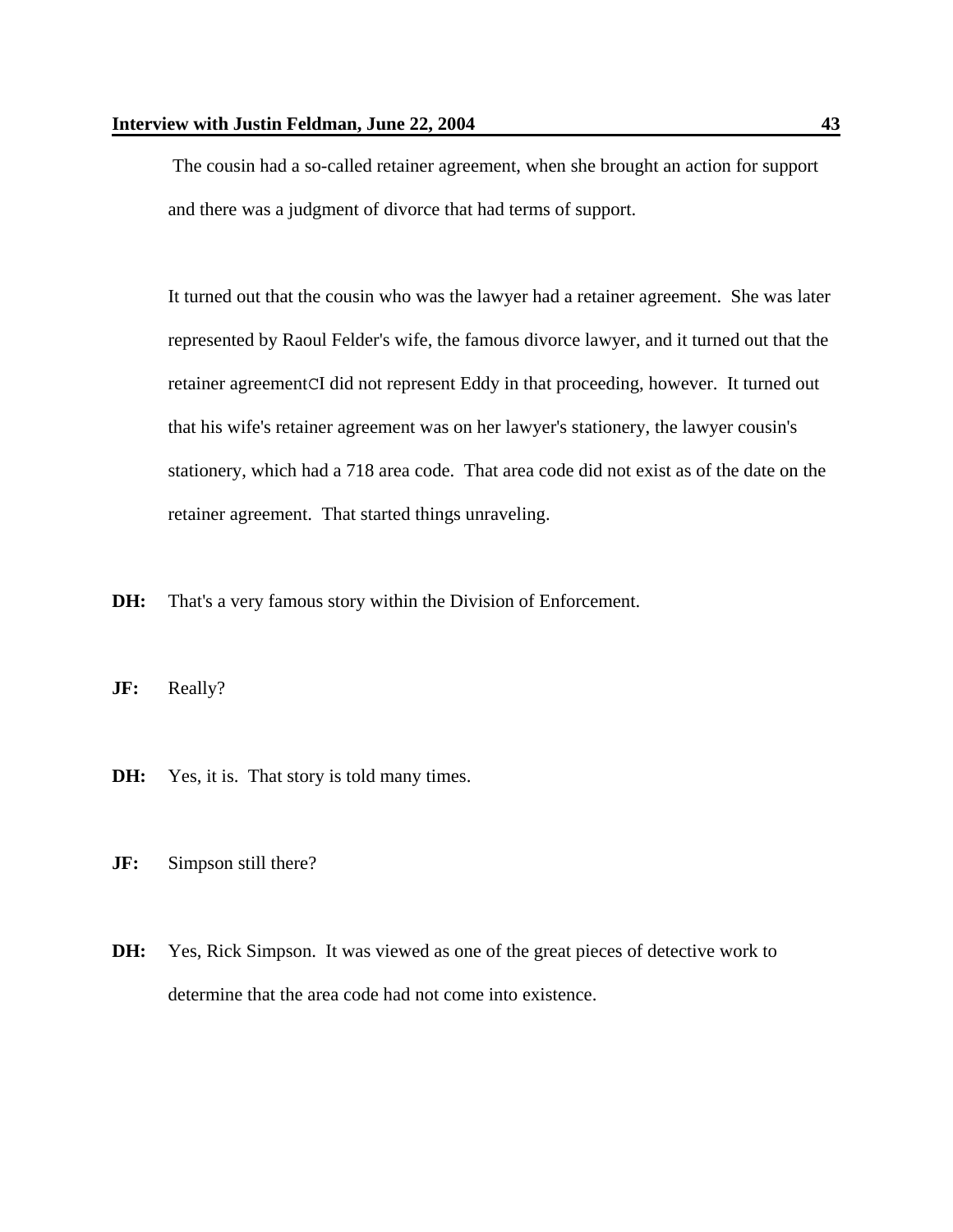- **JF:** And it started unraveling everything, and then one cousin started taking this position. One cousin started taking that position, and the deals were being made.
- **JK:** Did you still represent him when he was finally picked up? The famous story about, you know, the duct tape and cash around his body? When he was finally picked up in Israel?
- **JF:** When he was finally picked up in Israel, we went down there. My partner, Bill Schwartz and I went down there, along with Jack Arsenault. Well, first Bill went down with Arsenault. I didn't go down until the second time around on the extradition proceeding. Bill Schwartz went down on the bail proceeding. He got picked up because what happened was that he went to Switzerland to try to get money out of a bank, which he claimed through a different name. He said he had sold some diamonds to somebody and the guy assigned a bank account, and the bank figured out who he was and tracked him down. But on the bail hearing in Israel, they produced a Panamanian passport, the Argentinean passport, the Brazilian passport. Seven passports.
- **JK:** When he was arrested, he had duct taped the cash around his body.

**JF:** Really?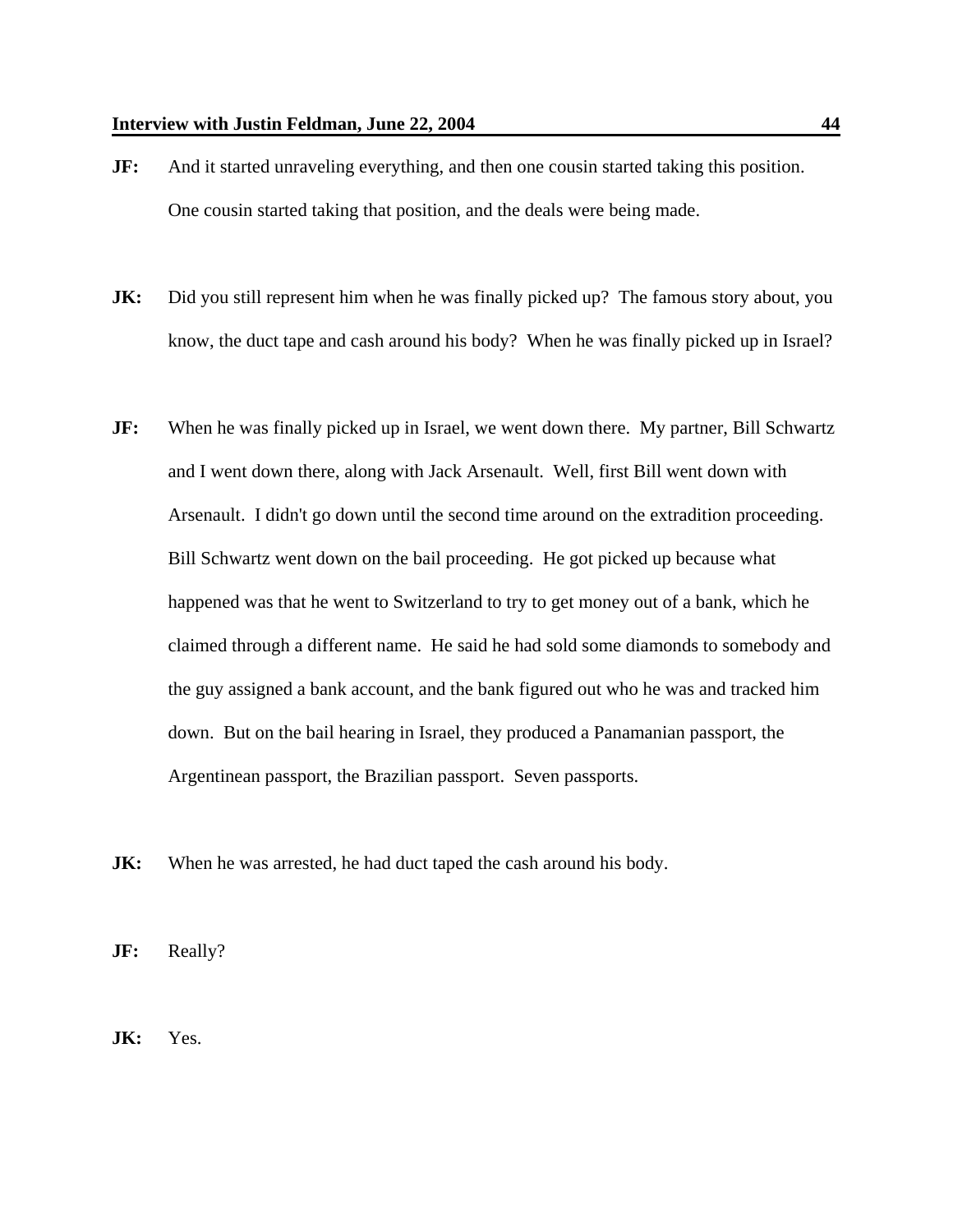**JF:** He had lived with a taxi driver in an apartment somewhere. I dumped him essentially when he disappeared because I'd counseled him to meet that day in the courthouse and he disappeared. He didn't show up, so I was through with him. But then when he got picked upCand I didn't hear from him when he was away. Then he got picked up and he called us.

[End Tape 1, Side B]

[Begin Tape 2, Side A]

**JF:** There was a hearing on extradition and I did go on his behalf to speak to the Minister of Justice, insisting that it was not an extraditable offense under the treaty, and went to see him in the jail and it was pathetic. He was shackled. I mean, believe me, you don't want to go to one of those Israeli jails. In the interview he says to me, "I don't understand any of this." He said, "That stock came out at eight dollars. It went to sixty, seventy, eighty, whatever the number was. Nobody lost money." I said, "Eddy, and then it went to zero." "Well, people were foolish in holding it." [laughter] I said, "Eddy, my wife," who he liked, "Linda, and her mother and her brother lost money." "I'm sorry to hear that."

I left him in the jail, go out to the courtyard. I'm about to leave the premises, a guard comes running and says, "He wants to talk to you again." I go back to the door of the jail and he says, "Justin, I promise you, if you get me out of this, I'll give Linda back her money." [laughter] These guys are so unrealistic. I was also in the Franklin National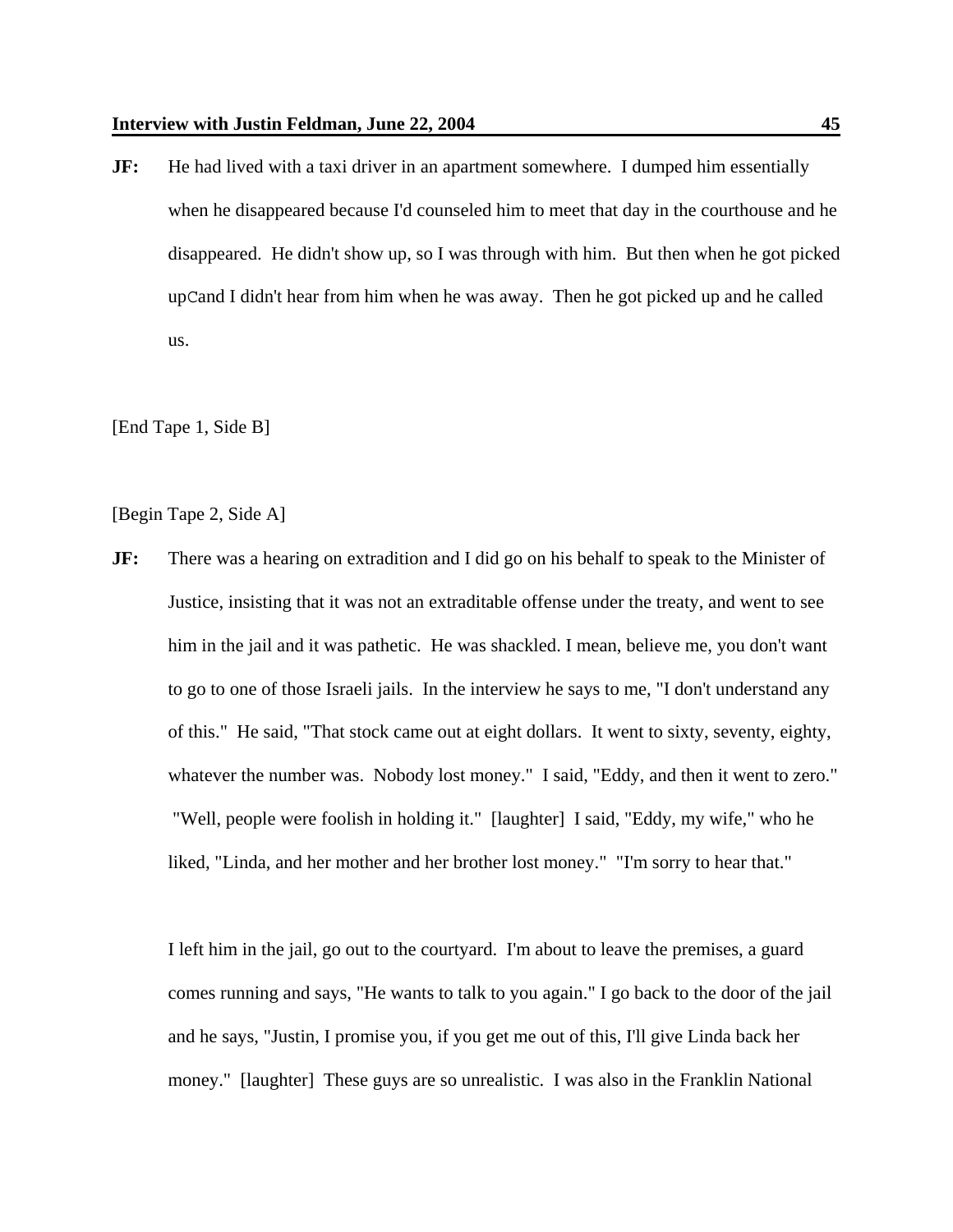Bank case and then I was in theCI had a witness inCwhat case was that? The Southern District. I represented a witness, Arthur Keller. I don't know. He had been the president of the Lincoln National Bank in Chicago andCdo you guys have a timetable here?

**JK:** No, no.

- **JF:** He was president of Lincoln National Bank in Chicago and I don't know, it was some securities transaction. Hubert Humphrey had sent him to me because Hubert Humphrey knew that I was close to Bob Morganthau and he thought I'd be a good guy to represent him. Did you know a guy in Enforcement named Blumberg? Well, you wouldn't have known him. He was in the New York office. Nice little guy, very bright, and Blumberg knew he was coming to see me, that Arthur Keller was coming to see me. He called me. He said, "Justin, you can help him. I understand Keller is coming to see you. You can help him," and I said, "How can I help him?" He said, "Get him to tell you what he told the Grand Jury." I said, "He's been in the Grand Jury already?" He said, "Yes." "Okay."
- **JK:** And how did Blumberg know what he told the Grand Jury?

**JF:** Blumberg was on the staff of the Commission and I guess working with the ...

**JK:** We're not supposed to get Grand Jury testimony.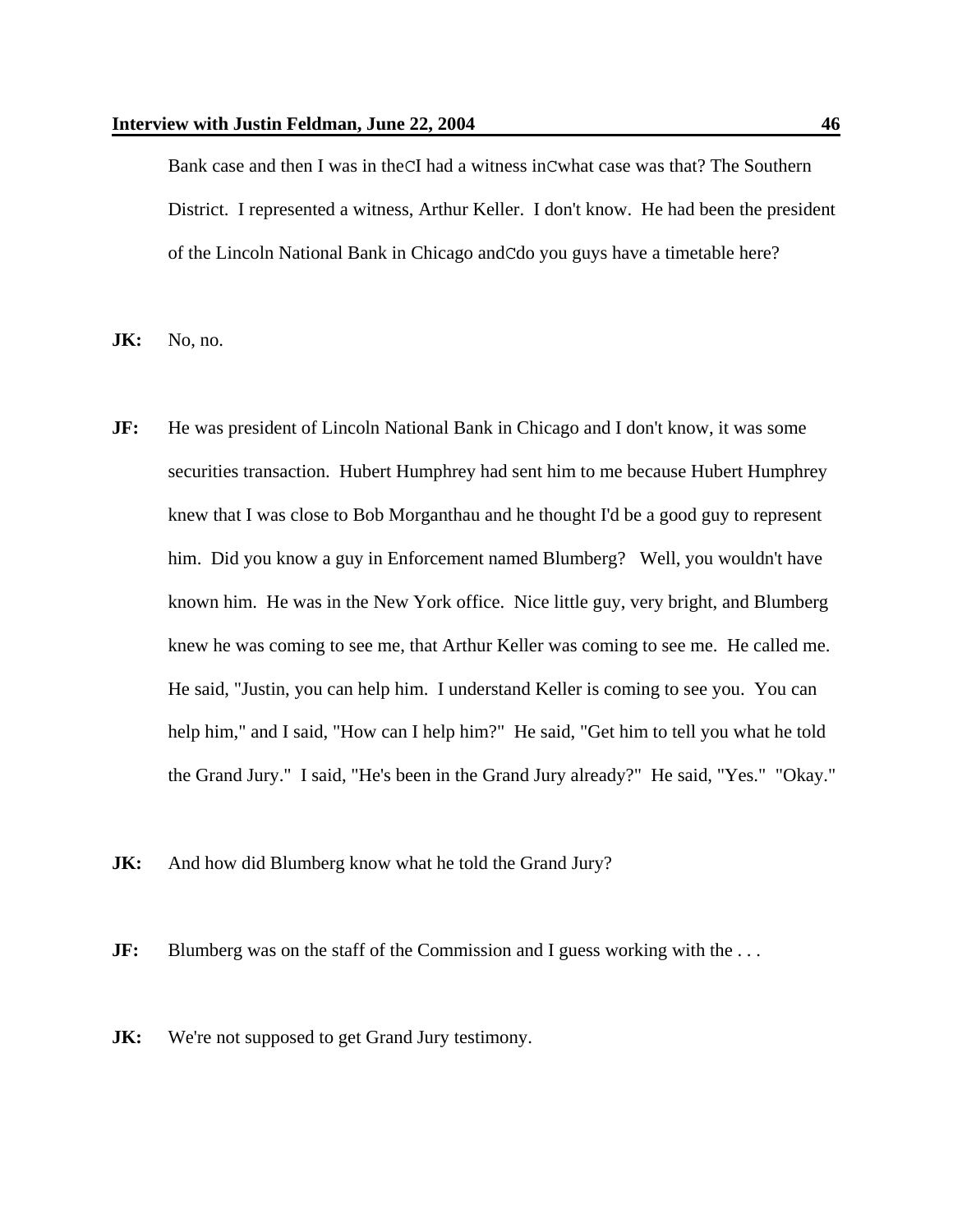- **JF:** Really? Well, he knew. [laughter] So the guy came to see me and he told me this story, you know, fully innocent. I said, "Who else have you told that story to?" He said, "Well, I told the Grand Jury." I said, "Well, why are you here?" "Well," he said, "I'm not sure the United States Attorney, the Assistant United States Attorney buys the story, but it's true." I said, "Really?" I said, "In my experience it wouldn't have happened that way." He said, "How would it have happened?" and I said, "I figure more likely it would have happened this way." And I forget exactly what I said, but I laid it out. I remember he looked at me, he said, "So obvious?" I called Paul Grand, who was the assistant, and he became a government witness.
- **DH:** How would you, when you're counseling clients like Vesco, how would you describe the Commission staff or the Enforcement staff to them, in terms of how tenacious they are or were, what to watch out for and that kind of thing?
- **JF:** It's such an individual thing, Dan. I've got partners in this firm who are better than others. Not that all of them aren't very good, but some are better than others and the same is true in your organization. You want to talk about tenacity? I've never met anybody like Alan Simpson, never. On the Crazy Eddy case, he was . . .

**DH:** Rick Simpson?

**JF:** I mean Rick Simpson.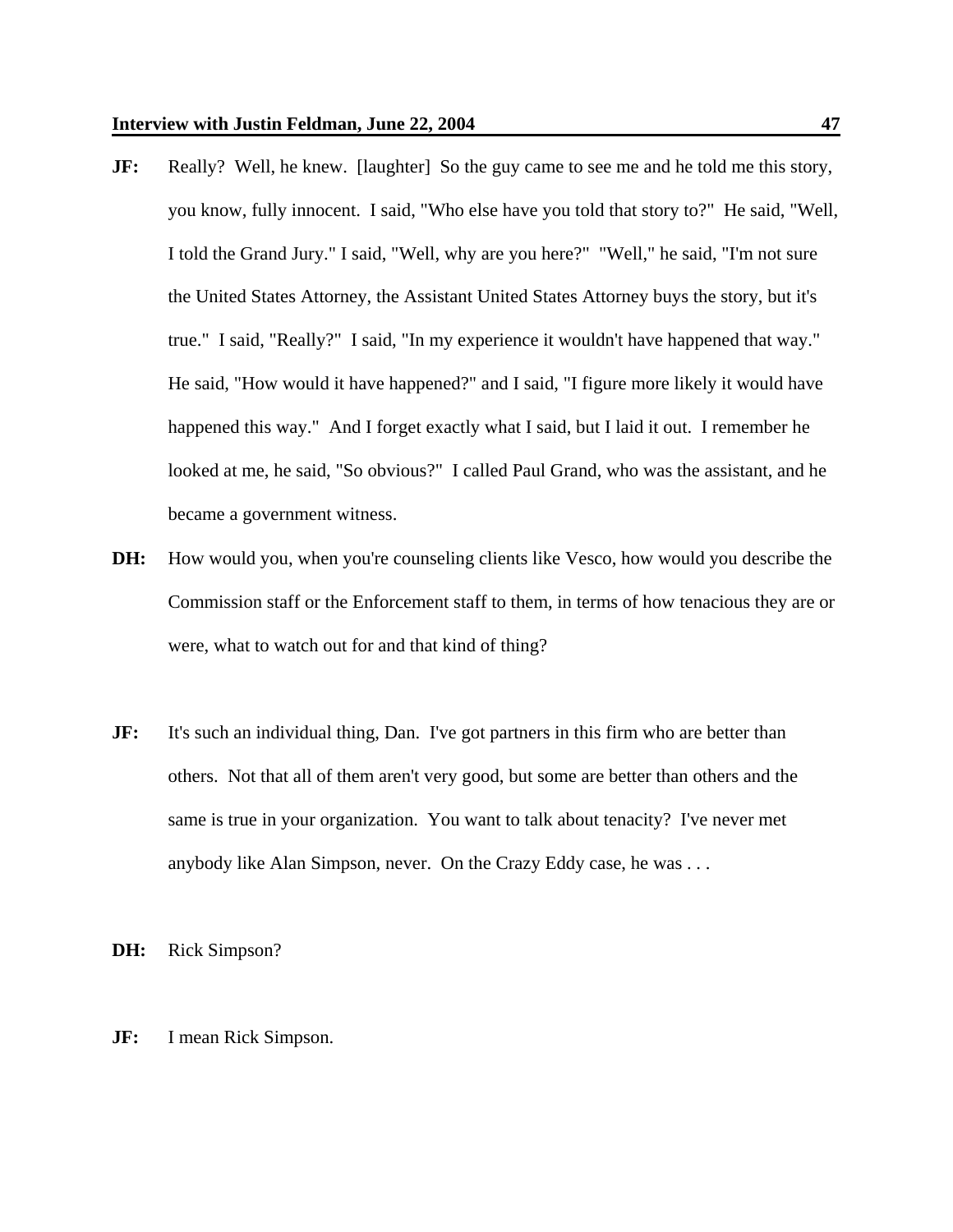**DH:** Rick Simpson. Alan Simpson was the Senator from Wyoming. Rick Simpson. Tenacity, I'm telling you! When he wanted every dollar back, we had to fight with him to get ten cents on the dollar on our fees. There are lazy guys. There are hardworking guys. There are smart guys. There are not so smart guys. In the Vesco case, Kushner was a smart guy and a good lawyer, but not in the courtroom. He didn't belong in that courtroom. He was outclassed in the courtroom. I like him. Good guy, I trust him, but to give you an example. He wanted the testimony of the son of the President of Costa Rica to document that transaction, while we're saying, "He's in Costa Rica," you know, "we don't control him. He's not our client." It turned out that we CLiman gets a phone call from his office saying the guy's in his office.

So we adjourn the hearing for the day. We go back and talk to the guy. We're not going to tell the court now that we can't produce him. We're going to have to tell the court he's in New York, and we tell him he's going to have to testify, and did we want him to testify? By no means! We went down to court the next day. We had him in tow. We had him in the courtroom. We disclosed to the court and the Commission's attorneys that the guy was there. That we had not expected him in town and we had found out yesterday that he was in town. We've spoken to him. He's prepared to testify, but he's not prepared to talk to anybody before he takes the stand. Kushner said, "We have to talk to him." We said, "He's not going to talk to you. He doesn't have to talk to you before he takes the stand."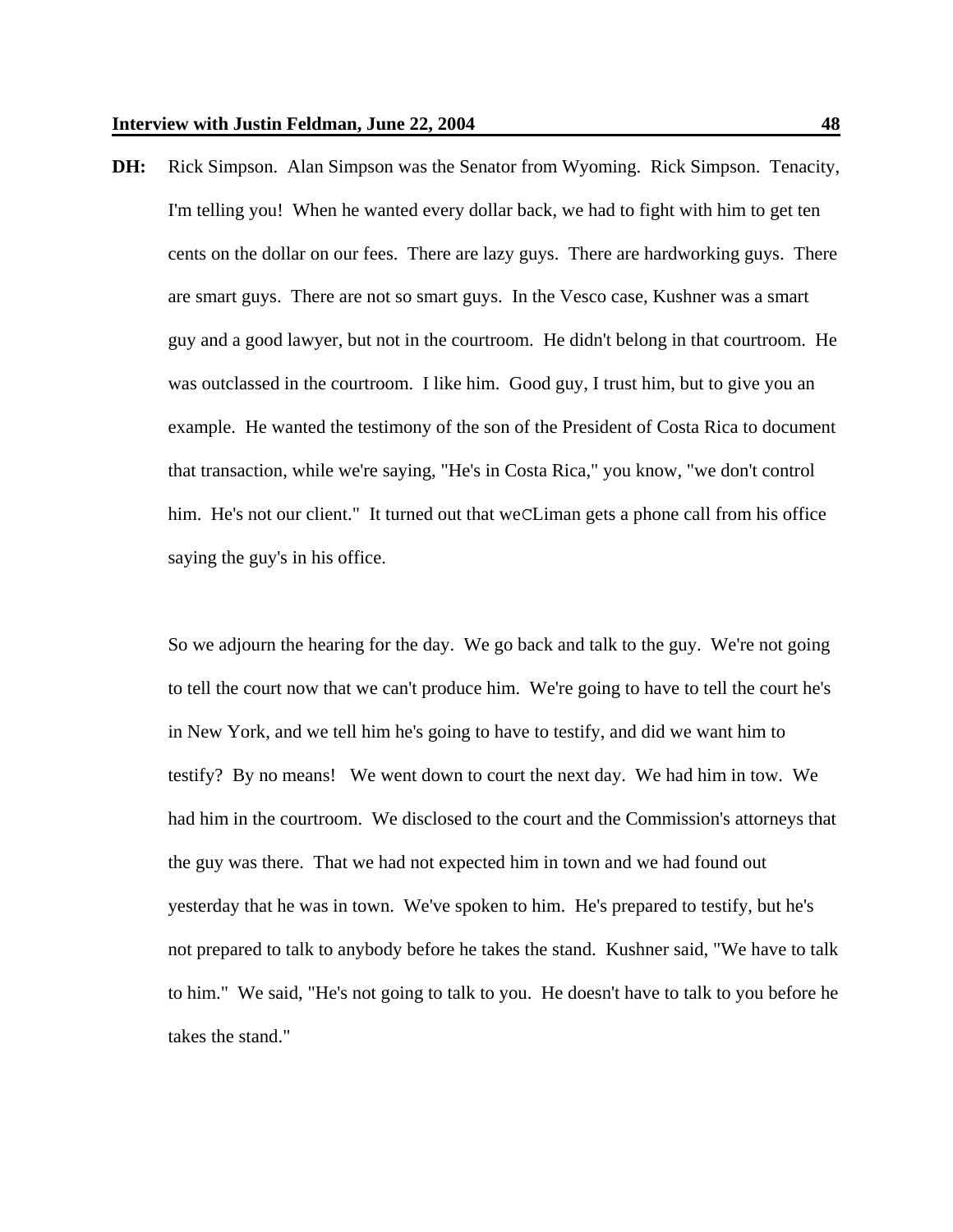Kushner called Washington. He called Stanley. Stanley comes back and he says, "Stanley wants to talk to you," and Stanley says, "Why won't you let him talk to him?" I said, "I'm not going to let him talk to him if he doesn't want to." "Let me talk to Arthur." Arthur says, "I'm not going to let him talk to him. If he wants to put him on the stand, put him on the stand." They didn't have the nerve to do it. It was just they were outlawyered.

- **JK:** Between you and the other lawyers you mentioned, there were probably another twenty associates working with you.
- **JF:** Yes.
- **JK:** Kushner might have had one, maybe two other people with him.
- **JF:** No question. He was not staffed the way we were staffed. He did not know the case the way we knew the case.
- **JK:** How big a problem is that? How does a government lawyer deal with that?
- **JF:** I don't know the answer to that. I think the answer has to be that when you see this happening, and the case is important enough to you, the case has the magnitude of the Vesco case, or the magnitude of some of these other cases you have going on now, you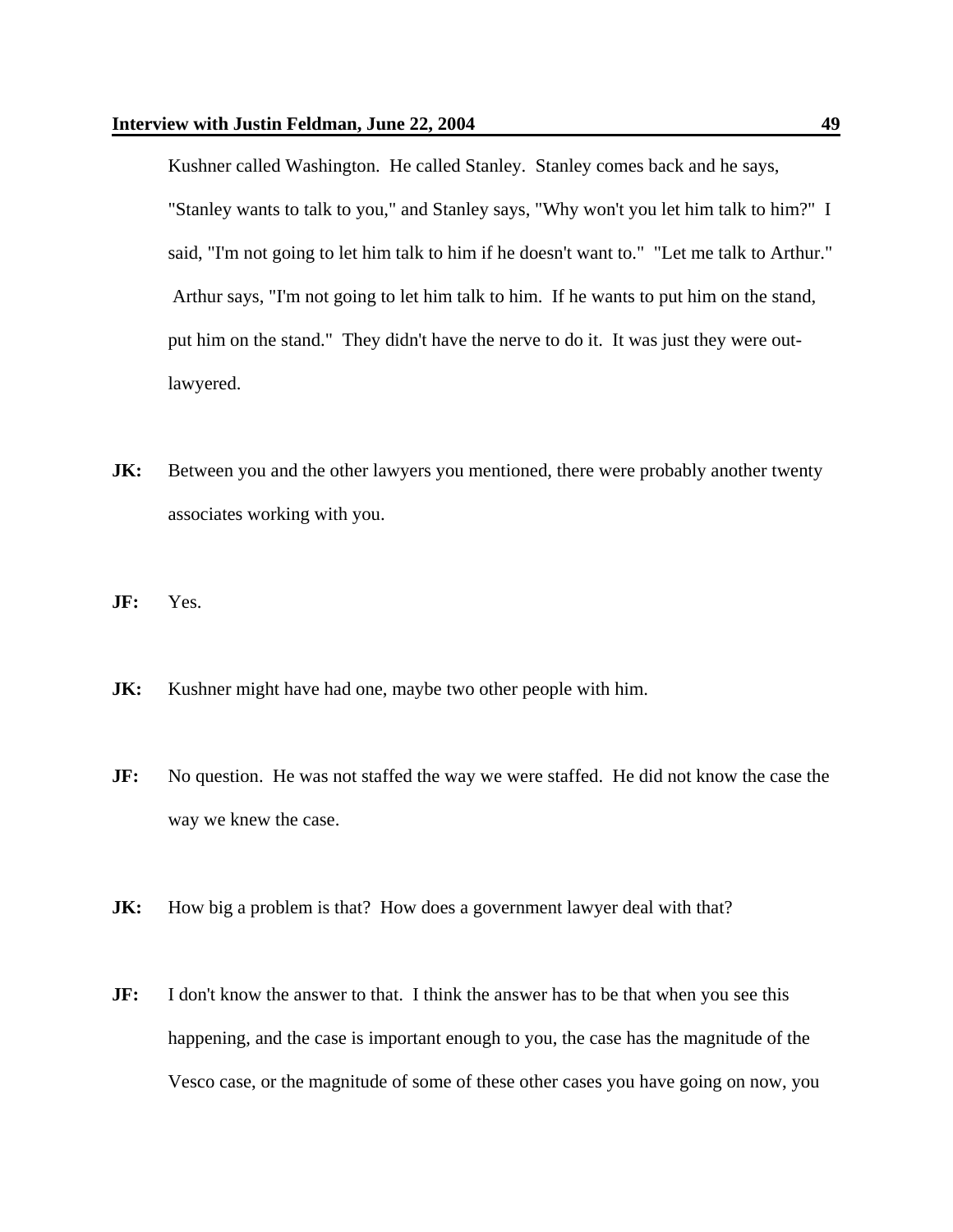just have to staff it. You just have to staff it. You may even in some instances have to retain outside counsel. That's been done.

- **JK:** Has it? I'm not aware. When was that done?
- **JF:** I don't know that it's been done by the SEC.
- **DH:** We bring on consultants in cases where we need expertise.
- **JK:** Right, but it would be an expert witness.
- **JK:** Correct.
- **DH:** Or we'll bring foreign counsel in another country.
- **JK:** Sure, right.
- **JF:** Well, didn't the Justice Department do it with Bois in the Microsoft case?
- **JK:** Uh-hmm.
- **JF:** There's an example of it.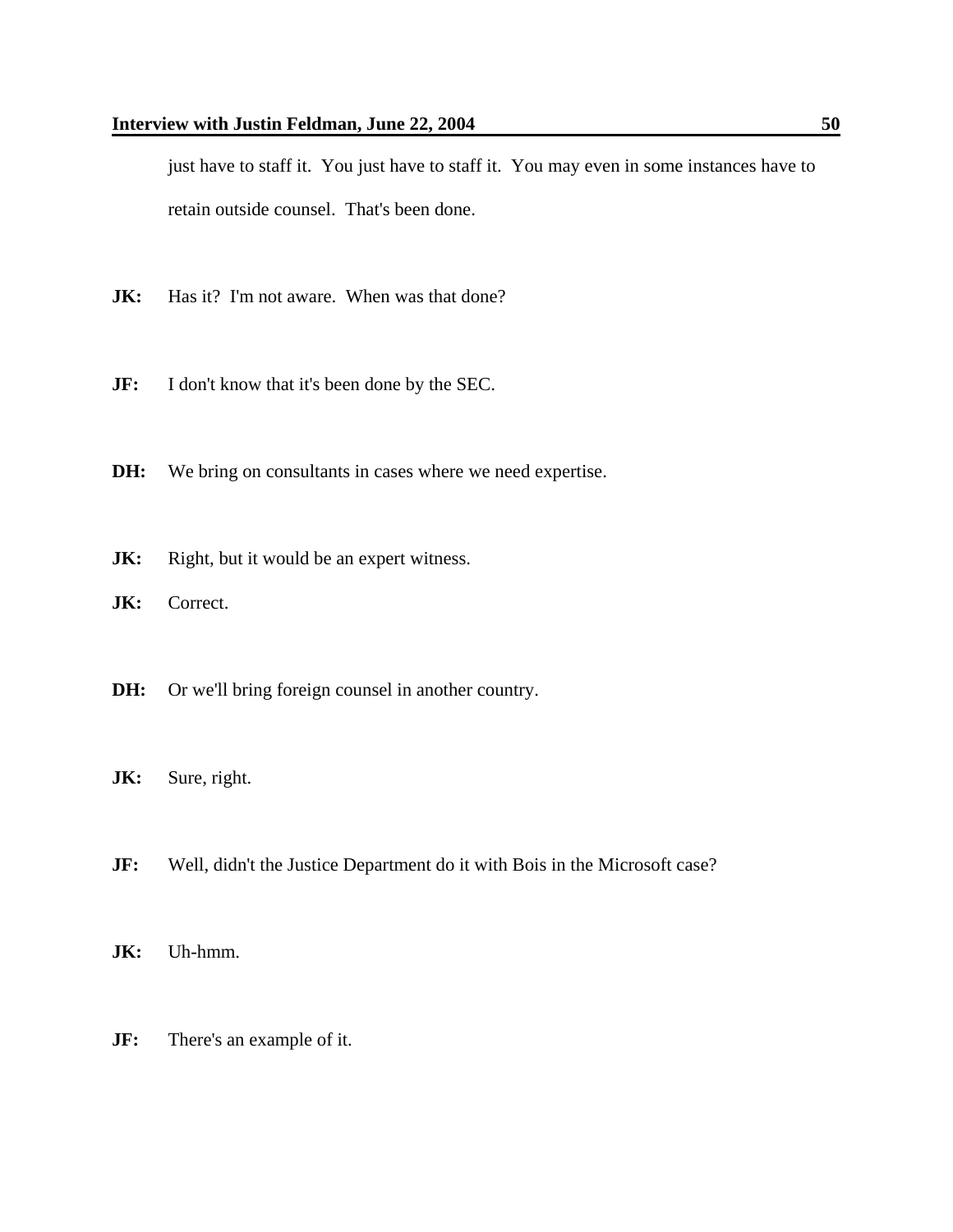- **JK:** Yes, I think other agencies. I know the banking regulators, during the S&L scandal, brought in private counsel.
- **JF:** It may be the thing to do on occasion. I'm not saying that the government counsel is never able to do it. That's not true. They are able to do it. Are they shorthanded? Yes. Are they inexperienced? Yes. Are they younger? Yes. Do they make it up for it in enthusiasm and energy? Yes. Commitment? Sure.
- **DH:** I had a question about your perceptions of the staff as being fair. One of the things that we're taught in the Division of Enforcement about our history and our legacy is that it's very important to the integrity of our process that the defense Bar and the people who are witnesses in our proceedings perceive us as being fair. Do you have a view of that? And what has your experience been, particularly in the 1960s and '70s?
- **JF:** Particularly what?
- **DH:** Particularly in the 1960s and '70s?
- **JF:** As I think I said earlier, again it depends on the people, and it's all people. When I said to Stanley Sporkin, "Stanley, you're not being fair. You've become a cop. Step back for a minute, think about it," he had sufficient respect for me, based upon where we'd been in other cases, so that he would say, "Do you really think so?" and we'd talk about it. I was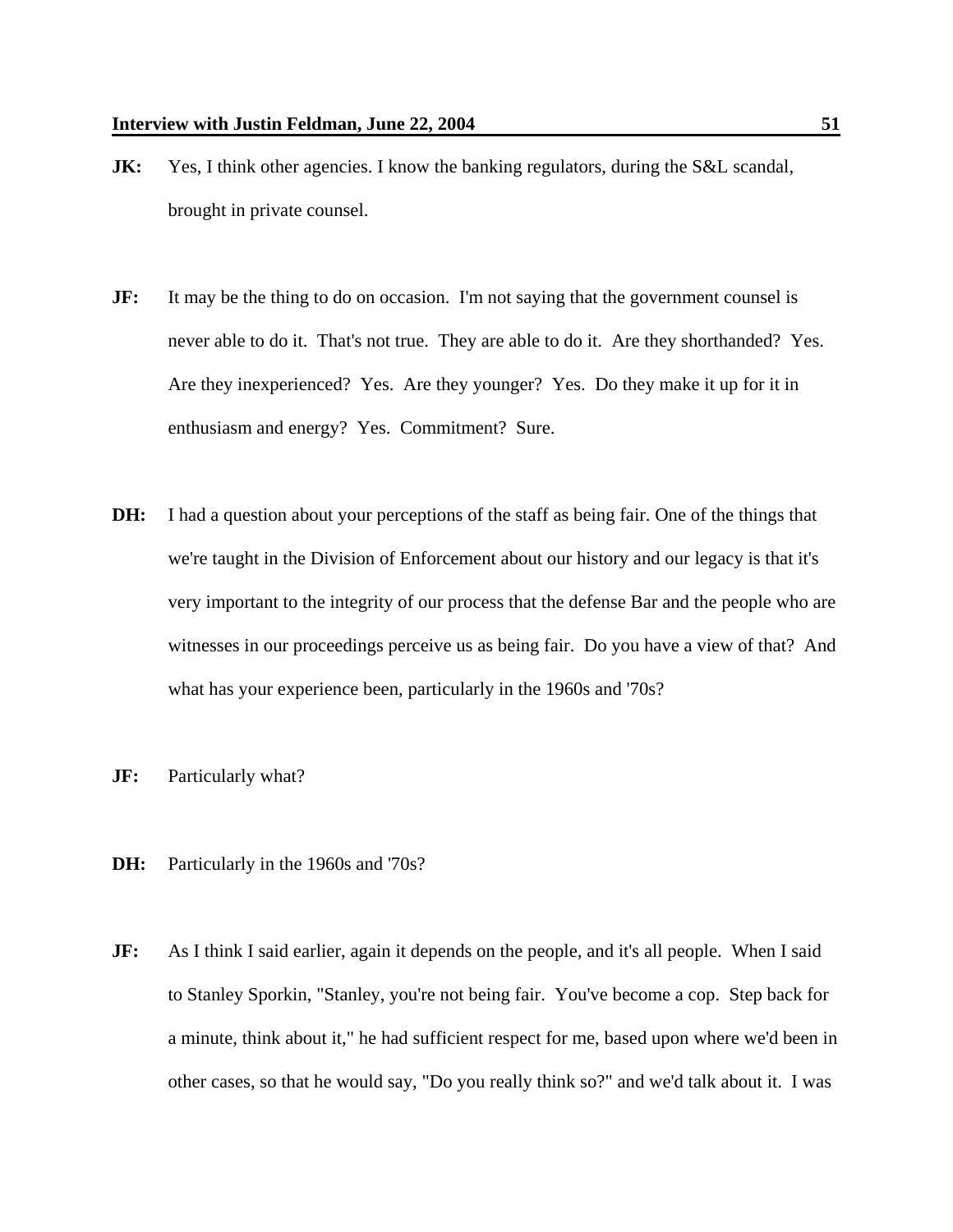either right or I was wrong, but he might modify his position somewhat, or I might modify mine. It is important of course that the Bar see the staff as being fair, but that's a two-way street. Not everybody in the Bar will recognize that there's a tomorrow. I mean my own view was definitely shaped in some measure by my association with Landis, who was very oriented toward the Commission and its staff and its view.

I wasn't trying to take advantage of anybody and I prided myself on the fact that people knew or I thought they knew, hoped they knew, that if Justin Feldman said it was green, it was green and if he didn't say it was green, he didn't say anything, or he might tell you that you're color blind, you ought to take another look at it, but he would not tell you it's green when it's red. That's important, as well. Now, I mean there were shockers, understand. There was an Enforcement guy in the '60sCwhat the hell was his name? Worked for Pollack. He was an investigator. He was the chief investigator?

**DH:** Callahan?

**JF:** What?

**DH:** Callahan?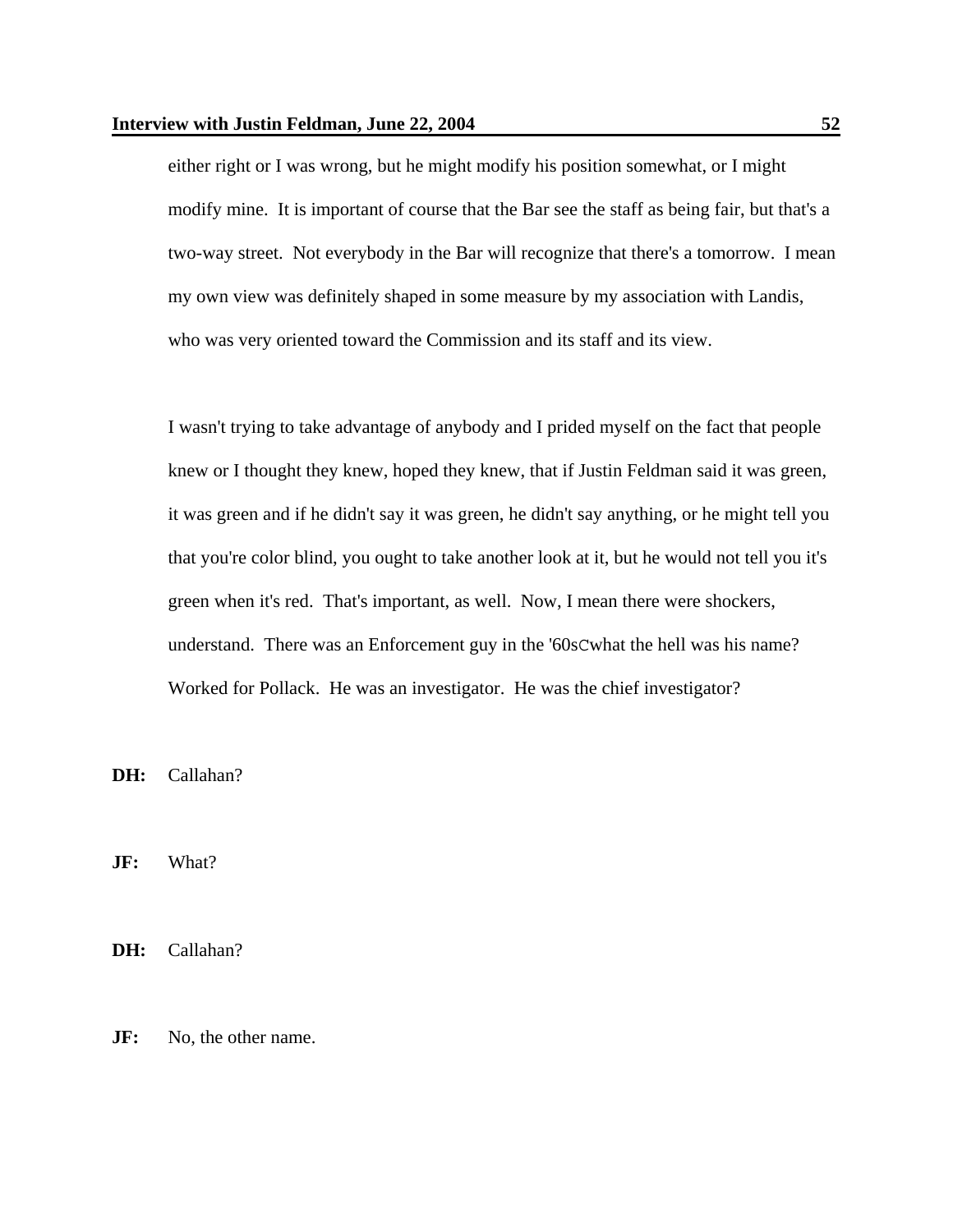## **DH:** Jagerman?

- **JF:** Jagerman. Well, Jagerman, at a Bar meeting, one of these SEC Speaks things or its equivalent, says to a group of us in the room, maybe fifty, sixty lawyers, he takes out a copy of the US Code and he says, "This is a big book. It's got a lot of provisions, and if I'm out to get one of your guys and you're going to play around with me, if I don't get them on this, I'll get them on something else. It's a big book, remember it." We were so angry, everybody, atCEd Jagerman.
- **DH:** Yes.
- **JF:** I mean, Jagerman couldn't get the time of day from us after that. At least not from me. I wouldn't deal with him. He'd call me and say, "I've got a case I want to talk to you about." I'd say, "Get somebody else, Ed. I'm not talking to you." I'll never forget that meeting at which he said that. Have you heard about it?
- **DH:** I have not. That's very interesting.
- **JF:** He actually had a copy of not the USC, you know, the government printing office version of it. He lifted it up and says, "It's a big book."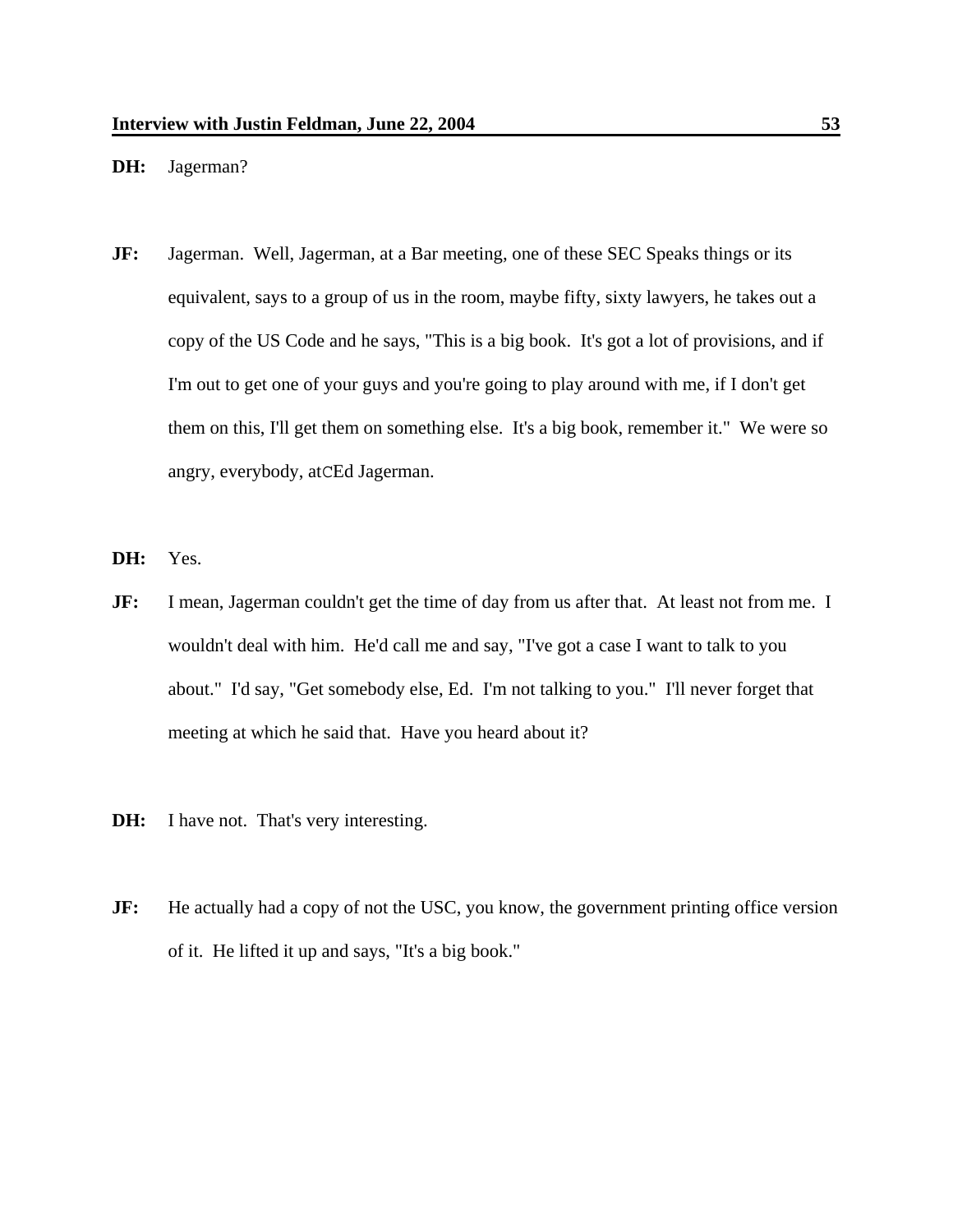- **JK:** One of the things I've been curious about is, today at the Commission you can get money penalties, you can get officer and director bars. You've got a lot of remedies. You didn't have them in the '60s.
- **JF:** Correct.
- **JK:** How do you think that's changed the way Enforcement cases are?
- **JF:** I don't think it's changed it at all.
- JK: Really?
- **JF:** Not from my perception. I mean I'm not involved, as you know, now, but people are going to do what they're going to do. They think they'll get away with it, they think they're smart enough to get away with it, whether it's a Kozlowski or somebody else, a Riga, I don't know what. But they'll take the shot. Plus the fact that your forfeitures or your disgorgement never touches it, really. What percentage on the dollar do you collect on your disgorgements, fines? I don't know.
- **DH:** Actually, it's probably 30, 40 percent.
- **JF:** It is that high?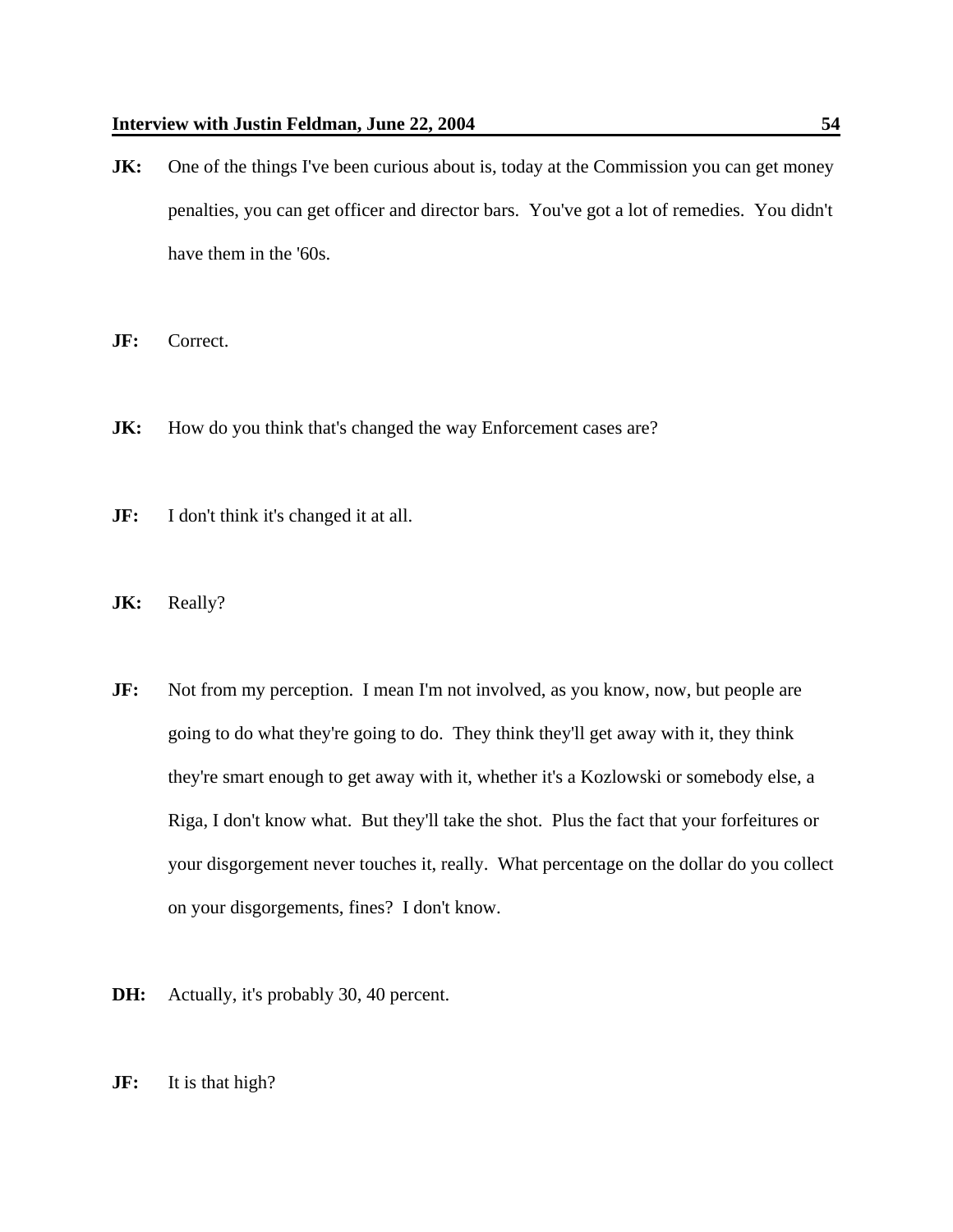- **DH:** It's actually a pretty good number. Remember a lot of that, though, is settlements.
- **JF:** Do they get credit for this in the class actions?
- **DH:** Quite often there is some offset.
- **JK:** In the Arthur Andersen case the penalty was against Cthe SEC penalty was seven million, but there had been a seventy-five or eighty million dollar settlement in the class action that was taken into account.
- **JF:** And what do you think their fees were over the period of time?
- **JK:** At least commensurate with that, if not more.
- **JF:** You see, you've got two things going, bugging me in the whole area now. One is corporate officers get paid on the basis of the bottom line or the stock price. That's an incentive to steal. It really is. I'm not saying they all do it. They don't, but it justChow you deal with it, I don't know. The other is the whole structure in the legal and accounting profession. Years ago a partner in a law firm, his first year as a partner he got X percent for the first five years, and the second five years he got Y percent, and the third, he got Z percent. Now he eats what he kills. If he loses a client, he's losing money out of his pocket.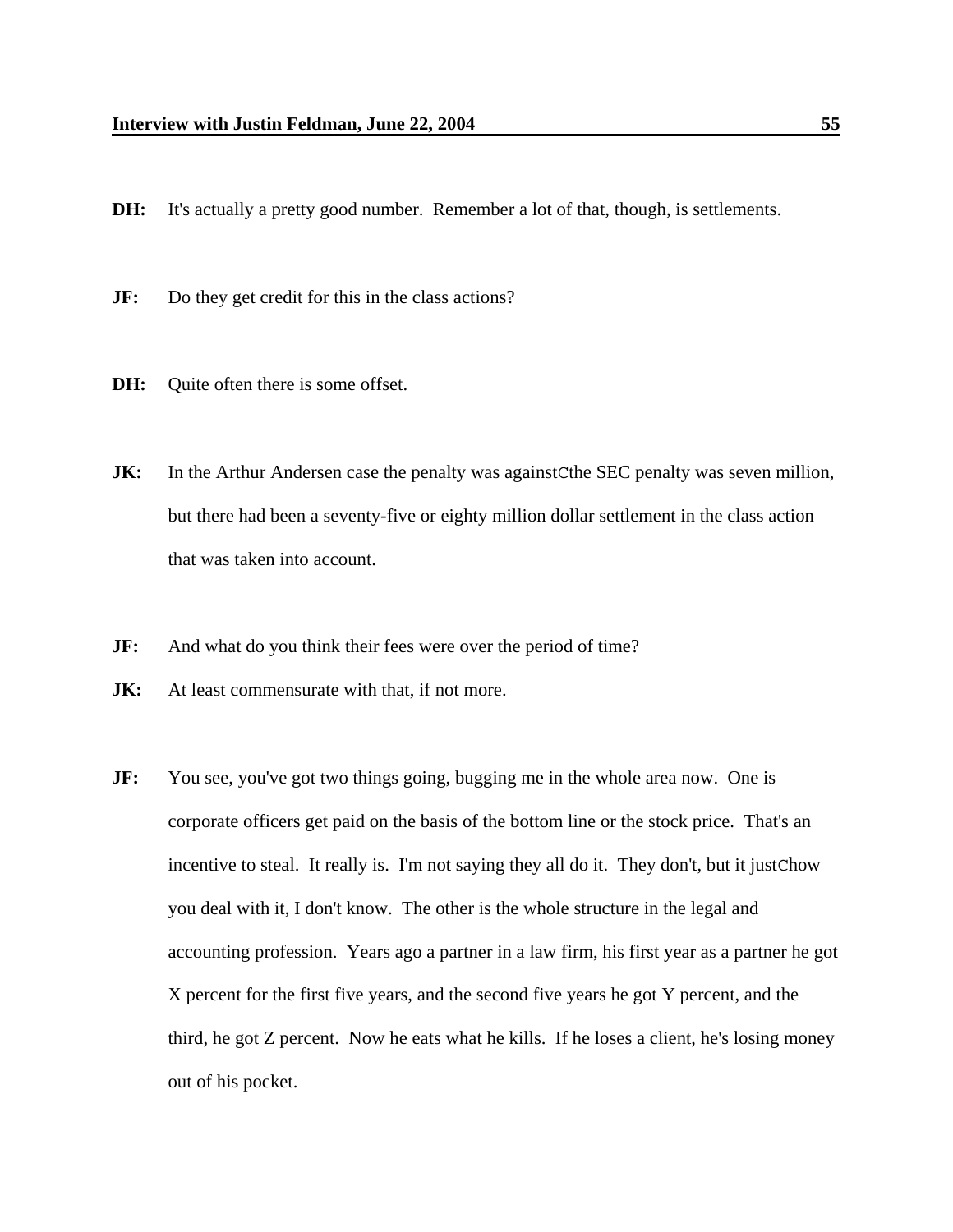I've sat on corporate boards and audit committees where I've seen auditors much too pliable. Not saying I've seen them commit fraud, but for instance with respect to disclosure of risk for derivatives, expensing of stock options. Derivatives have driven me nuts. Nobody talks about disclosure on derivatives. Nobody understands the derivatives, in the first place. They're a creature of the computer. Nobody could have conceived of these derivatives, or a swap, short-term interest against long term or whatever any more than in the third race in Belmont. I think the compensation question, whether it's corporate executives or lawyers or accountants is a serious question. Now, Sarbanes-Oxley puts lawyers in a bind, I think too tight a bind in many ways. Their livelihood depends too often on you got to go along to get along.

- **DH:** Maybe now would be a good time to talk about Chairman Landis, but I have one question just to, maybe, the place to start out. What do you think that Chairman Landis's views of the Enron scandal and the scandals that have resulted in Sarbanes-Oxley? How he would have regarded these matters? And the Commission's ability to deal with them?
- **JF:** That's so speculative. I think he would have considered it a challenge, whichever side of the matter he was on. I think he would think the Commission is at a disadvantage in trying to deal with these matters, and I would guess that he would think Sarbanes-Oxley went too far.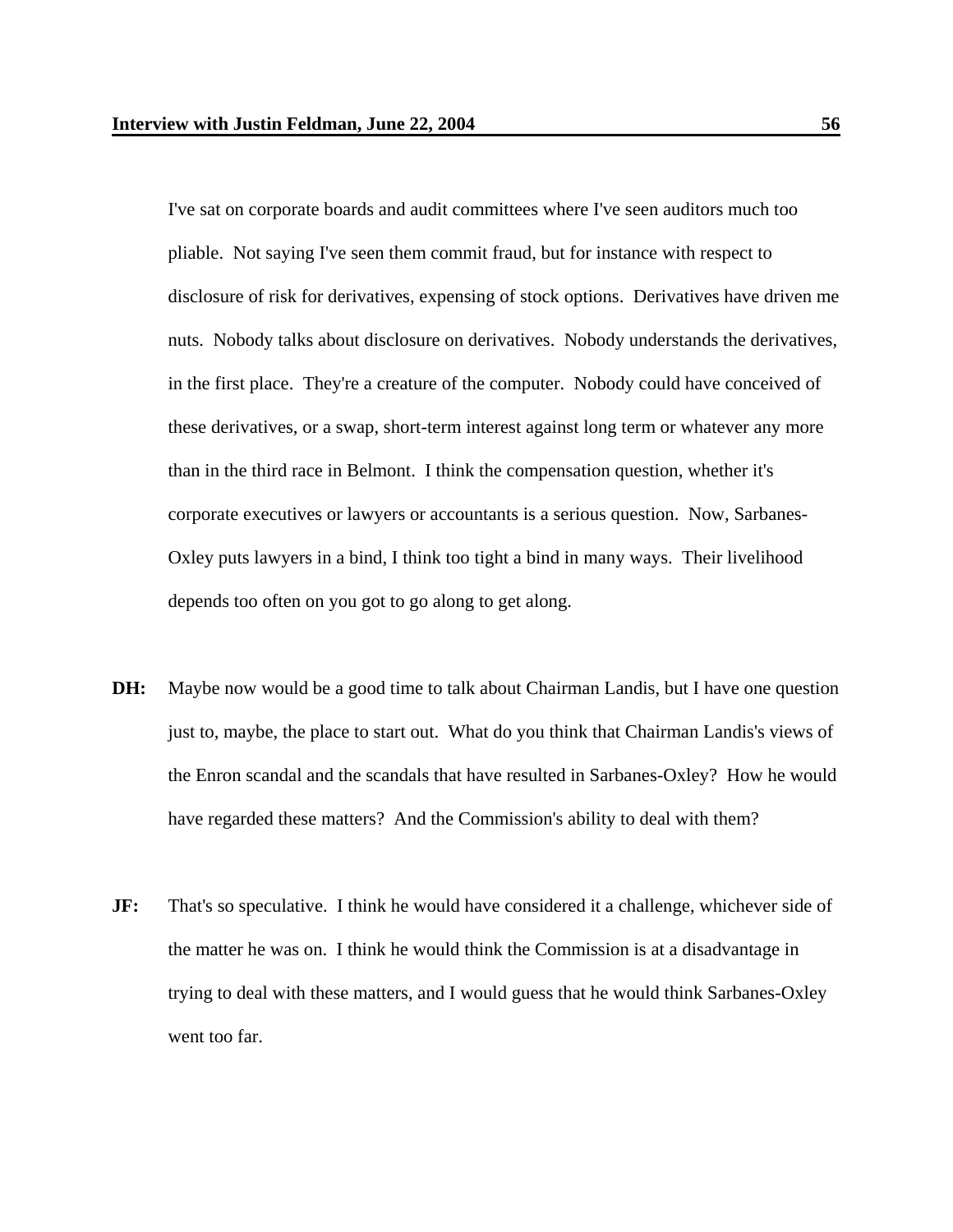- **JK:** Why? In which regard?
- **JF:** Putting the lawyers into the mix. Making them policemen.
- **JK:** In terms of the reporting provisions that they have to observe?
- **JF:** I think he would have worried about that. I think so.
- **DH:** Had the Gatekeeper or Access Theory been something that had been articulated prior to the sort of Stanley Sporkin, Irv Pollack era in any way that you recall?
- **JF:** No, I don't think Cprior to the Stanley Sporkin, Irving Pollack era, you had only the outrageous cases. Landis used to like to talk about the Jones case, you know, as being the first.
- **DH:** The Edward Jones case?
- **JF:** I think it was Wallace Jones. He talked about how he wrote the 10b-5 Regulation and fit the case when they said they didn't haveCwasn't that the first criminal prosecution, the Edward Jones?
- **DH:** That was the case that went up to the Supreme Court.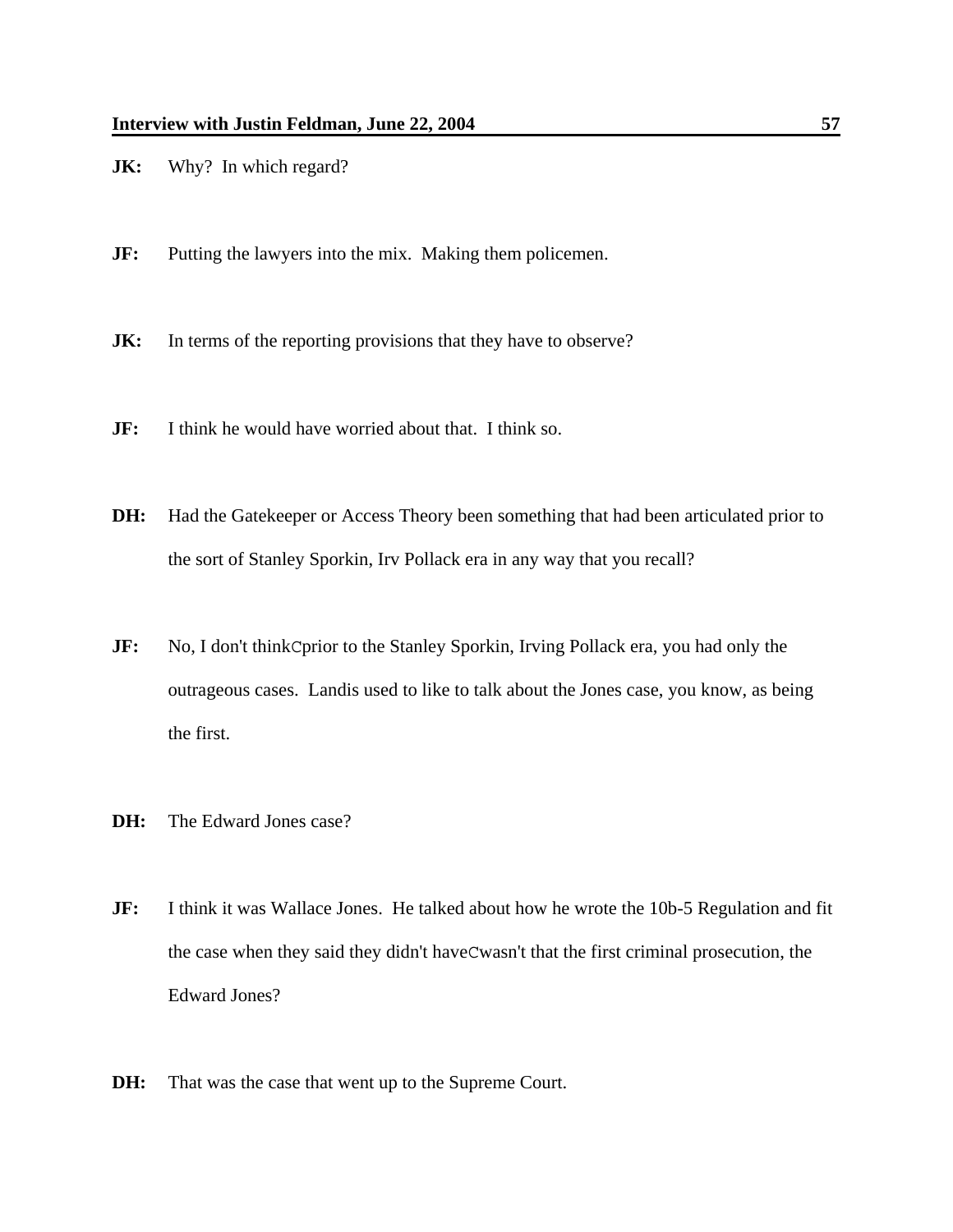**JF:** Right.

**DH:** But I don't recall it being in criminal. There's the oil royalties case.

- **DH:** And a few years afterwards.
- **DH:** 1942.

**JF:** Yes, but I recall him saying that during the course of the proceeding he went and scratched out the regulation, because there was no regulation under 10(b) of the act.

- **JK:** I've heard that ...
- **JF:** The act itself is too big.
- **JK:** Many people, I mean, Milton Freeman also claimed that he wrote the first draft of it.
- **JF:** Well, he may have been in on it. May have been in on it. Milton Freeman was also in the Vesco case.
- **JK:** Was he really?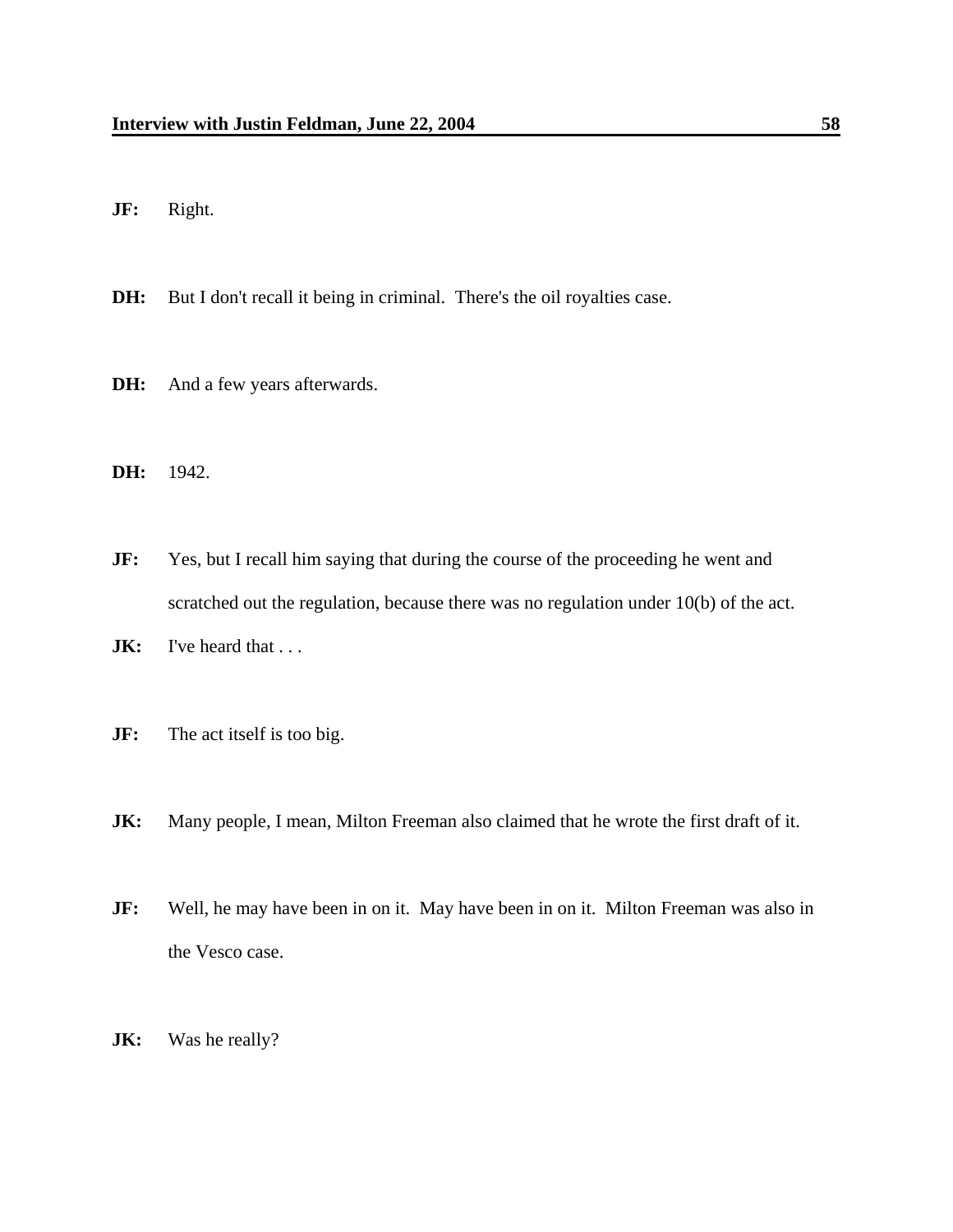- **JF:** Yes, it was funny how that came about. We were in the Grosvenor Hotel in London, a whole bunch of us, meeting with Vesco and some of the other principals, and we had concluded that somebody there needed independent counsel. We were going to think about who it should be, and we went down to the lobby and Milton Freeman was sitting in the lobby, claiming to be there on another matter and of course, he was retained immediately, and none of us were ever sure whether somebody had asked him to be there, or whether it was purely serendipitous. He's a character. Great character. Did you know him, either of you?
- **DH:** Well, he was at Arnold & Porter.
- **JF:** Oh, sure.
- **DH:** And apparently he gave a very nice oral history at Arnold and Porter about his experiences in working on 10b-5. So I think if I met him, I was probably a very young child.

**JF:** Is he still alive?

- **DH:** I don't really know.
- **JK:** No, he passed away. He passed away about five or ten years ago.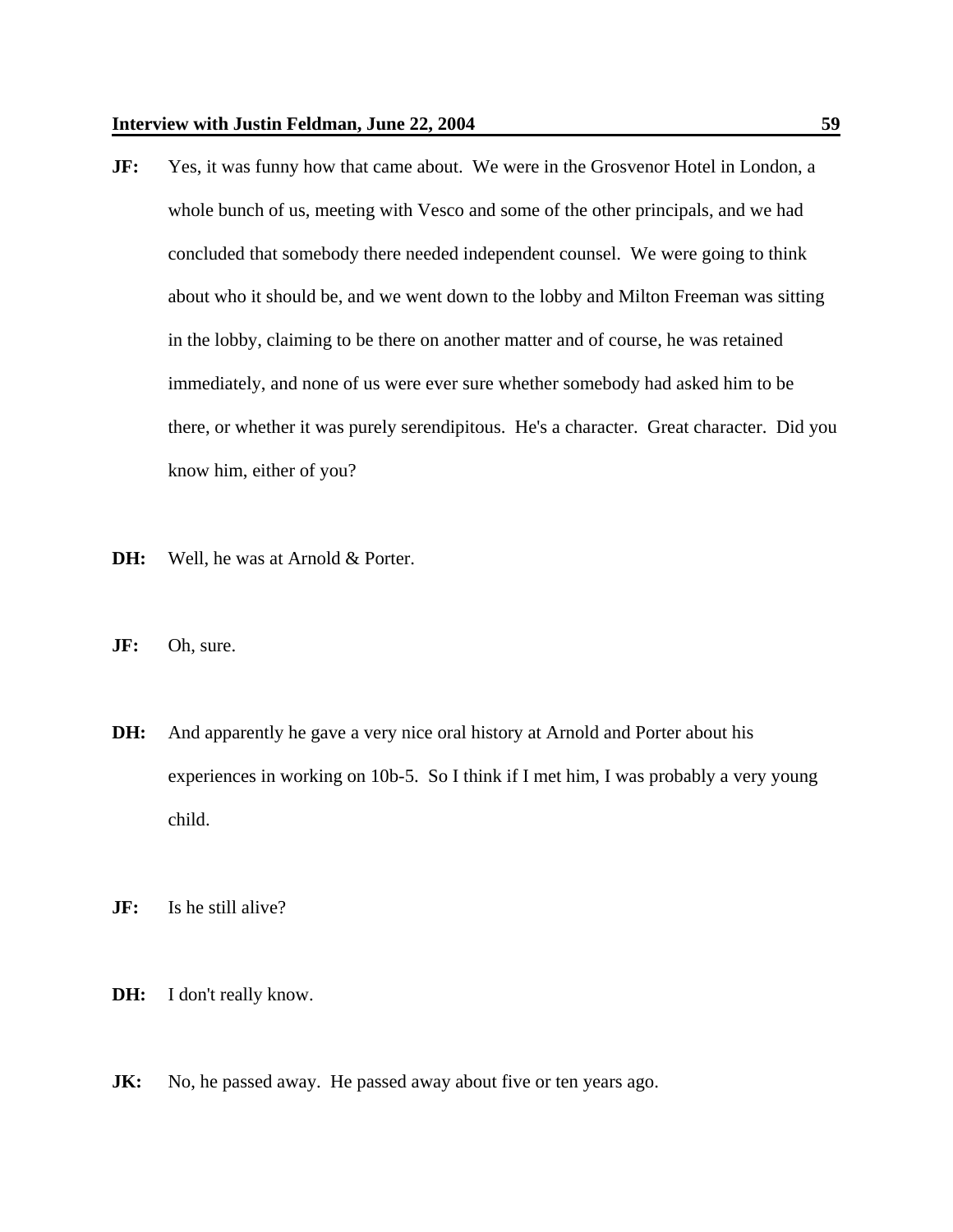- **JF:** I must be one of the last survivors. I was younger than most of those guys.
- **JK:** How did you first meet Landis?
- **JF:** I met him because, as I said earlier, when I was renting space from George Brenner. I was a single practitioner and Brenner had space and I had one of these arrangements where I got services and space for, I don't know, a couple hundred dollars a month at that time. Brenner had latched onto Landis in the Westchester political arena, when Landis was supervisor of the Town of Harrison.
- **JK:** Was that just a part time job or something?
- **JF:** Yes, it was part time, and he attacked it with great enthusiasm. Anyway, Brenner had been a Democratic candidate for Congress and then he had been appointed by Harriman as a Surrogate when the Probate Judge died, and they had formed a firm in Westchester. When Brenner asked me to join his New York firm, I said I would only do it if Landis was in the New York firm and he brought him in. Brenner later lasted about two years with us, when he tried to commit suicide and then he was indicted for fraud. He had over extended himself financially when he ran for office. He'd bought an interest in a hotel, but he had a lot of stock in the First National Bank of Yonkers and he hocked the stock in three different places, the same certificate numbers and that was the end of Brenner. So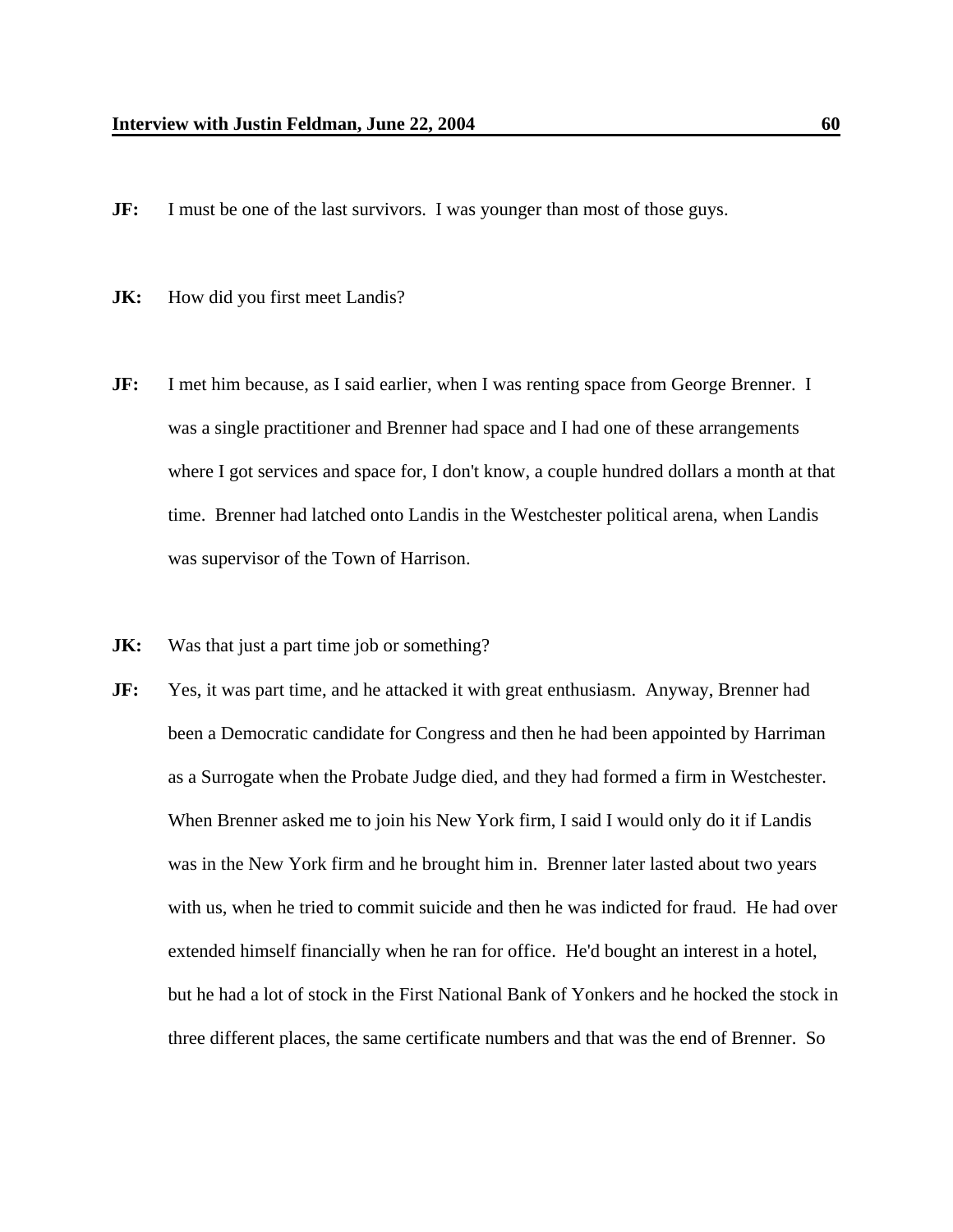he was out of the firm by December 31 of '58 and then Landis and I continued until he died.

- **JK:** What were Landis's work habits like during the time that you and he were partners?
- **JF:** Very erratic. Very frustrating. If he had something challenging to doCwell, that's too general. He would drive you crazy. You'd give him a draft of a brief to look at and it was due in two days, and he wouldn't look at it. He'd go to lunch and he'd come back sloshed and he wouldn't look at it. He'd go home about four o'clock and you'd call him at seven o'clock and ask him if he'd looked at it, and he said, "I'll get to it." He would walk in at ten o'clock the next morning with a total revision that sang. [laughter] That's the way he did the report, too.
- **JK:** When we looked at it, Dan noticed that the report was basically done in, what, about six or eight weeks.
- **JF:** Yes.
- **JK:** How was that possible?
- **JF:** The President announced on the morning after election day, his first two appointments, President Kennedy, in November of 1960. The first was to reappoint J. Edgar Hoover,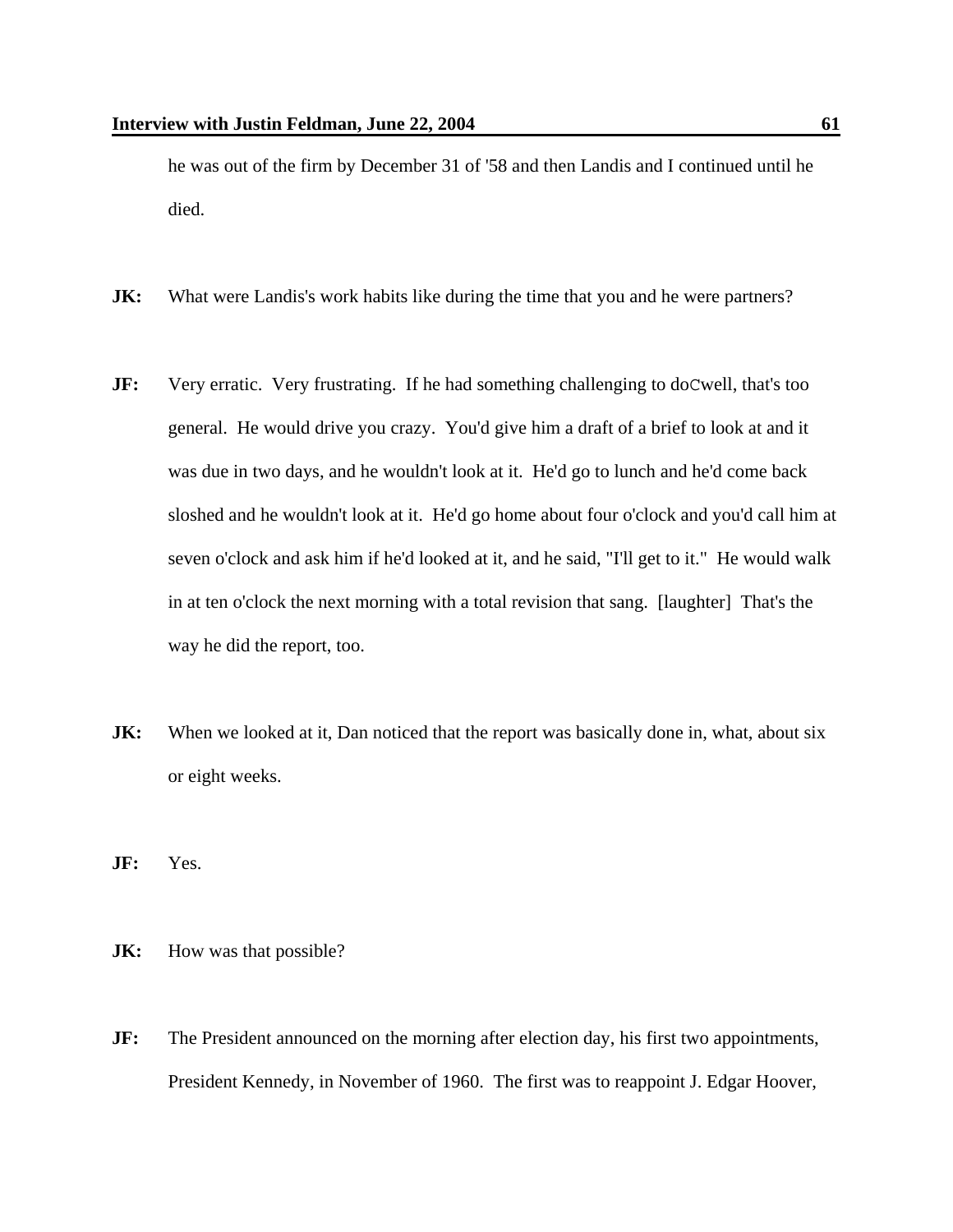and the second was to name Jim Landis to do a survey of the regulatory agencies and a proposal for reorganization. The Kennedy family had in mind getting Jim on the Supreme Court, without having said so. On Wednesday when it was announced, we talked about how to staff it. We called the people in Washington who he was loosely affiliated with. We asked them to get us some space. They got us a house on 17th Street that was available. I don't know why, but it was available, a whole house, and he and I went down to Washington.

[Tape off/on]

**DH:** All right.

**JF:** Okay?

**DH:** Yes.

**JF:** Well, anyway, we went down to Washington. Someone introduced us, I don't know where he came from, to a then young lawyer named Mitchell Cutler.

**JK:** Okay.

**JF:** And essentially what we did was call on or visit with the heads of the CI guess there were eight agencies at the time or at least people from the agencies who we thought would be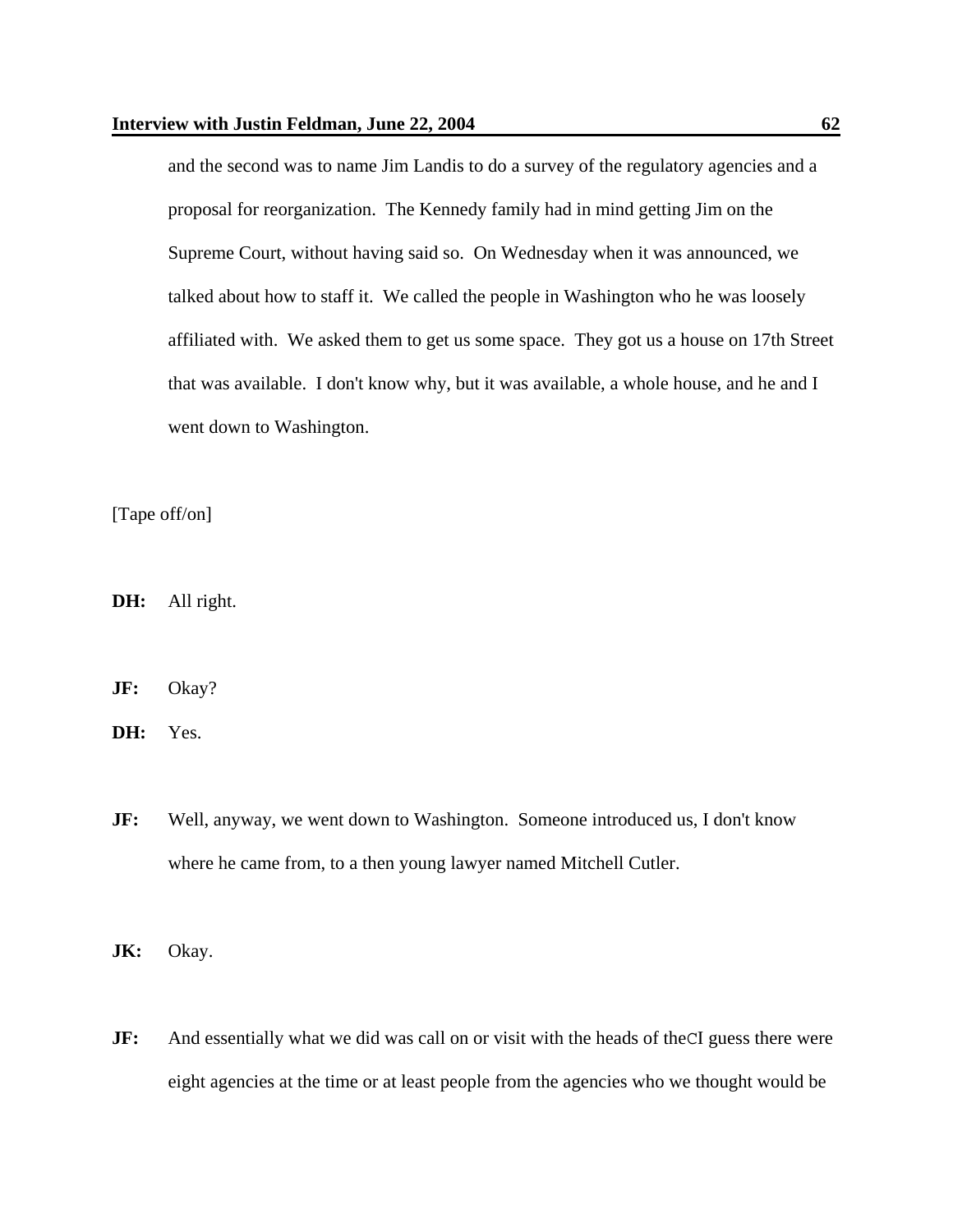constructive. We called in hearing examiners. We called in Enforcement people, economists, a variety of staff people. Let's see, there were the ICC, CAB, SECCthere were seven agencies. I don't know why I thought there were eight. Oh, I guess, what did we have in other Regulatory Agencies? Page 65. I don't know. Be that as it may, we would speak to the various people in various phases of the work of the agencies. The policy people, the administrative people, the ajudicatory people, the rule making people, and try to get a sense of what was going on.

In fact, Jim, in his inimitable way, had a pretty good sense of what was going on, in all of those agencies. He asked questions. I took notes. We had Cutler go get copies of annual reports, recent cases, newspapers clippings that were relevant, whatever the material might be. That went on for several weeks, and I was staying, I think at the Hay Adams. I forget where Jim was staying. He may have been there, too. In any event, we'd have lunch, most of our meals at the little French restaurant at the corner of what was then the corner of Rhode Island and Connecticut, or M and Connecticut, where they intersect, which is now a big office building where Steptoe and Johnson has its office. We'd go back after dinner and break up around ten or eleven o'clock at night, and gather again nine o'clock in the morning.

I don't know where it came from, but he would go home and scribble longhand. He would take my notes and he would take the material that Cutler had assembled. He would come back the next morning. He would have somebody type up what he had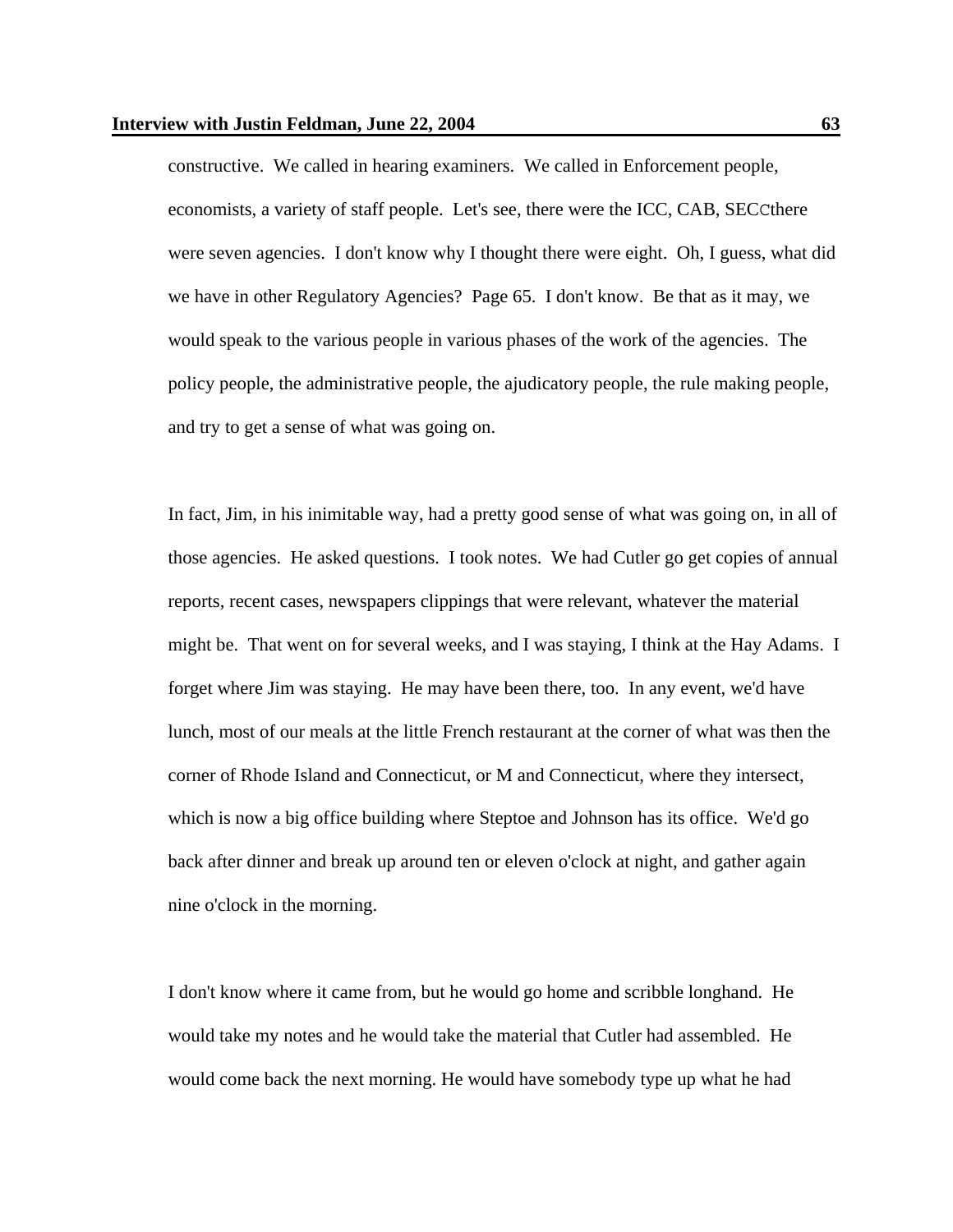scribbled. He'd show it to me and ask me what I thought, and in most instances I was just aghast. I was amazed. I mean, I wouldn't have changed a comma. I couldn't have synthesized what we'd heard, what we'd seen, what we'd learned in the way he had done it, but he really did it over the period of the last week. During the course of the time we were there, the President-Elect announced that Bobby was going to be his Attorney General and while we were there one day, the Attorney General designate, or designee, whichever it is, came over to M Street. I had known him. I had known him from the prior dealings with the family and from the campaign, and he asked me to excuse him. Excuse myself, and I did.

He was in the room with Landis for about a half hour and he left. I said, "Can you tell me what that was about?" and he laughed and he said, "It was about nothing." I said, "Really?" He said, "Yea." He said, "He's on his way over to the Supreme Court to see Bill Douglas and to offer him the Ambassadorship to India, in the hope that he would take it, and that I could go on the Court." I said, "Well, what do you mean it's nothing?" and he said, "Well, number one, he's not going to take it, particularly if he thought I was going to go on the Court." They did not get along well at the Commission, and "I'm never, ever going to put myself in front of a Senate Committee for confirmation."

**JK:** Why? Why? He had done it before.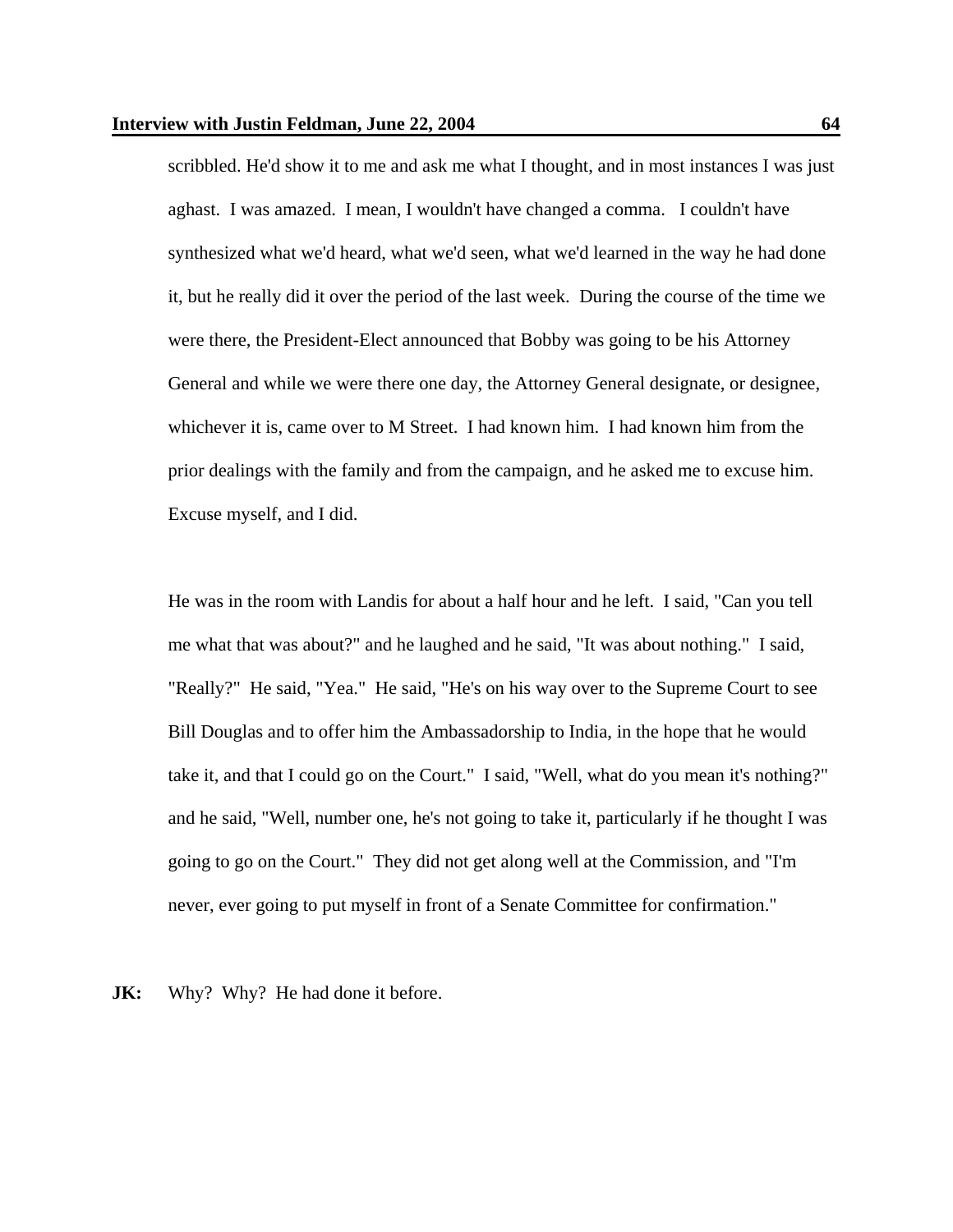**JF:** I said, "Why?" Wouldn't tell me. I learned it later, but wouldn't tell me. Just said, "I'll never do it. Never do it." I thought it was because of his drinking habits that he would never do it. Because of his amorous habits that he would never do it, all of which were well known. But that was that conversation.

Later on while we were there, Felix Frankfurter, with whom he had not gotten along in some time because Felix was very friendly with his first wife and was angry at Jim for having divorced his first wife and run off with his secretary, and quote, dishonored the Harvard Law School while he was Dean. Felix had been ill and there was a lot of speculation as to whether he would get off or wouldn't get off, or when he would get off. Felix somehow or other knew the Bill Douglas story. Whether Douglas had told him or how he knew, we didn't know.

**DH:** Just for context, the story meaning that Landis had delayed his departure to Harvard . . .

**JF:** No, no.

- **DH:** The story about the appointment?
- **JF:** Which one are you talking about?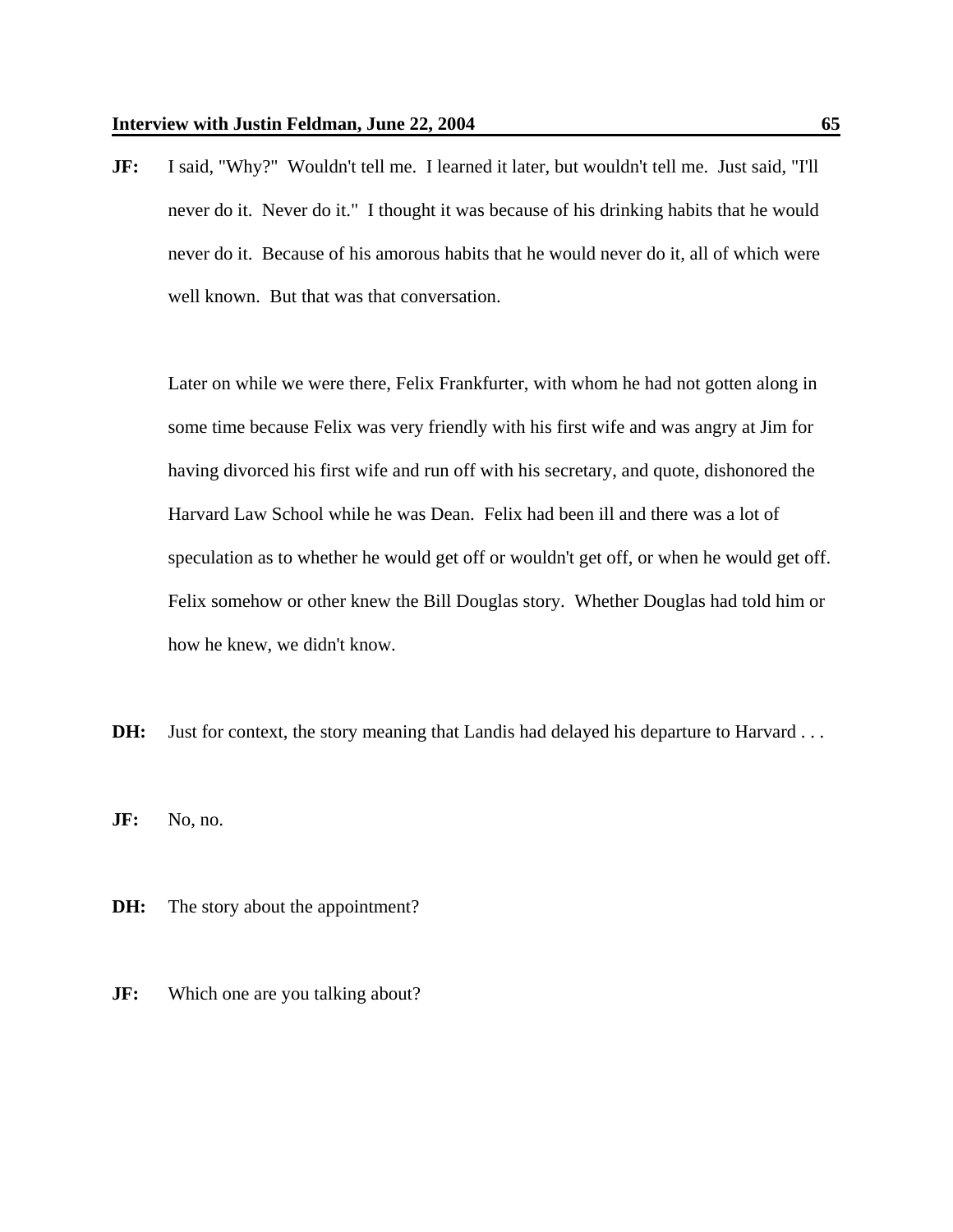- **DH:** I'm talking in the '30s when Douglas was going to ascend to the Chairmanship and Landis has been Chairman and delayed his departure.
- **JF:** Yes, because he did not want Douglas to be Chairman.
- **DH:** Right, and Douglas didn't forgive him because it . . .
- **JF:** Douglas didn't forgive him and he never thought Douglas was up to the job. But anyway, Frankfurter said that he had heard the story and that if Jim wouldCif there was a commitment from the Kennedys to give it to Jim, he would get off the Court now and Jim again said he's not going to subject himself to this, to the confirmation process. And that was the end of it for that period of time.

In any event, he finished the report. We finished the report, I like to say. We then got involved in the staffing issues of the agencies. We then found there was no money with which to print the report, so the law firm laid out the money to print it. It was printed by Ad Press, which did our brief printing for us. It was later printed, I think, by one of the Congressional committees, and the reason I said something about the Federal Power Commission was that one of the Senate Committees chaired by Senator Everett Dirkson at the time held a hearing on the report. Whether it was before the inauguration or after the inauguration, I'm not certain.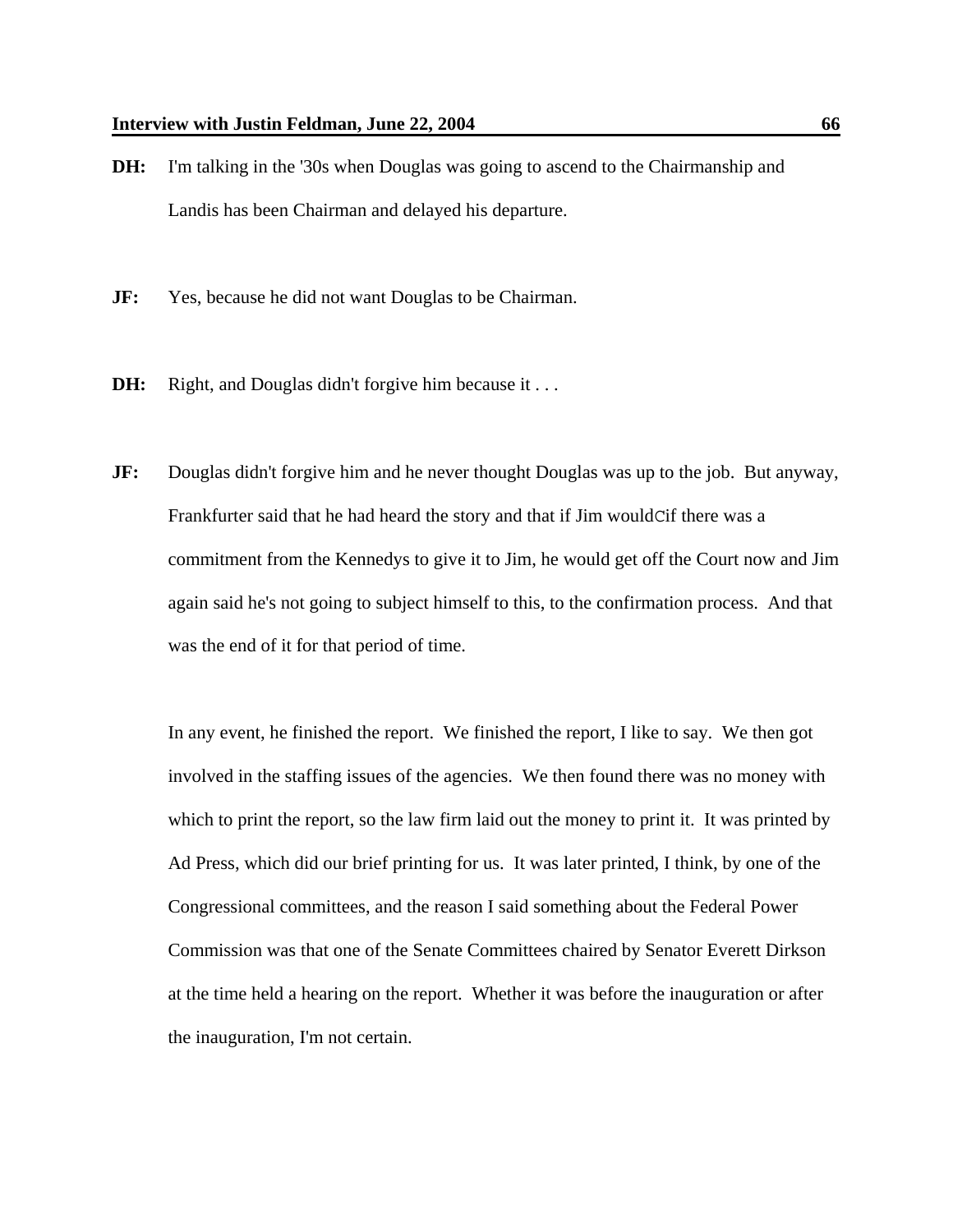But he started to take Jim through the various recommendations, kind of skeptically. They were friendly and he finally said "Dean Landis, the one I don't understand is the Power Commission, the Federal Power Commission. Why do they have to have these long, drawn out, dull ajudicatory hearings that take forever? The staff reviews these applications for rate changes. The staff then takes a position. They hold these hearings before a Hearing Examiner. They go on interminably, and particularly in this day and age," and I'm now talking the end of '60, beginning of '61, not where we are now with computers. "Why can't they put all of that economic data into a computer and have a rate structure come out?"

Jim broke up the Senate Committee by saying, I'll never forget it, he said, "Well, Senator, let me just tell you that I recently heard from my friends at the CAB that American Airlines had developed a new fully automated aircraft, and that some people were on it just the other day, and the pilot's voice came over the public address system and said, 'Ladies and gentlemen, you are on a historic flight. This flight is totally automated. There is no pilot aboard, and it will be flown entirely on automatic pilot. As a consequence, there is no chance for human error, human error, human error, human error.'" [laughter] And he says, "Senator, we're not there." I'll never forget. He did it spontaneously.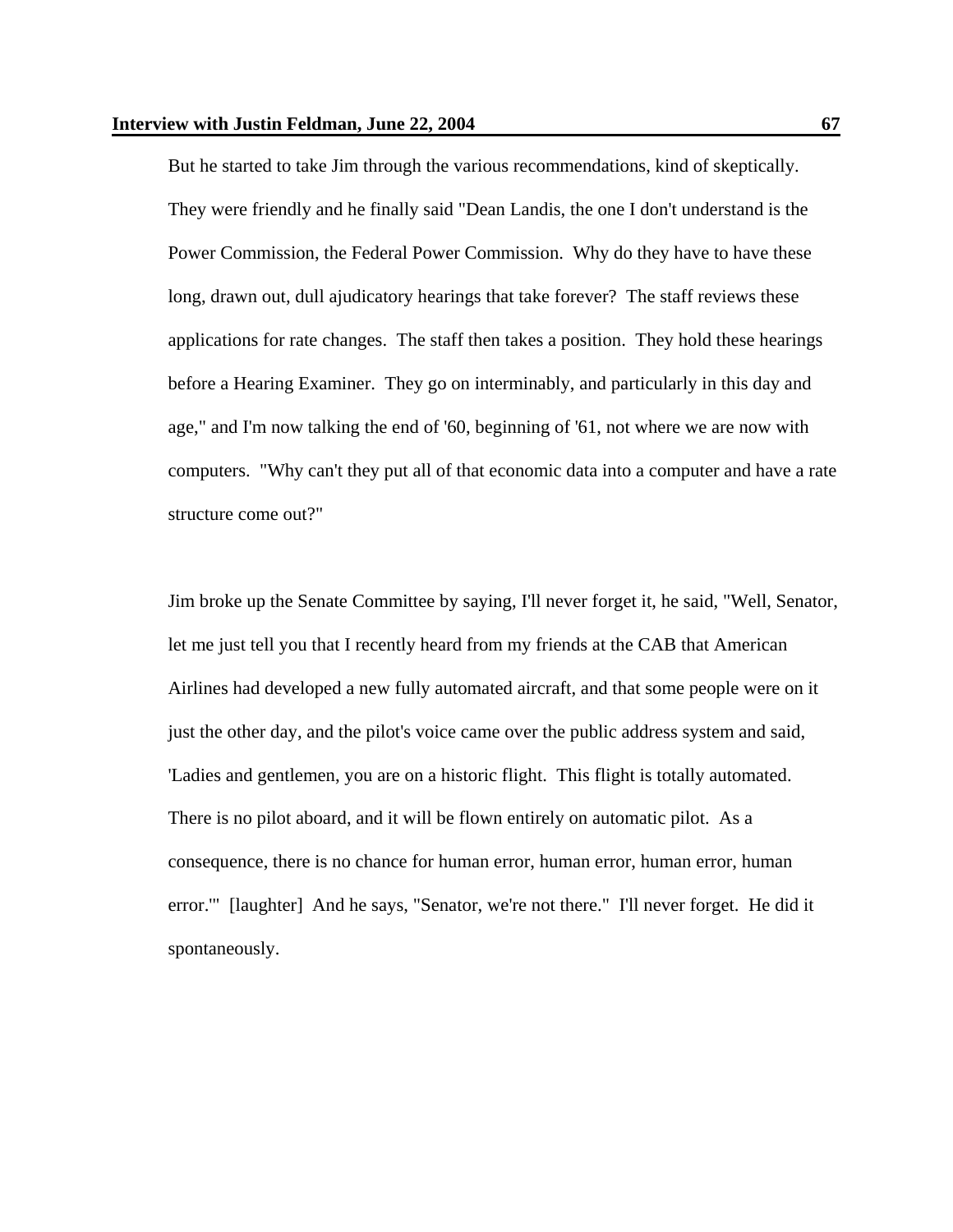- **JK:** In terms of writing something like this in that short period of time, how much of this do you think that Dean Landis and/or you sort of knew going in what these issues were and it was really a question of just confirming that?
- **JF:** I certainly did not know CI knew some of the issues at the SEC. Not at the other agencies. He did. A lot of it. I mean, he knew what to ask. He was prepared. He was persuaded that the ICC, which was the first of the regulatory agencies, having been created, what, in 1890 something, was a total anachronism and useless. He knew that the Hearing CommissionerCI mean the Hearing Examiner problem was a serious problem where you did not have expertise in the particular jurisdiction of the commission for which they sat, and that you needed to increase their prestige and you needed to create their expertise. He knew that in the case of the SEC that you had to delegate. That you just could not go on with this ridiculous notion of going to the Commission with evidentiary rulings in the course of a hearing. I knew that. And some of these thingsCwhat he did not know was how strongly the communication lobby would be because that was the one reorganization plan that failed, the FCC.

But, no, he was quite knowledgeable. I had been Chair of the Administrative Law Committee of the Association of the Bar of the City of New York from '57 to '60 and in that capacity learned an awful lot about the various agencies. Believe it or not, the Association of the Bar of the City of New York, at that point did not have a committee on securities regulation. The issues of securities regulation were covered by the Committee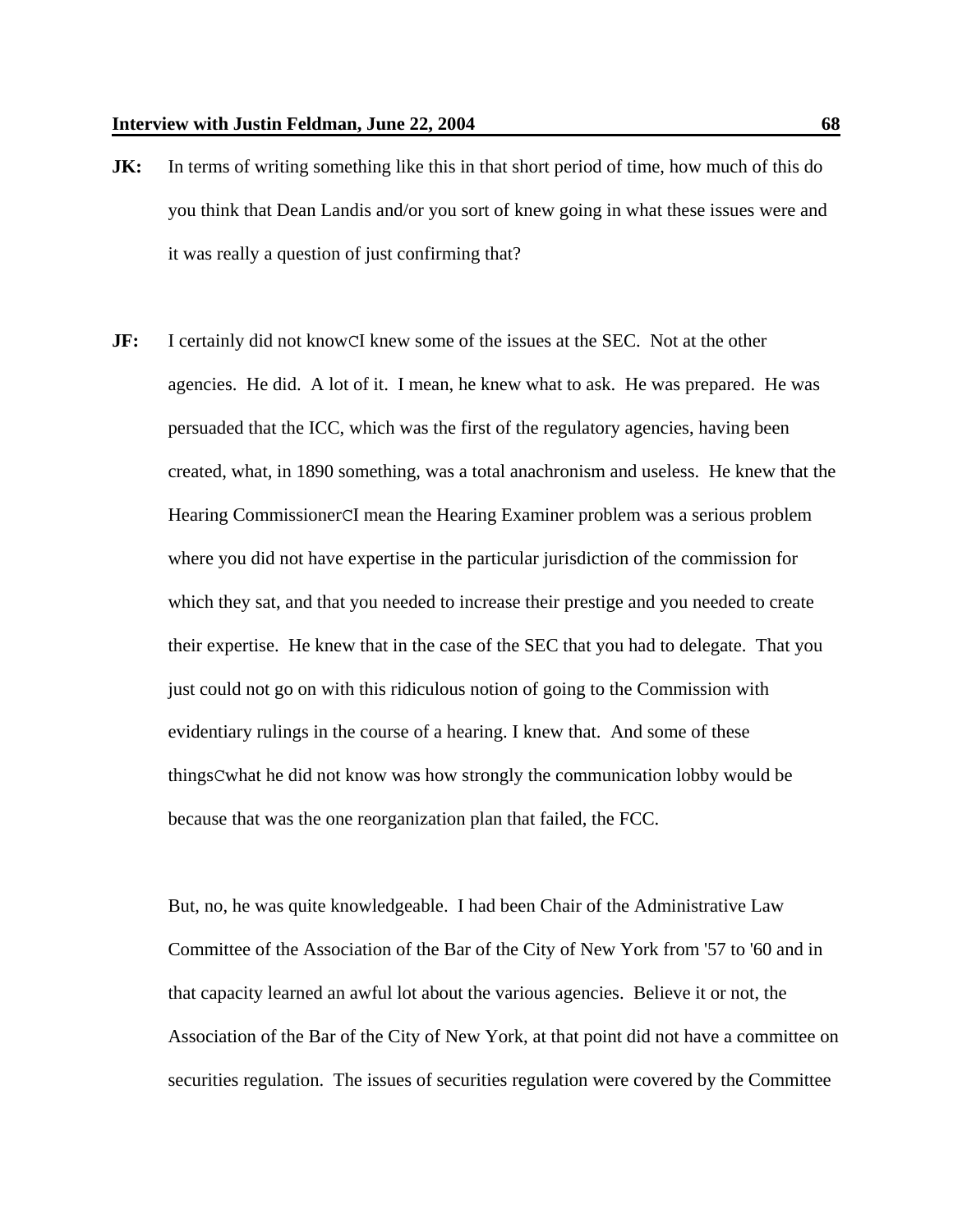on Administrative Law and of course one of the recommendations that I had made at the end of my term there was to create a committee on securities regulation. But of all the Bar Associations in the worldCso we've come a long way since then. We talked before about the Sidney Tager case, which I had forgotten about.

[End Tape 2, Side A]

[Begin Tape 2, Side B]

- **JF:** I represented an individual who was responsible for Englander's violation, but who had been literally an aluminum siding salesman on Long Island before that. Milton GouldCdid you know Milton?
- **JK:** I know of him.
- **JF:** You know him by reputation?
- **JK:** Yes.
- **JF:** Milton Gould represented Tager. Milton Gould and I later became fast friends, but that was virtually our first encounter. It was an argument in a broker/dealer case before the full five-member Commission, believe it or not. Broker/dealer revocation. I think there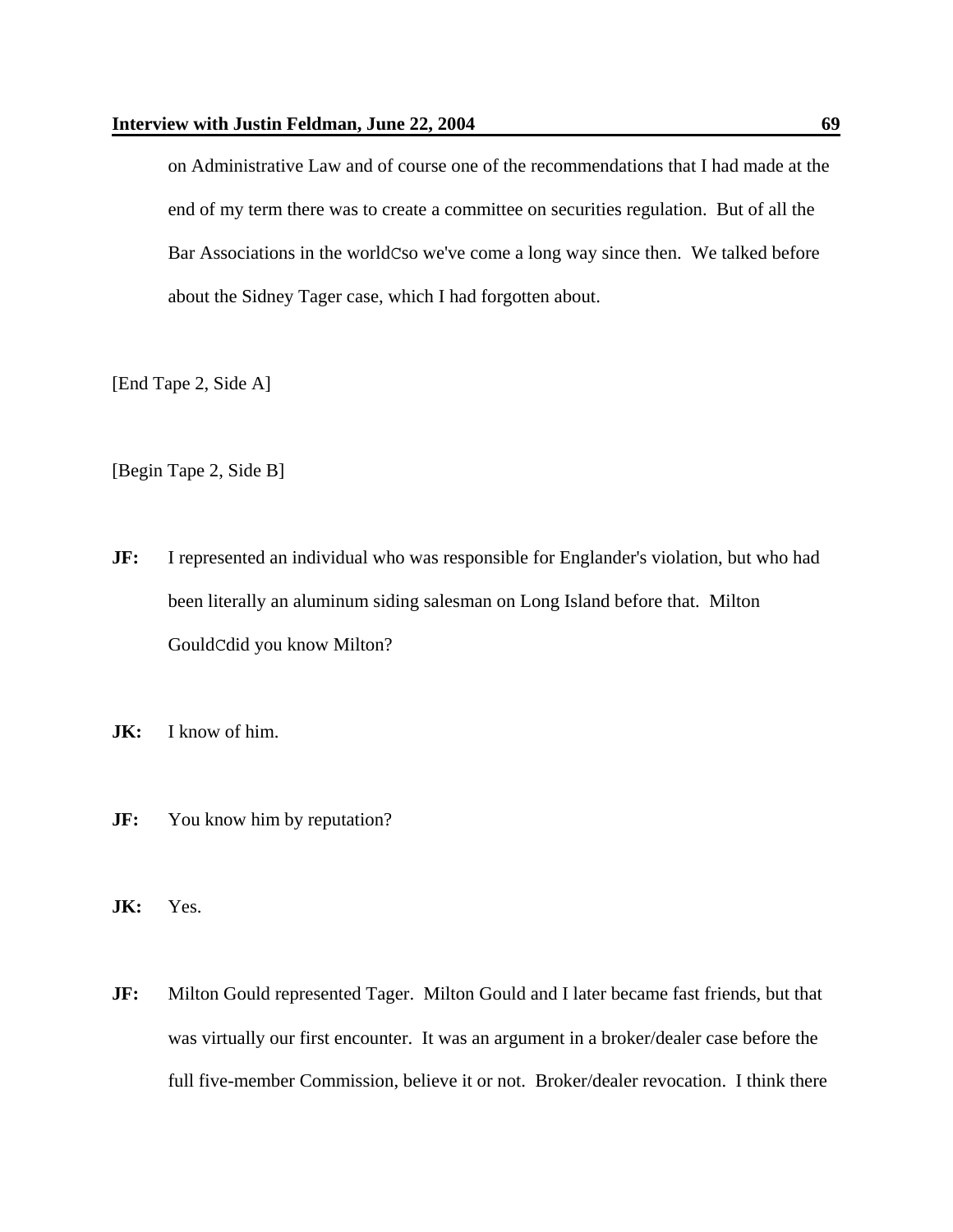had been separate proceedings before the Hearing Examiner. Then they were consolidated. I don't remember exactly. My guy was a poor schnook, essentially. Didn't know anything about the business. He'd been in it six months. He didn't know what he was doing. He didn't know what was permitted and what was not permitted, and yes, he shouldn't have been in the business, but an admonition would have been appropriate and a suspension for some period of time maybe, and you make him take a few NASD courses, but thatCTager was a bad boy.

Milton said to me, as we got into the Commission Hearing Room, he says, "Kid"CI was probably ten or fifteen years younger. "Hey, kid, do you mind if I go first?" "No." So Milton goes first and Milton talks about how they didn't know what they were doing. They had nothing to do with it. They were not trained. There was no this, there was no that and he goes on and on and on and on. But he's not talking about Tager. Tager knew what he was doing and Tager had been in the business for a long time. Tager had run a boiler room for some time before that. My guy was the ignorant oneCand he goes on.

So finally, he finishes and I got up and I said, "May it please the Commission, I will not take up your time, because you see, to follow the eloquence of Mr. Gould would ordinarily be difficult, but in this case it's very easy, because he wasn't talking about his client. He was talking about my client," and I sat down. He turned to me and he said, "You're all right, kid," and from then on . . . We had one case I had with him much later on, he was just a riot, you know.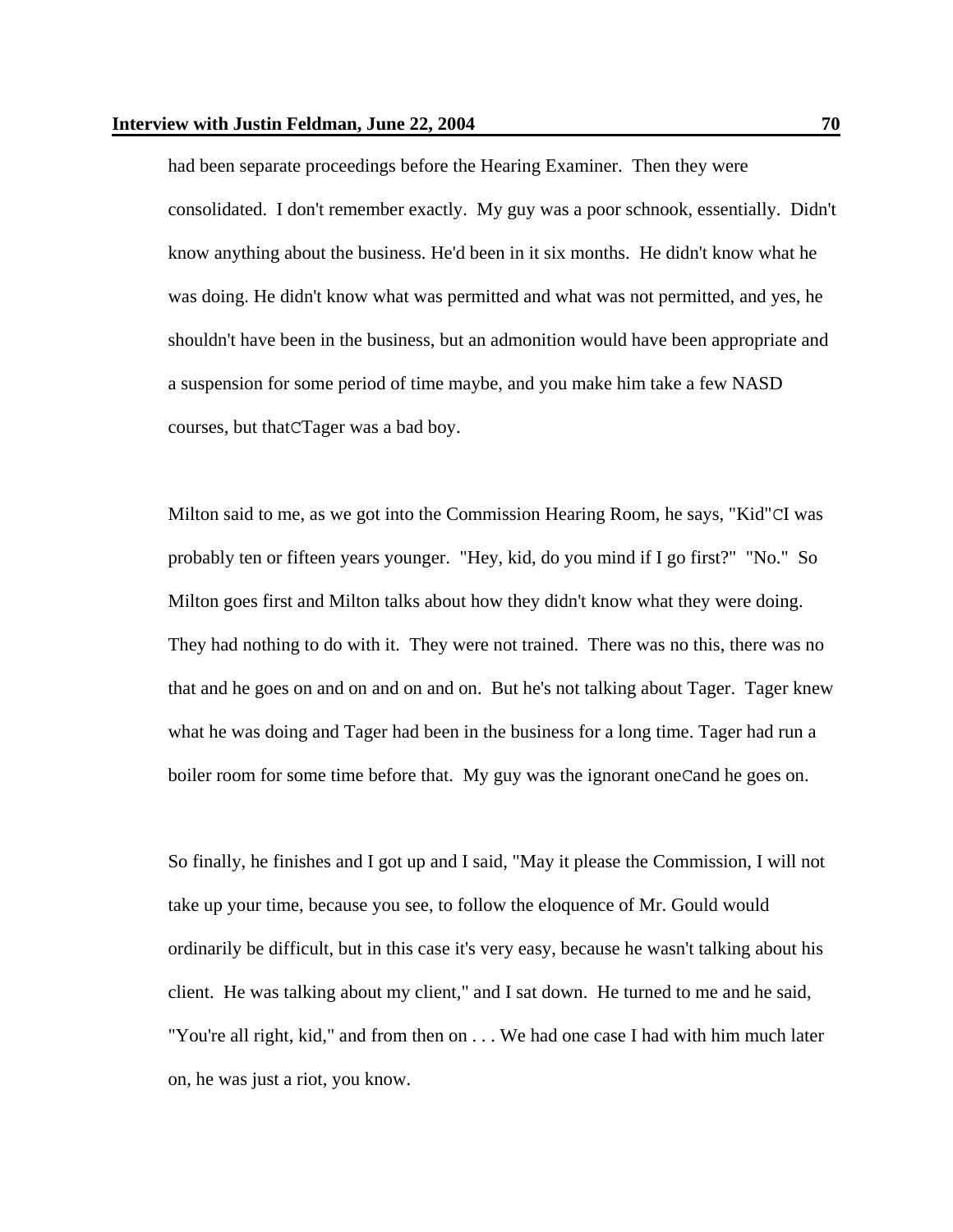Well, the Vesco case, he came in on theCthere was an application to appoint a receiver for IOC and he gets before the judge and he says, "Judge, you don't need a receiver. I'm here now. I'm representing the company. You know me, nothing could go wrong. I'll make certain that nothing goes wrong," and the judge bought it. We're at another case with Milton Gould where we finish. It was another case similar to Tager, where I tried to distinguish between the two clients, and he gets up after me and he says, "Kid, you've left me nothing to do but to attack you." [laughter]

**JK:** Why? [laughter]

**JF:** But he wasCyou know, Milton Gould is another guy. He could have told Stanley anything he wanted and Stanley would believe him and rightfully so. He was part of the group that understood what the function of the Commission was, what the function of the staff was. On the other hand, Stanley, because of the fact that everybody knew I knew Stanley pretty well, there was a guy namedCa lawyer, HarveyCtrying to think of itCwho said to me, "You've got to help me out. I've got this case, etcetera, etcetera. The assistant director won't listen to me because he says Stanley will never approve the proposed settlement, and I can't get Sporkin to see me. Can you get me an appointment with Sporkin?"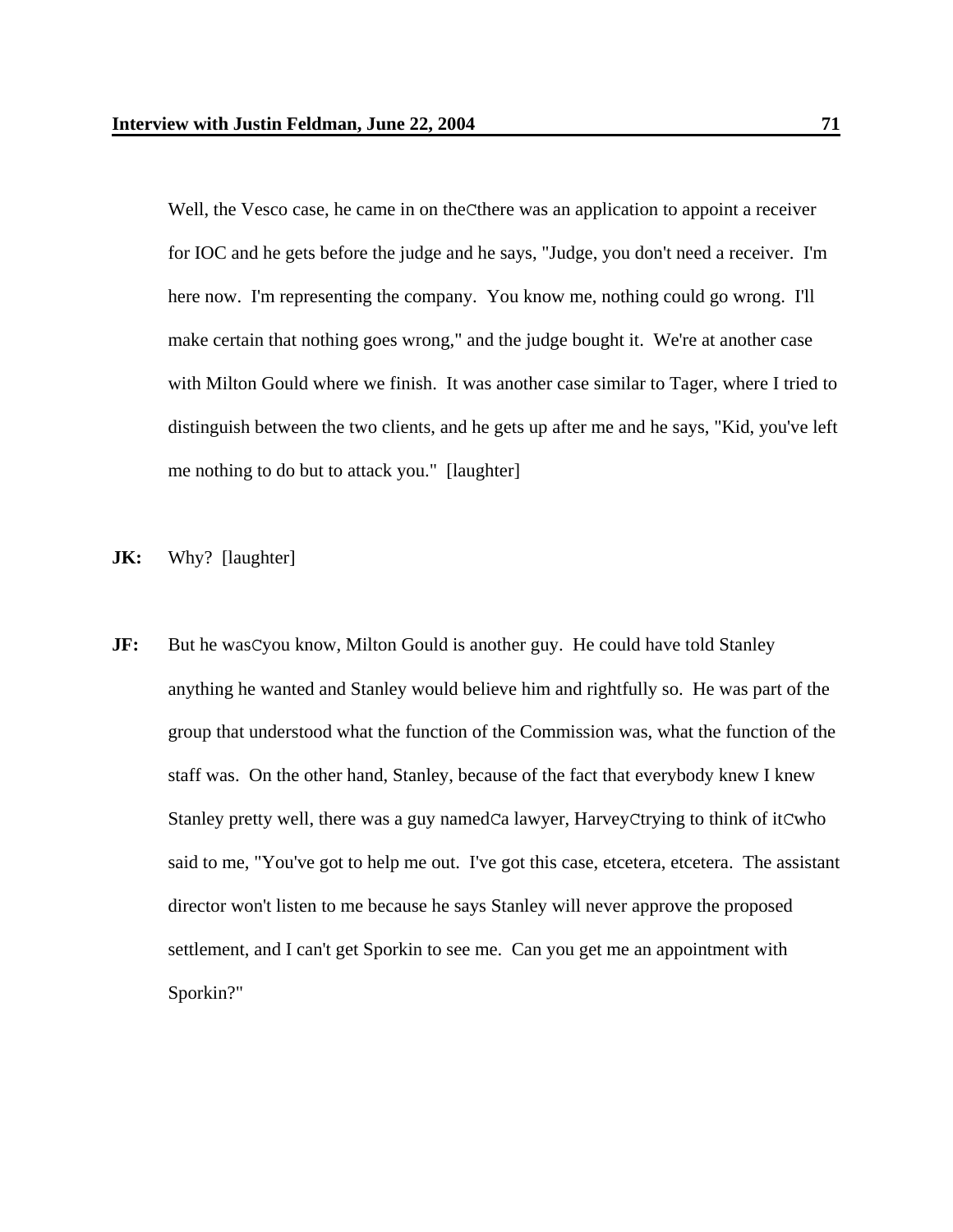That didn't seem like an outrageous request. I called Stanley, I said, "Stanley, see this guy for me." "Oh, he's a bum. He's no good." "Stanley, favor to me, please, see the guy. Listen to him. You know, another one of these you're starting to get too cop-like. Listen to the guy. He's got a story to tell. He's entitled to be heard." The guy went down to Washington. He finished. He called me up. He said, "Thanks for the appointment," and I said, "How did it go?" He said, "I walked in, Sporkin was sitting on the corner of his desk. I walked in there"CI forget the guy's name, and he said, "I didn't even get a chance to say hello and Sporkin says, 'I've had enough of your shit in this case.'" [laughter]

- **DH:** What do you think Landis would have said about the way Stanley operated the Division of Enforcement. They had very different personalities.
- **JF:** Oh, yes. Oh, yes. They would not have understood each other at all. At all. No. I shouldn't say that. On an intellectual level they certainly would have. I mean, in terms of a philosophical level where they were talking about the philosophy of enforcement or the concepts of due process or things like that, absolutely. But in terms of the day-to-day what do you do with the broker/dealer aluminum siding salesman and however you sanction, that they would never have been able to talk to each other about. But Landis was a great person.
- **JK:** I'm just curious. In writing a report like that, I always figure that the most interesting things are the things that get edited out at the very end. Do you remember, were there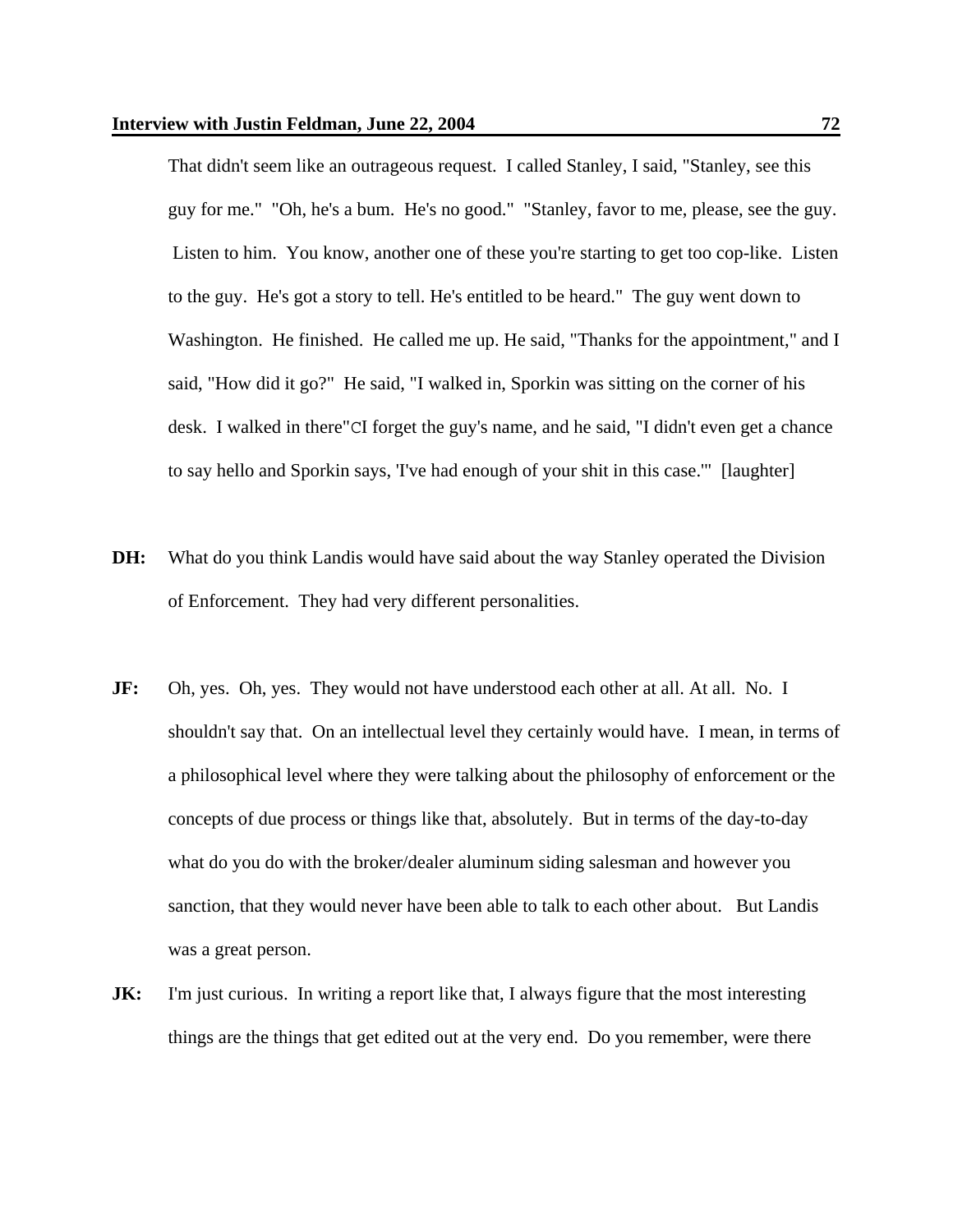ideas or subjects or things that you considered recommending and then for one reason or another decided not to?

- **JF:** Not that I can recall. I don't think that Cdoes the report talk about an independent core of Hearing Examiners? That was . . .
- **JK:** I don't remember it.
- **JF:** I don't think so.
- **JK:** No, it talks about independent ajudicatorsCit considers a proposal where the Commissioners would be entirely responsible for adjudication and that the rule making and policy functions would be delegated to a department. Landis was very muchCit sounds like from the reportCvery much against that idea.
- **JF:** Right. No, he had come from the other point of view, that the Commission was there to make policy and to adjudicate broker/dealer cases or Stop Order proceedings.
- **JK:** One of the things I found interesting in that reportCand it's hinted at. There are several places where he talks about the political influence that Commissioners in the various regulatory agencies had been subjected to.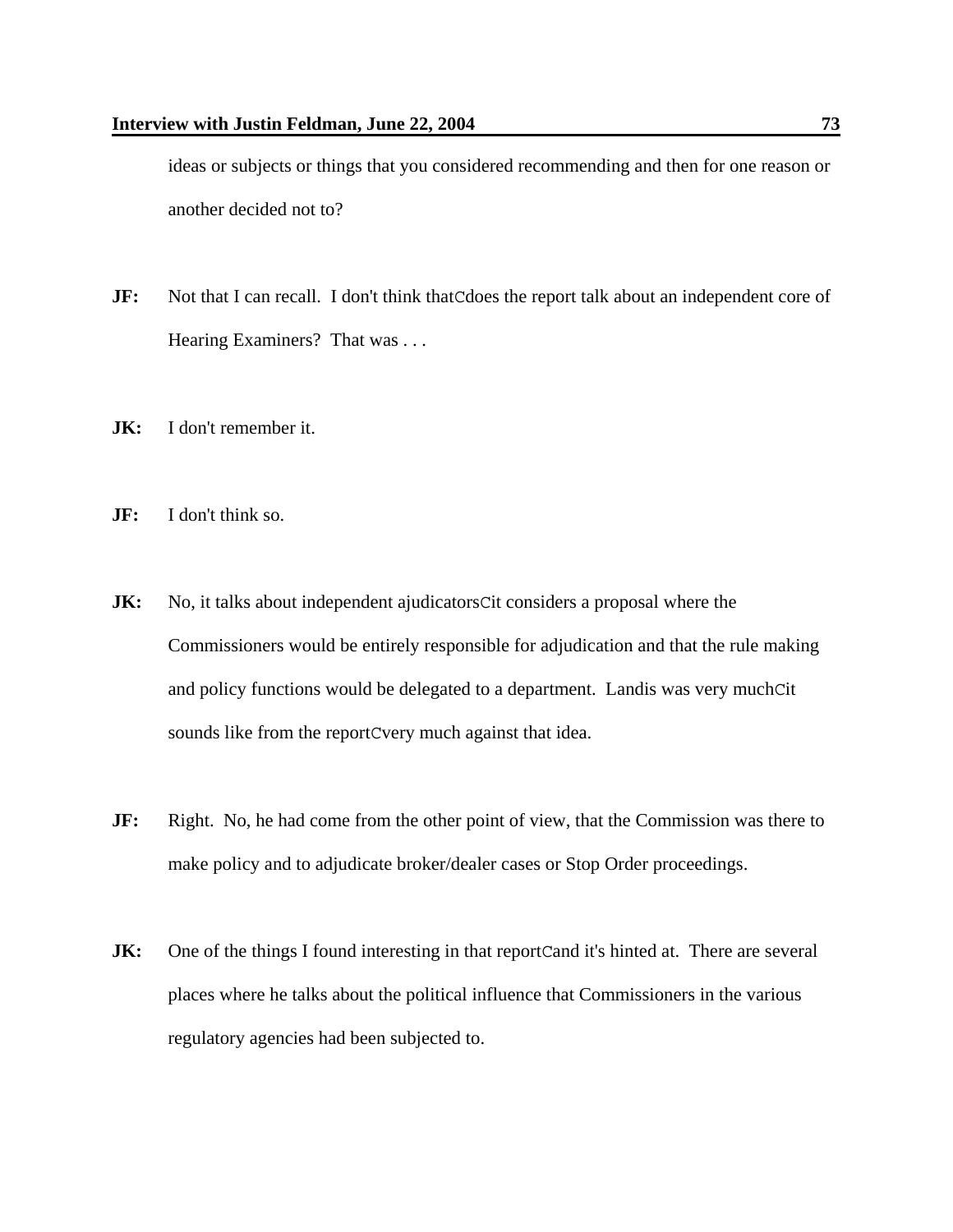**JF:** He's talking about Matt Connelly and the White House and his experience at CAB.

- **JK:** And what was that?
- **DH:** Oh, okay, back to . . .
- **JF:** I talked about that. When they changedCwhen they eradicated the signature.
- **DH:** Is that what he's referring to?
- **JF:** I think so.
- **DH:** I was curious whether there incidents that he knew of during the '50s, during the Eisenhower administration that . . .
- **JF:** Well, he came around to representing Juan Trippe. He came around to representing, but you know, he did some crazy things. You know, he ran for president of the Airline Pilot's Association. It was ridiculous.
- **DH:** And he almost won.
- **JF:** And he almost won, until he got up and made a speech. Where do you get all this from?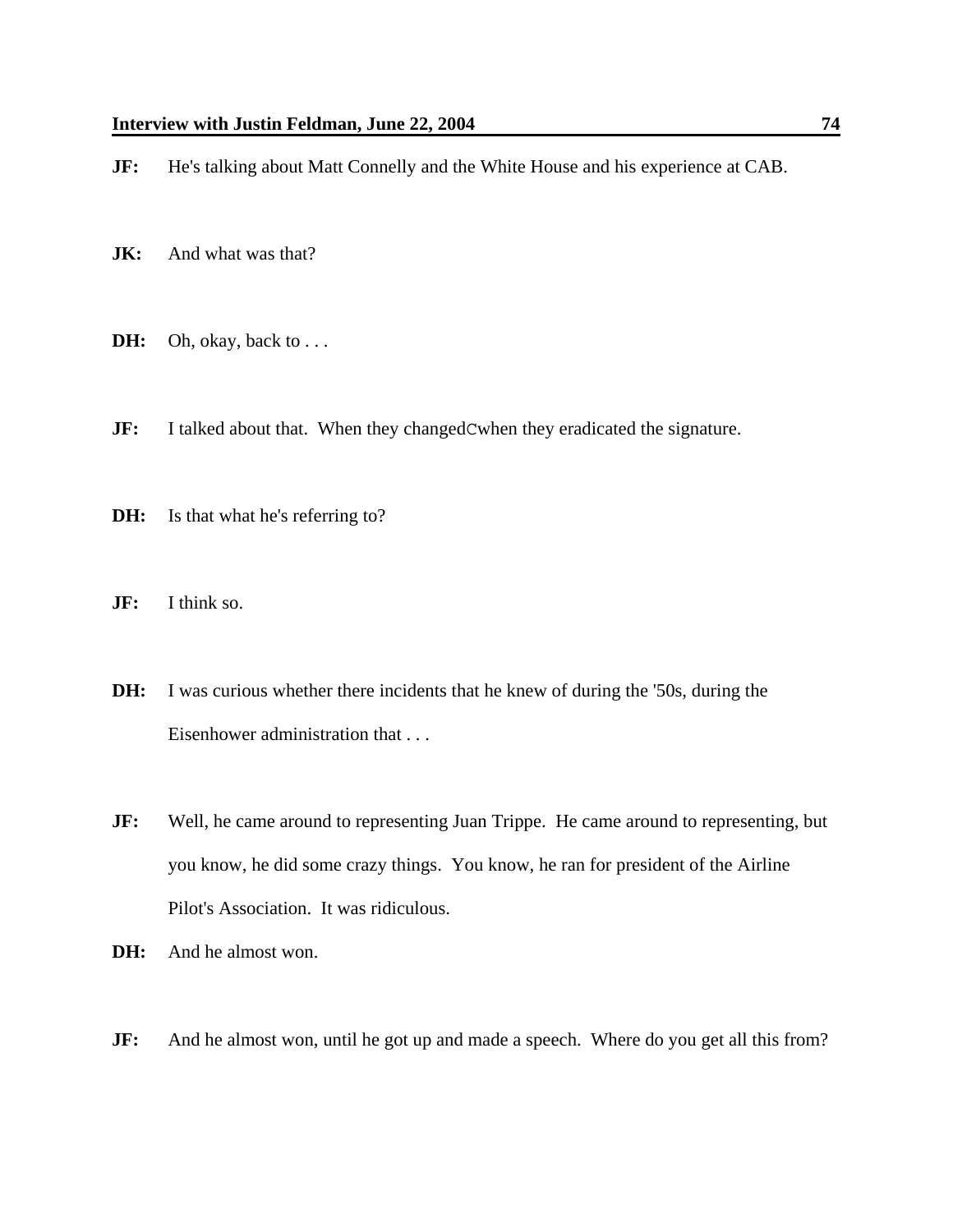**DH:** I read the biography.

- **JF:** Oh, until he got up and made a speech. He had been proposed by the Eastern Airlines pilots. He had represented them in a merger with the Colonial Airlines or something, and so he was very close to Eastern Airline pilots. They came to him. There was a highly contested union election. They wanted him to run for president of the union, and he did, and he almost won until he went to a meeting, just before the vote. He was asked "Well, what specifically would be your program?" Is that in the book? And he said, "I shall be guided by the stars I cannot see." This is a quote from something. Now, for a pilot to be told he's going to be guided by the stars, where did they get this mad man?
- **JK:** That brings upCthe question that, you know, how does Jim Landis get out of paying income taxes for four years? Did he ever talk to you about this?
- **JF:** Oh, yes. Yes, I mean the book says he was represented by Bill Warren, but I was instrumental on that. Did you ever read the Novasky book on Kennedy justice?
- **DH:** My father has it on his shelf.
- **JF:** Read it. That has the full story of the tax thing, and what happened. To tell it to you a little more briefly; during the time we were practicing law, we were doing pretty well. I was reasonably close to his secretary and she kept saying to me from time to time, "Mr. Feldman, you ought to talk to Mr. Landis. He's got an awful lot of money in his checking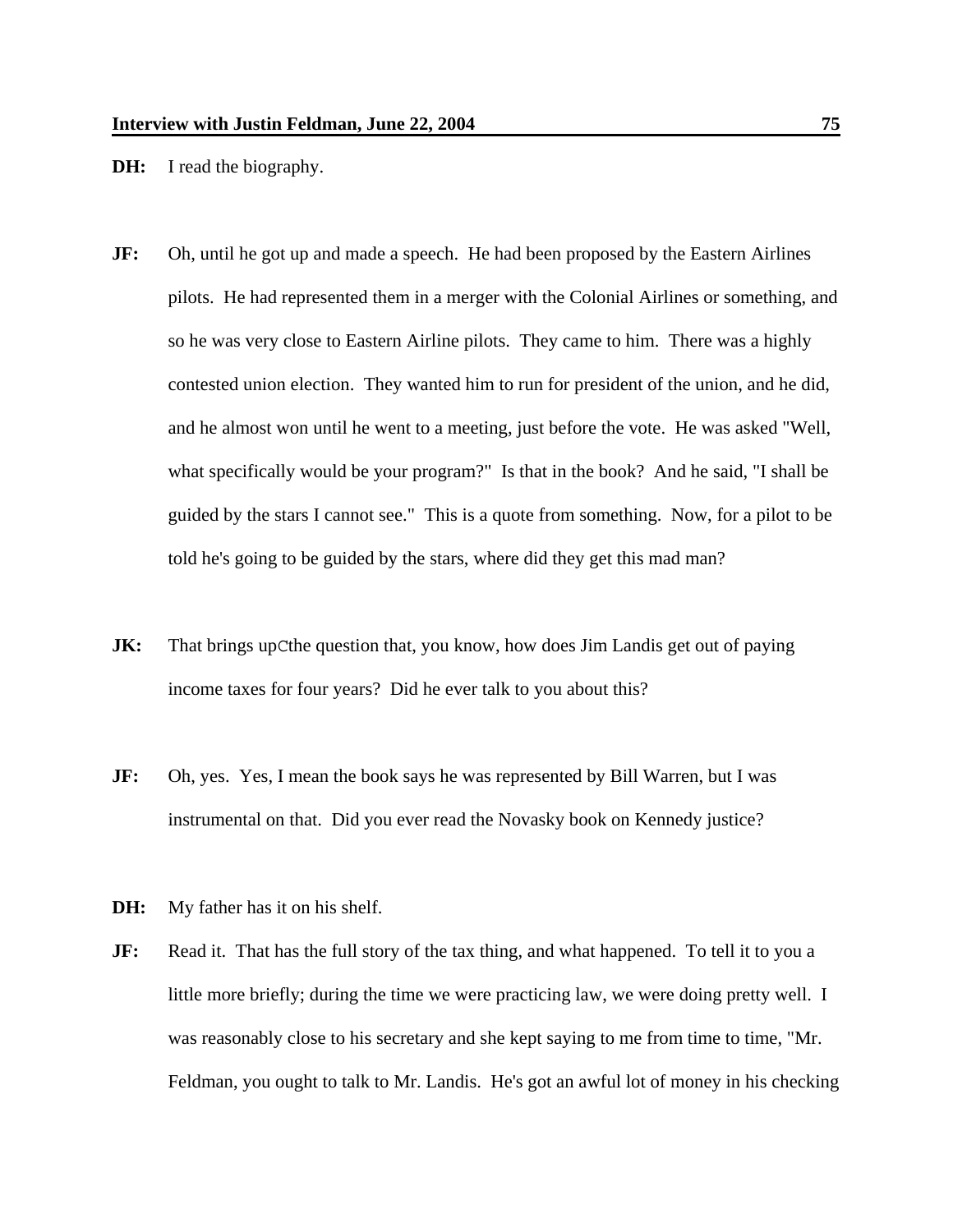account. It shouldn't be just sitting in the checking account." I'd say, "Jim, I understand you've got a lot of money in your checking account. It should be doing something." "No, no, I'm doing something. I have to do something."

Then one day, while he's working in the White House, I get this call from Joe Kennedy, Ambassador Kennedy, and he says, "Justin, who does your tax returns?" I said, "Well, the firm's tax return are done by an accountant, who as a matter of fact, was recommended to us by your accountant. But individually we do our own returns." He said, "Is it possible that Jim hasn't filed a return in four or five years?" I said, "I don't know. I know I see him go home with stuff around April every year and I assumed. I mean, he doesn't look at my return; I don't look at his." He said, "Is he there?" I said, "No, he's making a speech in Pittsburgh today, I understand."

Well, it turned out that in the course of the investigation with respect to this position at the White House, the New York Director of the IRS couldn't find his tax returns. Went to Kennedy's accountant and told him that, but said that he could hold up reporting it to the FBI, but he would like to be the Commissioner of Internal Revenue. Well, he did not become the Commissioner of Internal Revenue and it turned out that in 1958 Jim got an extension, as we all do from time-to-time, and he got an extension until October  $15<sup>th</sup>$ , on his '57 return.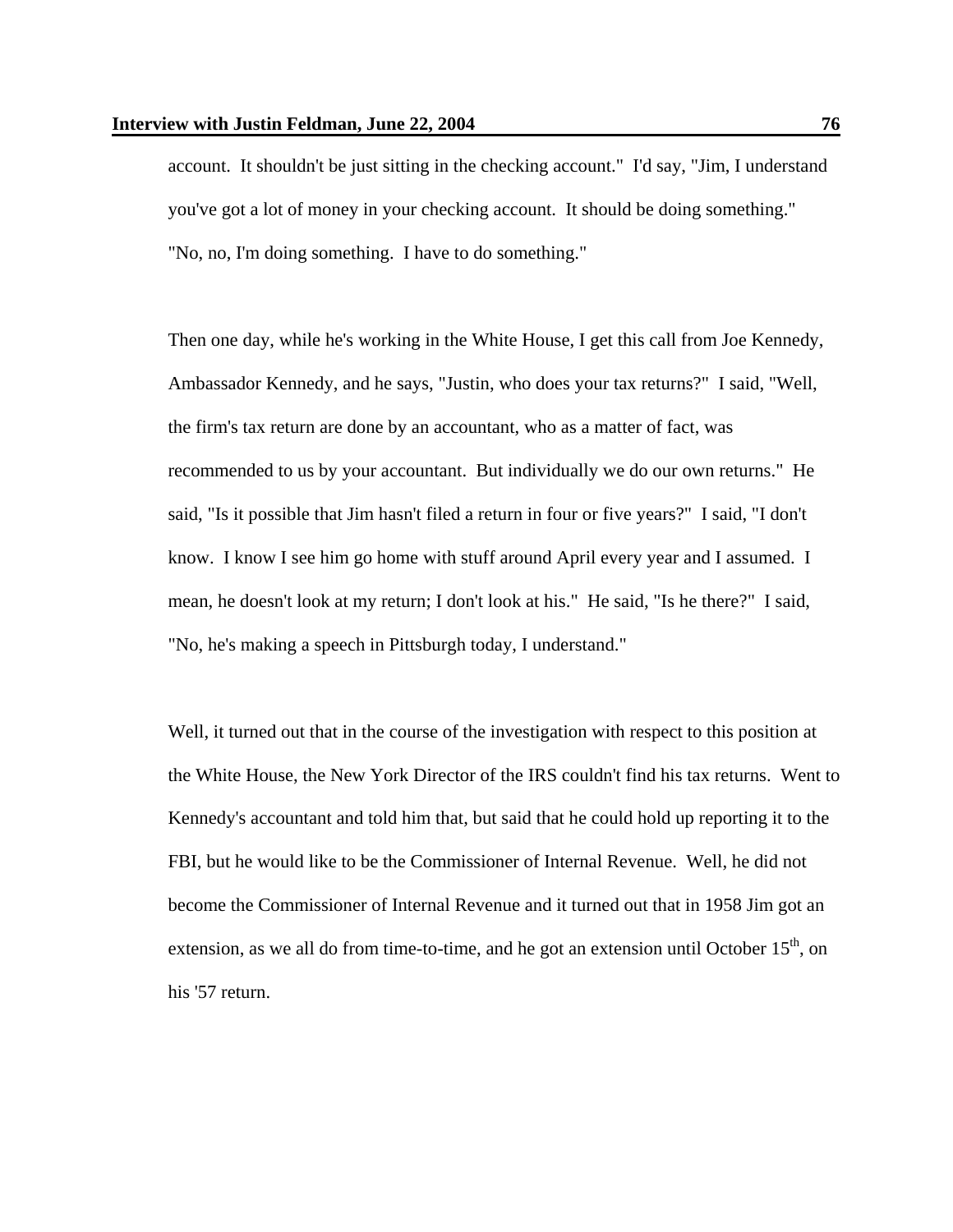He was up in Boston writing speeches for Jack and he had not filed the return, despite the extension, because in his meticulous Calvinistic way, he had inherited some money from his mother, about three thousand five hundred dollars in stock, that he had sold because his daughter and his son-in-law had contracted polio and they needed money, and he didn't know the basis. Rather than show a zero basis, which would have meant, what, an eleven hundred dollar tax at that time, he put it aside and pursued the lawyer for his mother's estate and found out that he didn't know the basis, either, because his mother had inherited it from his father.

At that time, he started to do the tax return for the following year and there was a question, "Have you filed prior year returns on time?" Couldn't say yes and he didn't want to say no, so he put aside until he could find the basis for that stock. He procrastinated four or five years worth, and that's what he meant when he said to me he could never sit down for a confirmation hearing. That's what he meant when he said he had that money in the checking account, because he had to do something with it. He never would even put it in a savings account to earn interest on it because it wasn't his money.

Then heCJoe Kennedy told him to go see Bobby, to get the accountant in, prepare the returns and get them filed in a hurry. We worked around the clock for days to create four or five years of returns, and he didn't have enough cash. Joe gave him the money he needed to file those returns, and he went to see Bobby and Bobby told him to go see Mort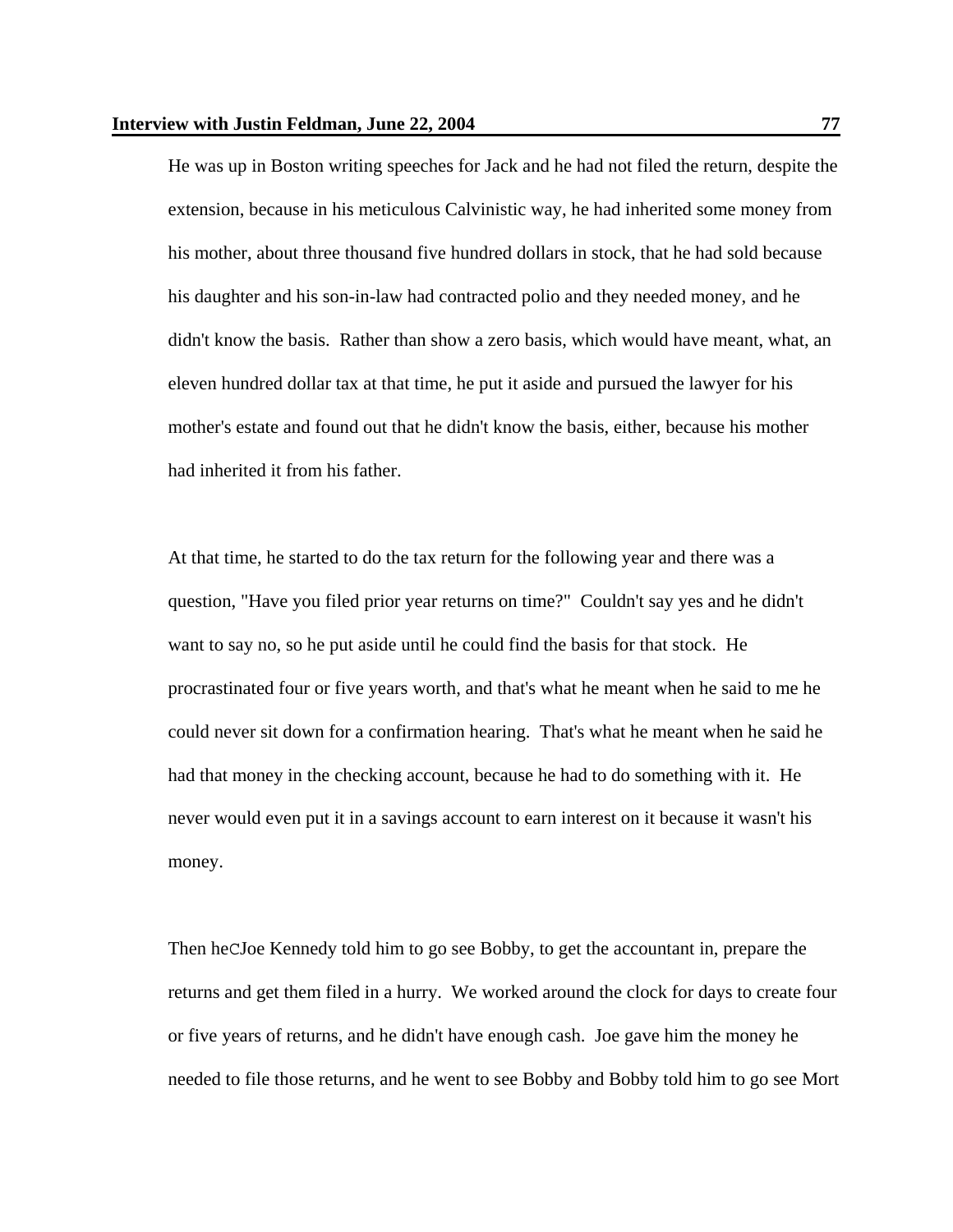Caplan. Mort Caplan was Commissioner of Internal Revenue and the rule then was if you file voluntarily, that they would forgive the failure to file, but if you were filing under compulsion, they'd have to evaluate it.

In the meanwhile, right after he had filed, unbeknownst to me, he's called down to Internal Revenue to be asked about why he filed late. He explains all that, and then why did he file when he filed? He says, "My friend, Ambassador Kennedy, found out about it and called it to my attention and I filed." Mort Caplan, when he reviews it, says "I don't knowCI mean, it's rather unusual. I don't know whether he filed under compulsion or he filed voluntarily, when he filed in response to the urging of the father of the President of the United States." So he referred it. He called Bobby and said, "I'll have to send it to the Justice Department for a determination." Bobby was fit to be tied. I mean that was an unnecessary call. It was not that he had filed because he was being investigated or audited. So Caplan refers it to the Justice Department and it goes to Oberdorfer, Lou Oberdorfer, now a Federal Judge, then Assistant Attorney General for the Tax Director.

**DH:** He's still practicing Che's still sitting on the bench?

**JF:** I think so. Is he?

**JK:** He is.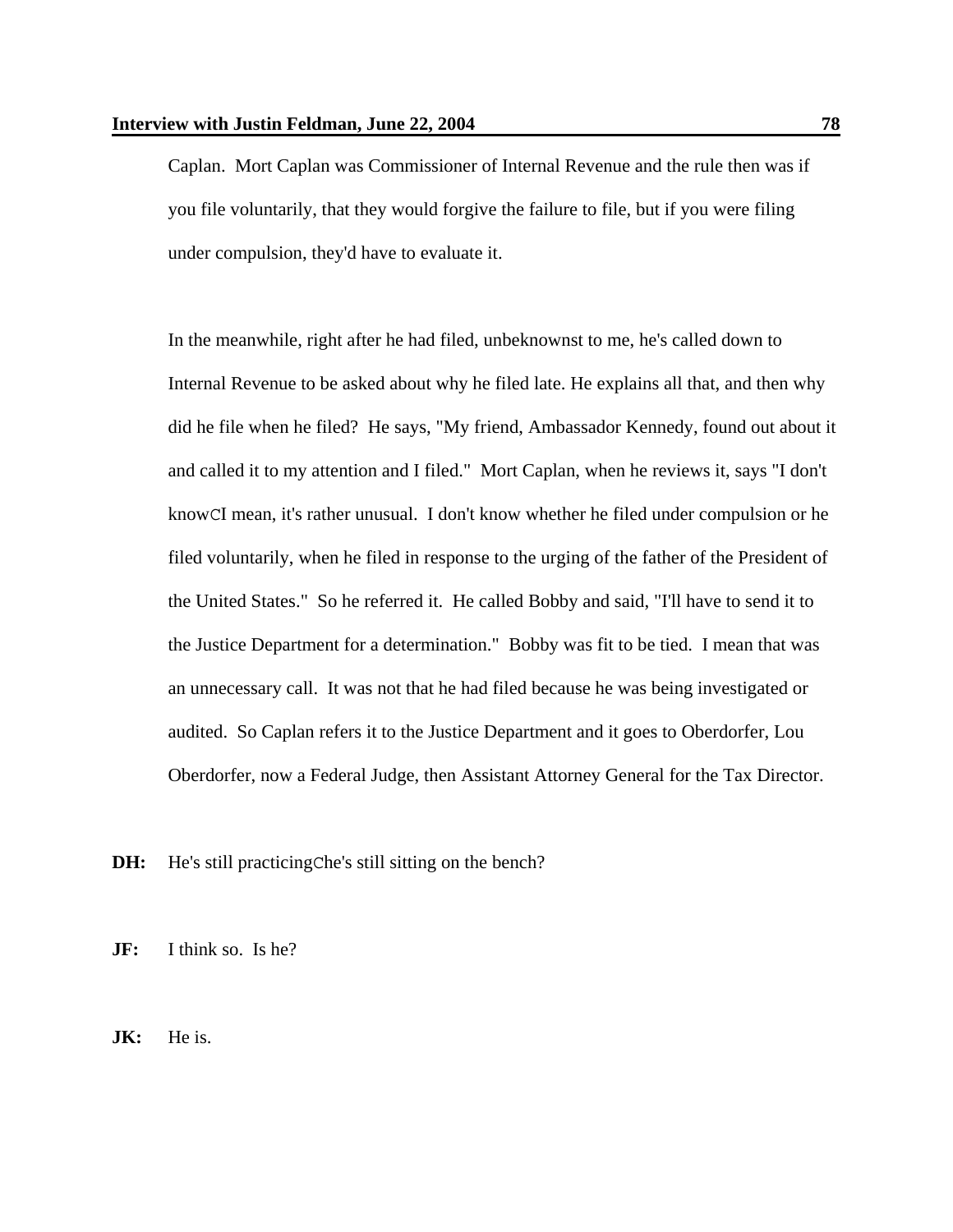**JF:** And Lou Oberdorfer was the Assistant Attorney General in charge of the Tax Division. When Lou Oberdorfer was nominated to that position, he had a problem of a conflict of interest that he did not know how to handle before the Senate Committee, and Bobby asked Landis to consult with him and to represent him. To consult with him in connection with his testimony on confirmation, and Landis did and Oberdorfer asked him if he owed him a fee and Landis said, "No, forget about it." So Oberdorfer disqualified himself on that grounds that he had a potential conflict of interest. I'm very surprised Oberdorfer ever got to be a Federal Judge. It was probably under Johnson, rather thanCI mean, it was probably after Bobby was out of the Attorney General's office.

So it went to Katzenbach, the Deputy Attorney General. Meanwhile I had retained Bill Warren, the Dean of the Columbia Law School, to represent Jim because I didn't want to do it myself. I was calling the shots and we got him to a psychiatrist and we had a psychiatrist's work-up on self-destruction and all kinds of things. Katzenbach came to see me and said that they were going to have to refer it to Morganthau, United States Attorney, and they were going to try to do it under circumstances where it could be handled sympathetically with the minimum publicity.

I said, "No way, you can't do that," and he said, "What are we going to do? How are we going to get rid of it? The President's going to be running for reelection." I said, "Put him before a Grand Jury. Put the psychiatrist's testimony before the Grand Jury. I'll go before the Grand Jury. Other people who know what stress he was under at the time, put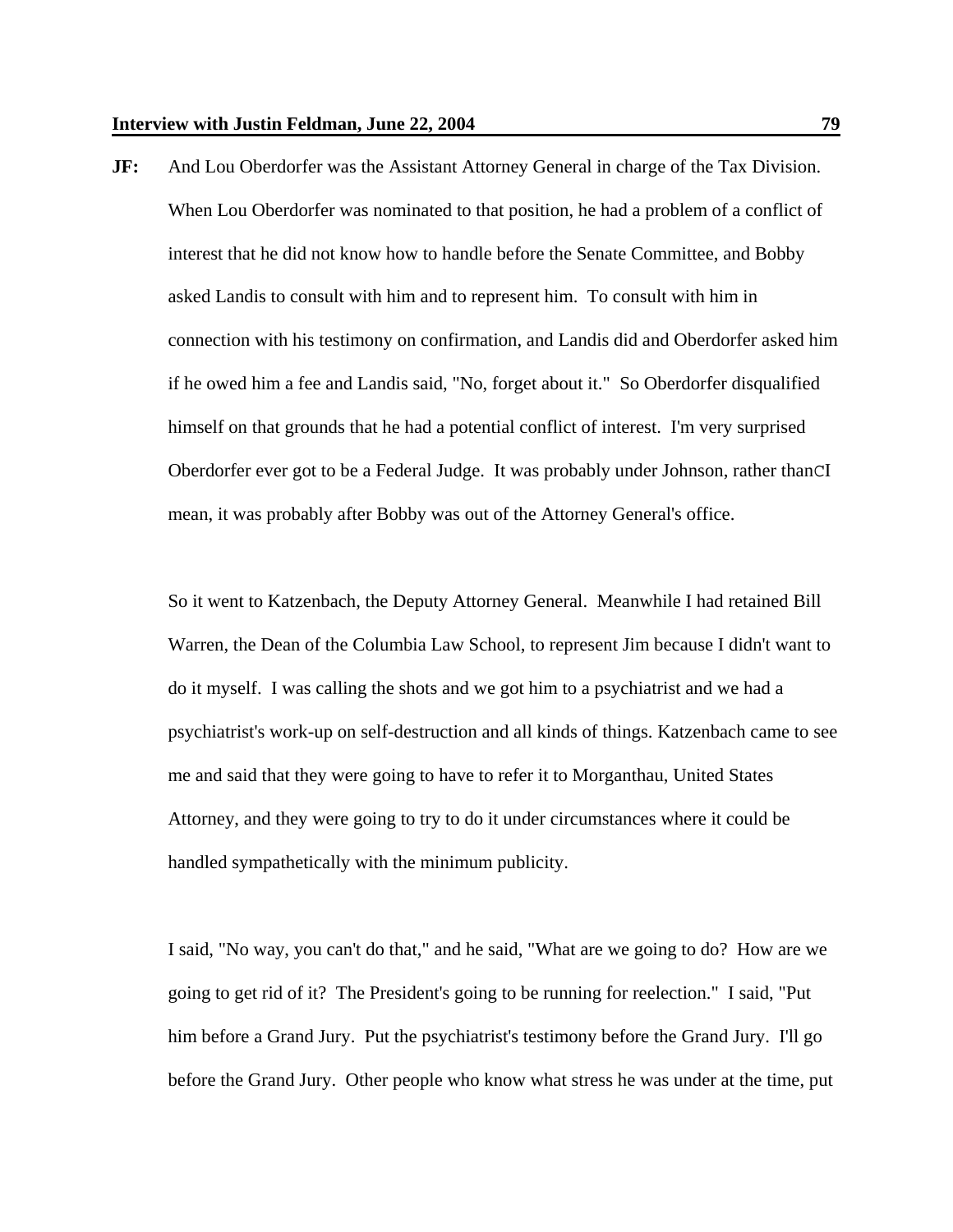them before a Grand Jury." Nick Katzenbach says to me, "Justin, you're going to take the man who recommended to the President of the United States that he reorganize seven regulatory agencies, on the basis of whose recommendation the President has reorganized six regulatory agencies, and you're going to tell a Grand Jury he was crazy? Jim will never do it. I know Jim better than you do."

I said, "Well, I'm going to tell Jim to do it, because of the President of the United States," and I remember saying this to Jim, in tears, "If the President of the United States and the Attorney General of the United States, after all he has meant and done for the Kennedy family, under circumstances where it's because of what he did for the Kennedy family he didn't file his return on time initially, want to refer this for a criminal prosecution, I'm prepared to put him into the Grand Jury and say that he was under psychiatric disability." He said to me, "Don't play God. Where's Jim? I want Jim to make that call in front of my face." I said, "Okay," walked him into Jim's office across the hall. I told him the story. Jim looked at me and he said, "Justin, as well as you know me, Nick is right, and nobody's going to say that any of those agencies were reorganized by a man who had psychiatric difficulty and didn't know what he was doing." "So what do we do, Nick? You say it could be handled."

Well, he says, "We'll pick a judge who's our judge and we'll do it on a weekend. We'll do it on a Labor Day weekend when there's not a lot of publicity and we'll get Morganthau to file an information and we'll dispose of it." So they do that, and they bring it on before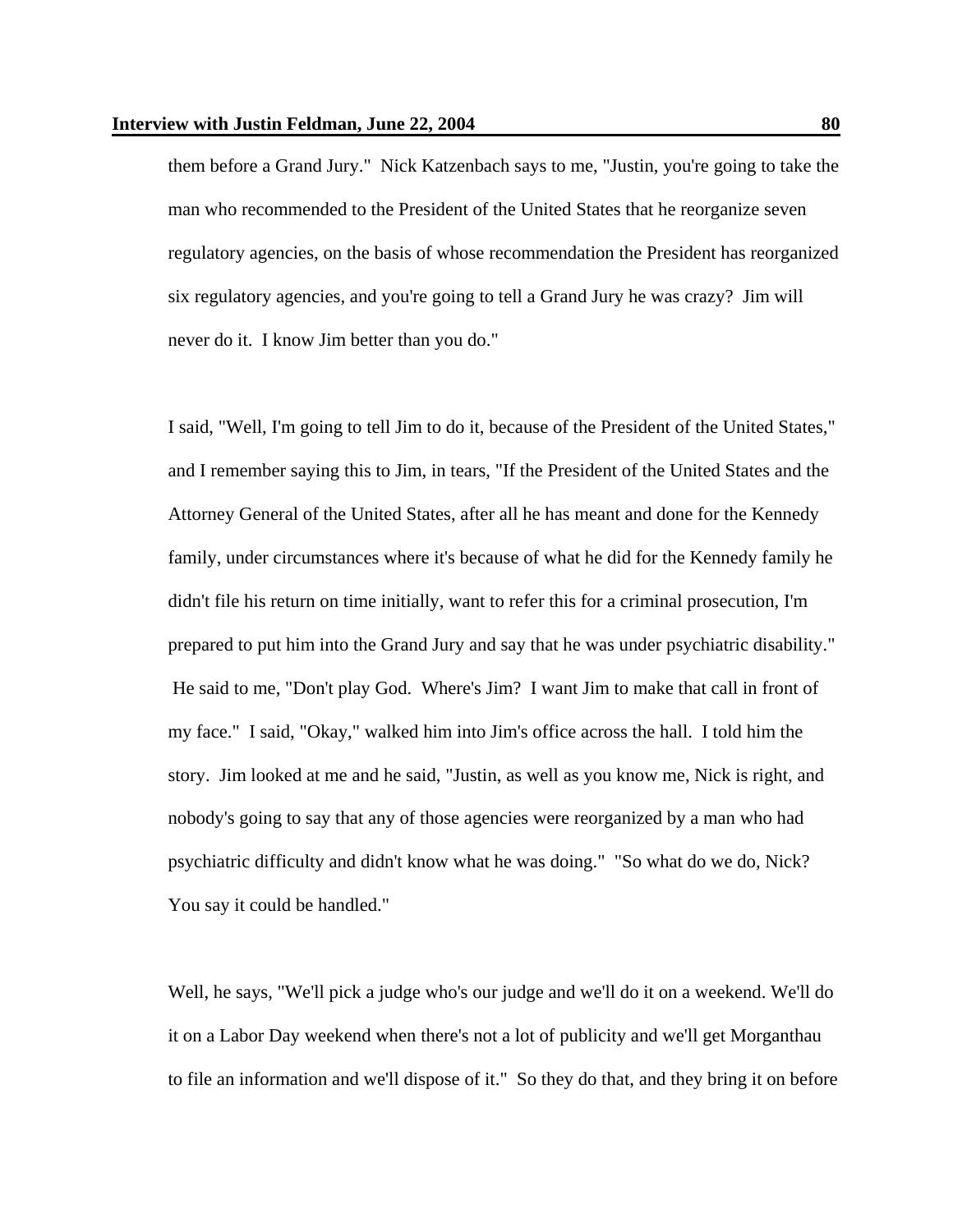the Honorable Wilfred Feinberg, a young District Judge, a young, ambitious then District Judge, later to go on and became the Chief Judge of the Second Circuit, who, without saying anything to anybody, goes to see the Chief Judge, Sylvester Ryan, and tells him what's happening and says, "I don't know what to do. I owe my appointment to Kennedy. He's Justin Feldman's partner, and Justin Feldman was my college classmate and fraternity brother and my law school classmate, and my poker buddy. We used to play in the same poker game."

And Ryan says, "You're a young judge. You don't need this. I'll take your calendar the morning of the arraignment." I had a call from Morganthau saying "The thing's gotten screwed up. Feinberg's recused himself. Sylvester Ryan's got the calendar, he's giving Jim a lecture about how he knows about drinking. He comes from an old Irish family. They drink too much."

**JF:** Judge Ryan sentenced Jim to thirty days in jail to "dry out" and I went bananas. I said to Morganthau, "Well, what can we do?" He said, "The Attorney General can have him sent to a hospital, so he doesn't have to go to a jail." Meanwhile, they take him to the jail on Staten Island. I called the Attorney General on Labor Day weekend, he's off fishing off the coast of Labrador. So I called the White House. Evelyn Lincoln answered my call. "I've got to talk to the President." She says, "Well, what's up?" I tell her. She says, "Stay where you are." She gets back on the line and she said, "The Attorney General will call you from the vessel he's on in the next five minutes," and he called and said, "What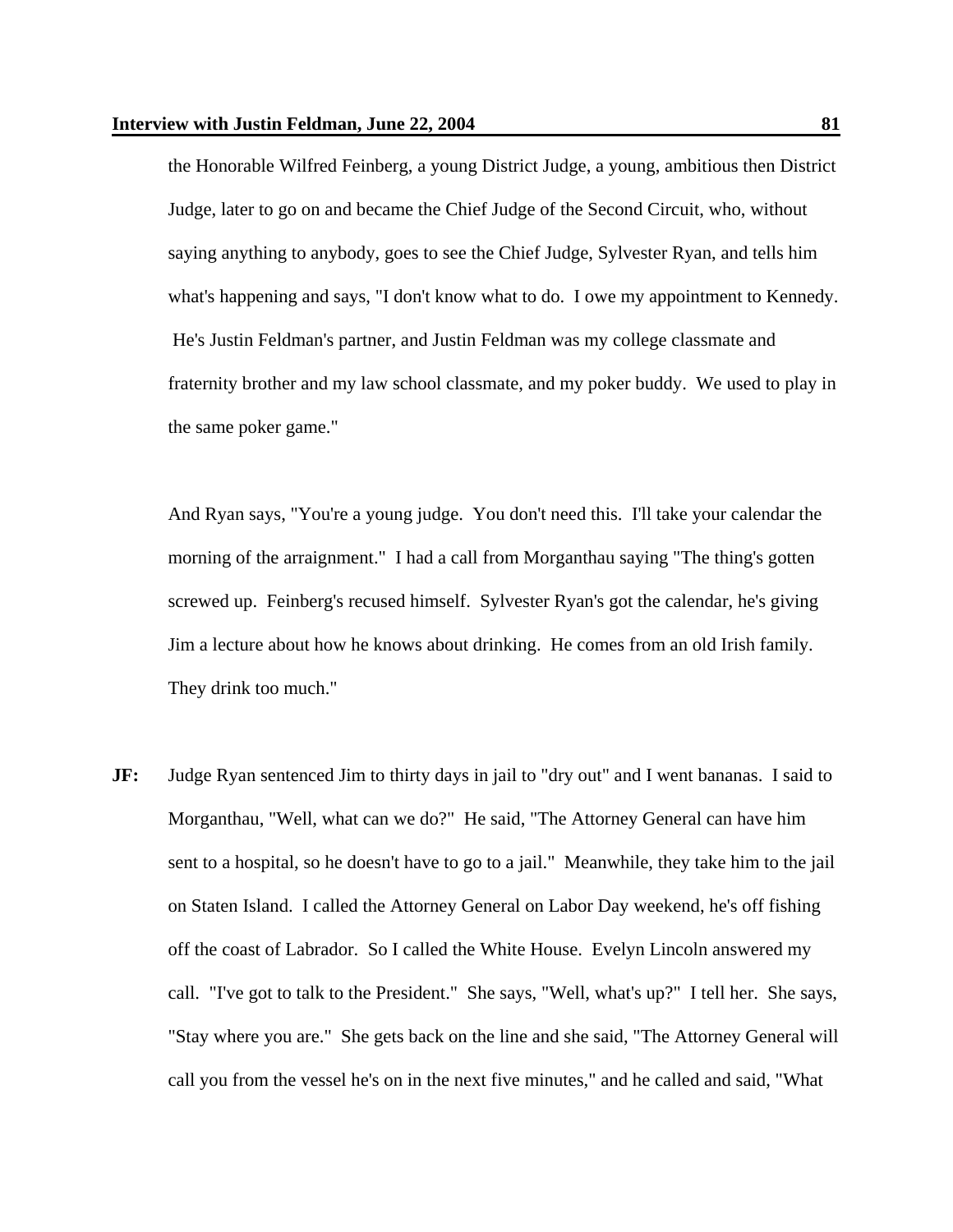can I do?" I said, "You can direct that he go to a hospital." He said, "Tell Morganthau I so direct."

They took him to the Public Health Service Hospital on Staten Island where that night they took his belt away, they took his shoelaces away. His wife called me the next day to say we had to get him out. Finally, on Tuesday, the day after Labor Day, I went down to Washington and I went to see Nick and I said, "I want a transfer to a private hospital, New York Presbyterian where his psychiatrist was. You can put guards on the door. We'll pay for the guards." "No, we can't do that," he said. "What do you mean you can't?" "Well, we can't show favoritism now." I said, "Well, I'm going to see the AG." He said, "You can go see anybody you want."

I went upstairs and saw Bobby and told him the story and he said, "Do I have the power to direct what hospital he goes to?" I said, "I think you do." He gets Nick on the speakerphone. He says, "Nick, Justin's in my office. He says I have the power to direct what hospital Jim goes to, is that right?" He says, "You do, but he is in the Public Health Service Hospital, isn't that enough?" He says, "No, it's not enough. I want him to go to whatever hospital Justin wants him to go to." Nick said, "Well, can you imagine the publicity?" He said, "Nick, this is the best friend the Kennedy family ever had. Don't talk to me about publicity." So that's my Landis story.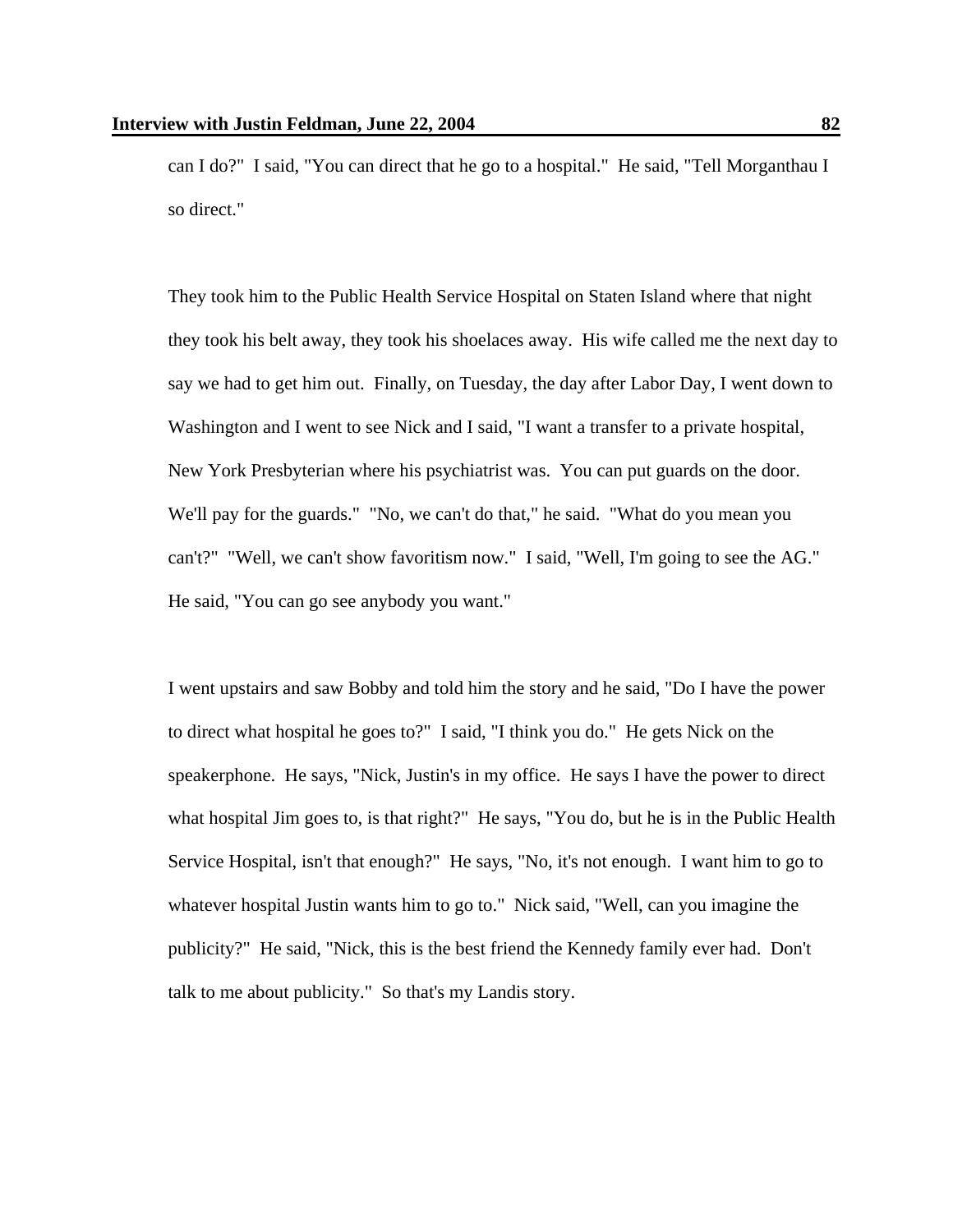- **JK:** Wow, extraordinary. If you don't mind me asking, when he came out the last couple of years . . .
- **JF:** He came out, it wasn't the last couple of years. The first thing that happened is that the Bar Association tried to disbar him. We had a disbarment proceeding, and he was suspended from the Bar for a year, and the week after that happened is when he was found dead in his swimming pool. It was justCas you can tell, I loved the man dearly. He wasChe had a most unusual mind. I mean, yes, was he self-destructive? Did he drink too much? Did heCyes. You know, he'd grown up as the son of missionaries in Japan. He came to the States at fourteen or fifteen years of age without parents to go to college in Princeton. Remarkable mind, and a good human being. Just destroyed himself.
- **DH:** Question I had is I think very few Commission staff today know and appreciate how significant James Landis was to the development of the securities laws and to the formation and implementation of the Commission.
- **JF:** You said they do or they don't?
- **DH:** They don't have a good appreciation for it, and it also seemed to me that Landis, any one of his careers, whether it was the Chairman of the SEC, or the Dean of the Harvard Law School or the Chair of the Civil Aeronautics Board or all the other positions that he held, any one of those careers would be enough.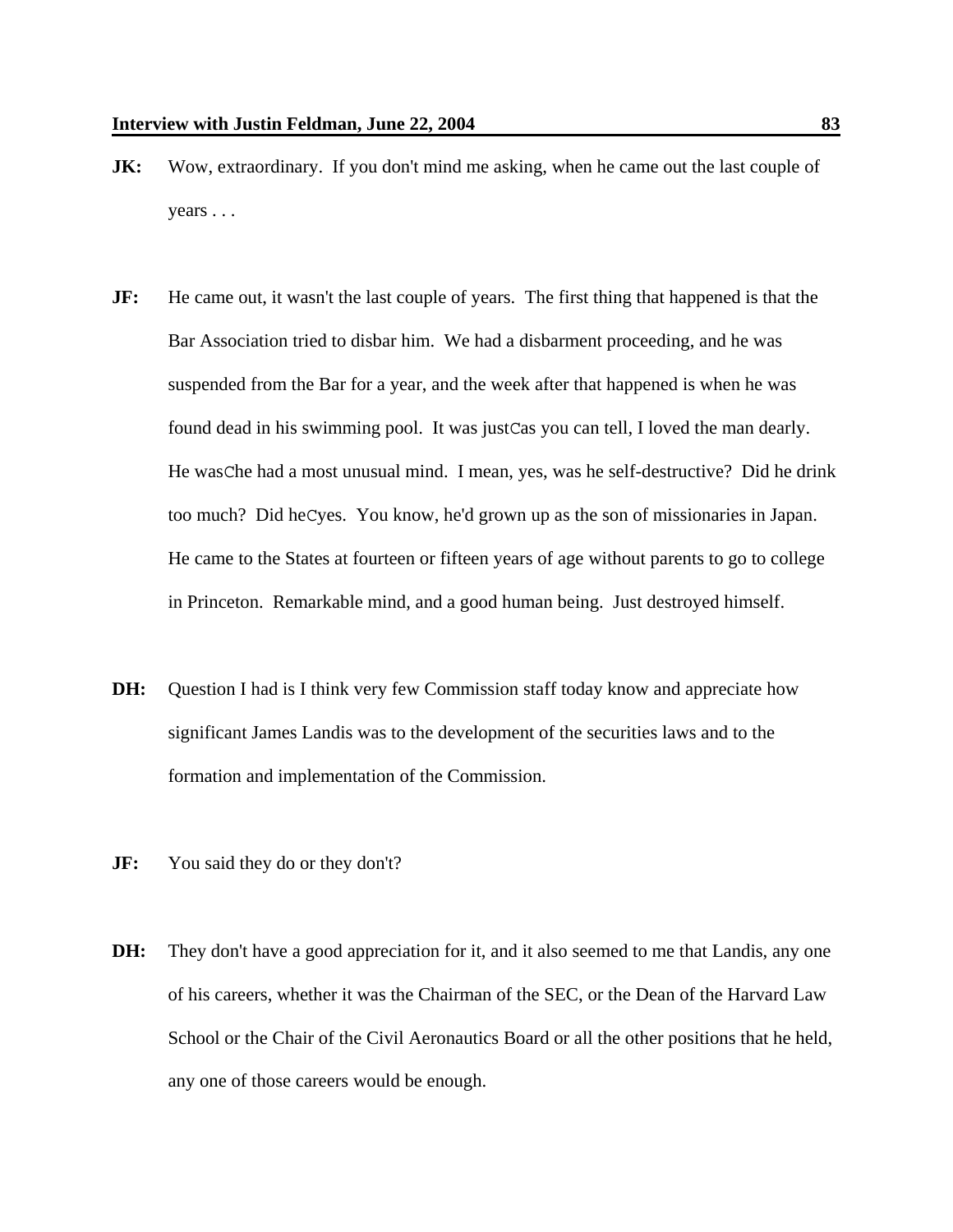- **JF:** Ambassador to the Middle East.
- **DH:** Would have been enough for any one person in a career. Do you have a view of Landis's significance as a man and as a person in the Commission's history, where he fits today relative to all the different Commissions and Chairman and Commissioners that we've had? I mean, is he still ranked up there at the very top or can you give us some color on . . .
- **JF:** I have not known all of the Commissioners that well. I mean, I knew Cary. I knew Casey. I knew Wheat. I knew Manny. None of themCI knew Kennedy. None of them had the intellectual or conceptual scope. I know Arthur Levitt. I mean, they're good people and they are good administrators, or they're not so good, but this was someone who, think of it, sat down with Tom Corcoran and Jim Rowe in an area of the law where there'd been no precedent, knowing only that something had to be done. You had the Morgan hearings. You had the midget in the lap. You had the Pecora hearings and they wrote the '33 Act. In what period of time? Roosevelt was sworn in on March 4<sup>th</sup> of 1933. When was it enacted? September?
- **JK:** Yes, something like that. The questionCwhen you were working with him on ...
- **JF:** Can you imagine it being said to you? Go regulate the securities industry.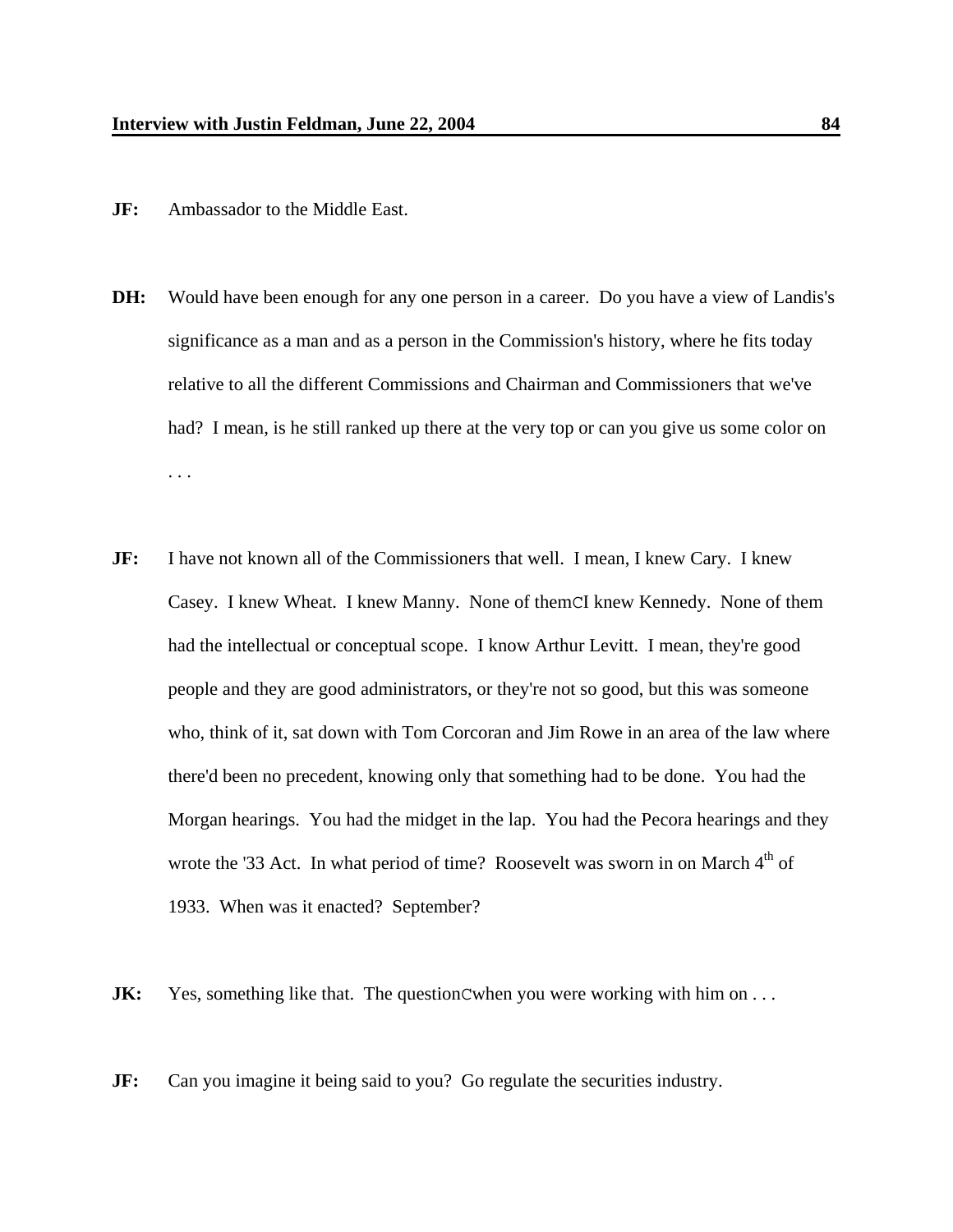- **JK:** And he was thirty-three years or thirty-four years old?
- **DH:** Thirty-four. He was born in 1899.
- **JK:** Thirty-four years old when he did.
- **JF:** He was born in 1903, wasn't he?
- **DH:** I thought it was 1899.
- **JF:** No, I think he was born in 1903.
- **DH:** So he was in his early thirties.
- **JF:** I mean, you sit downCsure, he talked to Ben Cohen and he talked to Tommy Corcoran and he talked to Jim Rowe. He also had to deal with John Foster Dulles and Arthur Dean, who were representing the industry. I don't know if you've read any of the hearings and the testimony at the hearings, but he was dealing with giantsCand then a year later, the '34 Act and a year later the Public Utility Holding Company Act, and a couple of years later the Trust and Indenture Act, and then the '40 Act. I mean, it's an unfair question. There is no basis for comparison.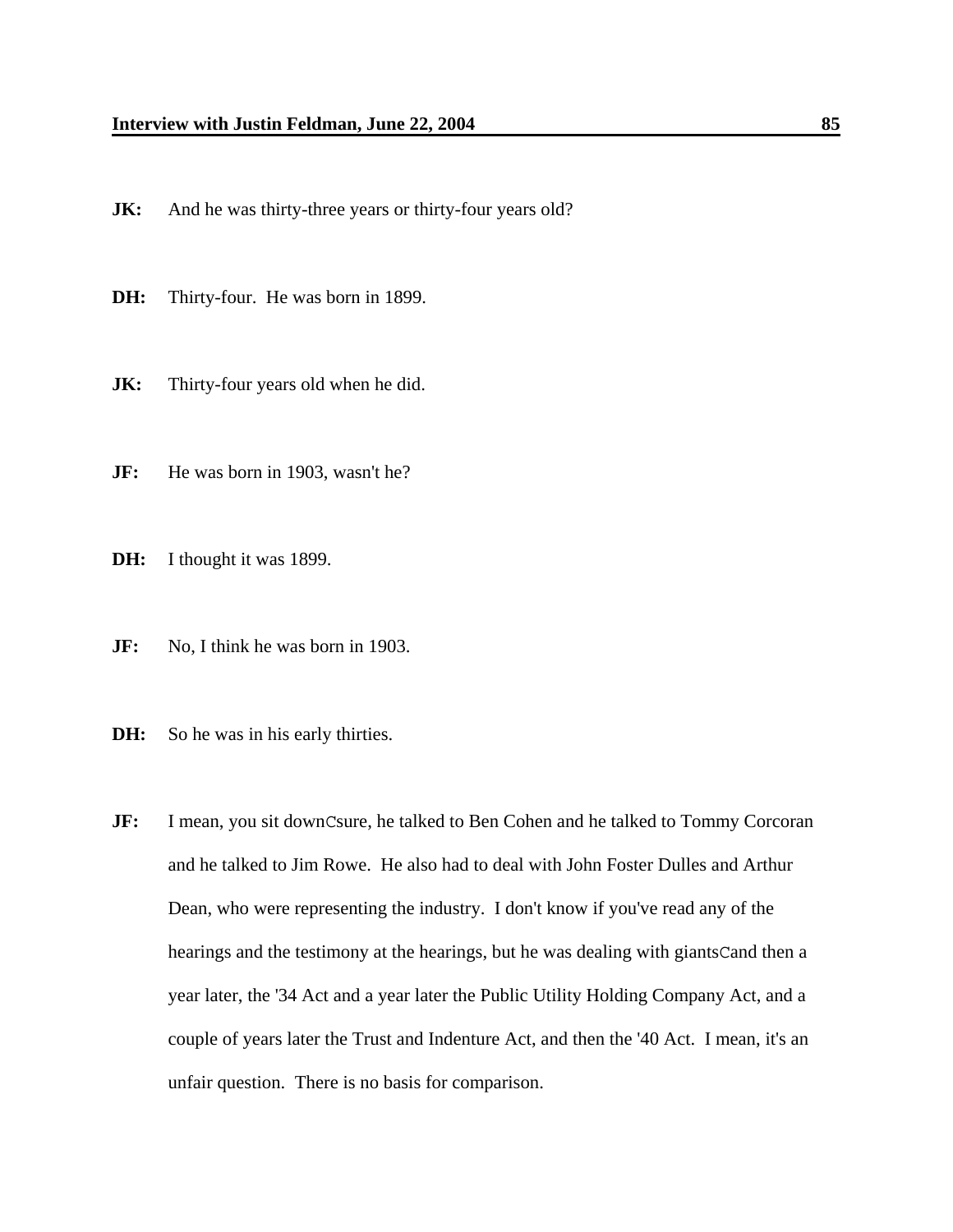- **DH:** Did he everCI'm sorry. Did he everChe never really practiced before the Commission after he left, did he?
- **JF:** Not that I'm aware of. Oh, I mean, not really. He had a couple of Cexcept in the Skiatron case. He had this notion of pay TV and he latched onto that client or the client latched onto him. Skiatron was pay as you go TV in the '60s. Ridiculous. Interactive TV? How were you going to pay for TV? How were you going to pay for movies? You're going to have paid movies on TV? He was devoted to that, and nobody would take it seriously. That was his baby for a while.

Another babyCI meanCoh, yes, he had another baby that he practiced before the Commission. He represented the Association of Mutual Fund Plan Sponsors, the sponsors of the contractual plans. They had gotten into trouble at one point in time on the question of whether they had to update their registration every year. They were selling mutual funds on the installment plan and the question was, again, disclosure of changes and so forth. So he represented the Wellington Funds on that, and later the Putnam Funds.

He represented Armand Hammer at one point, in a problem he had with the Commission involving the oil company. I don't reallyChe was interested in the big things. Harry Bridges, the deportation of Harry Bridges.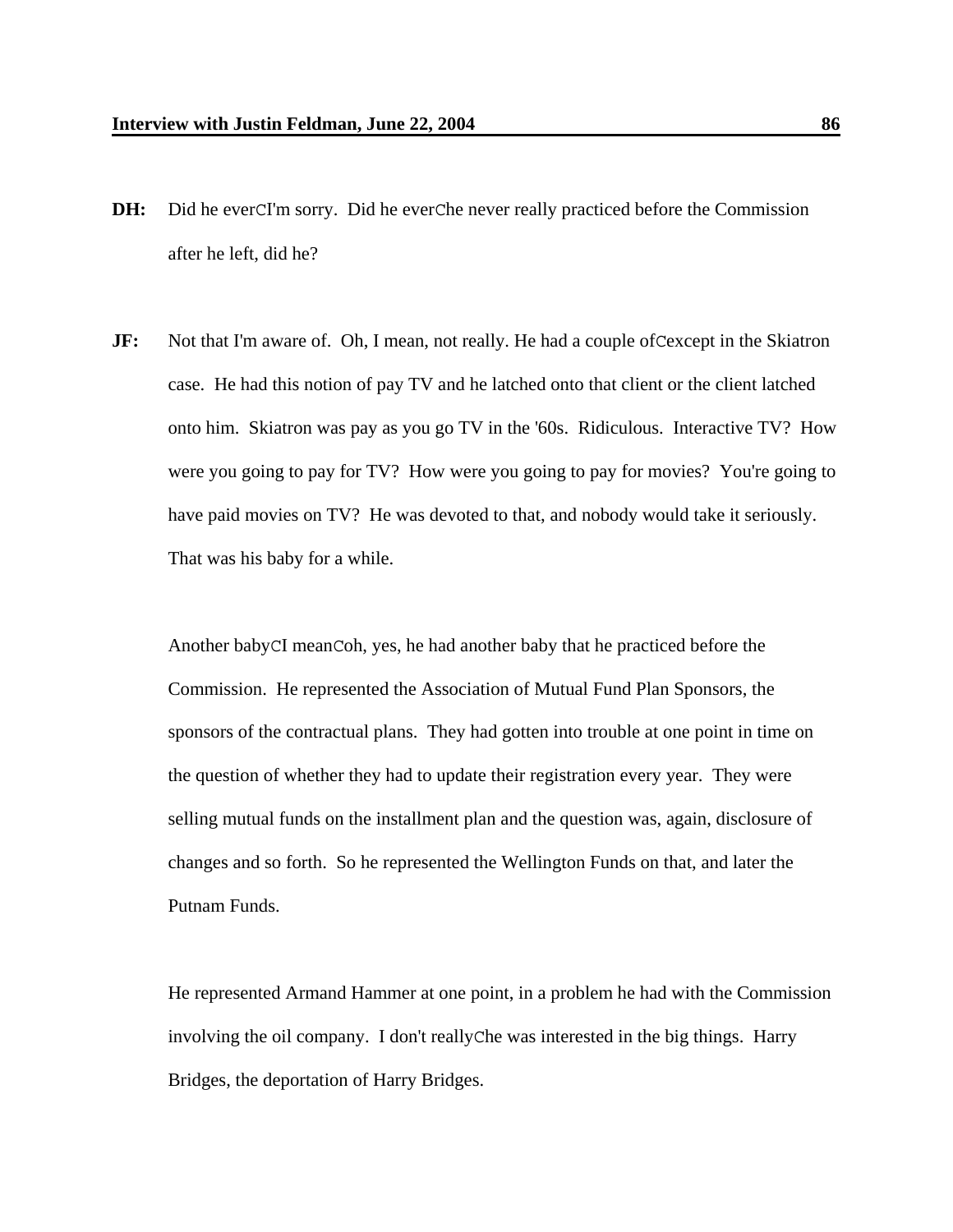- **JK:** Did he ever talkCI mean, given that you could argue that he invented securities regulation. 1960, here he is thirty years later coming back to take a look after twenty-six years at his invention. Did he ever talk about how it had evolved in ways that he hadn't anticipated or had foreseen?
- **JF:** He did an article one time. He did either a Law Review piece or a piece for theCit was one of the anniversaries. The twenty-fifth anniversary?
- **JK:** Which would have been '59.
- **JF:** Yes, I think he did something for the twenty-fifth anniversary on that.
- **JK:** Did he ever talk Cthe report, whether his idea of the report was to try and bring these agencies back to his notion of how they were functioning in the '30s, or whether it was time to sort of change things?
- **JF:** Oh, no, no. It was time to change things. No, he was not living in the past. No, he was well aware of what was going on in all these agencies and what changes were required. I mean, just look at the proposals for the SEC and the fact that you needed to delegate. You needed to separate the functions. You know, he knew.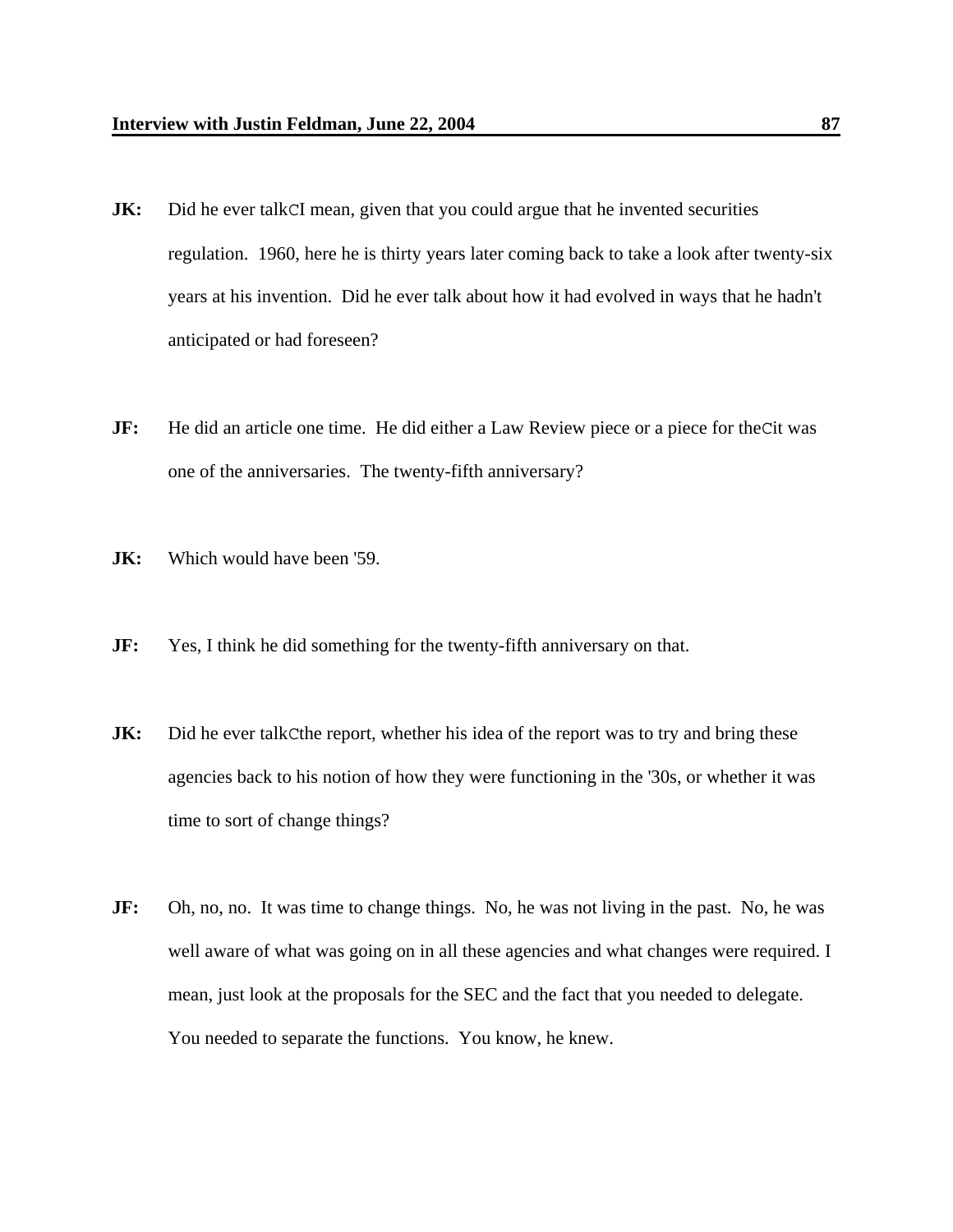- **JK:** One of the themes of the reports is that when the agencies were created was that they would be staffed by very able people, and what seems to come through from the report is the idea that, as the agencies aged, less and less able people came on and it just became more politicized so the appointments were from outside the areas of expertise. Do you recall discussions about that topic?
- **JF:** Yes, and this was Che would be even more aggravated now. When he got out of law school, even when I got out of law school fifteen years after that, seventeen years after him, the top members of the class in the top schools went into government service. That's, first of all, what was available to do. That's where you had some security, you had some stature and the so-called big law firms weren't that big. The disparities in salary were not that great, so if you started at the Commission at eighteen hundred dollars, you might have gotten twenty-one hundred or twenty-two hundred at a law firm.

As time went on, and even in his time, in the '60s, certainly now, I worry about where the good public servants are going to come from. Let's face it, we're not going to totally deregulate. I don't care what, you know, the impetus is, and when the differentiation is such that what do you start a lawyer out of school at? A GS-11?

**DH:** That's right.

## **JK:** I think they're 13 now.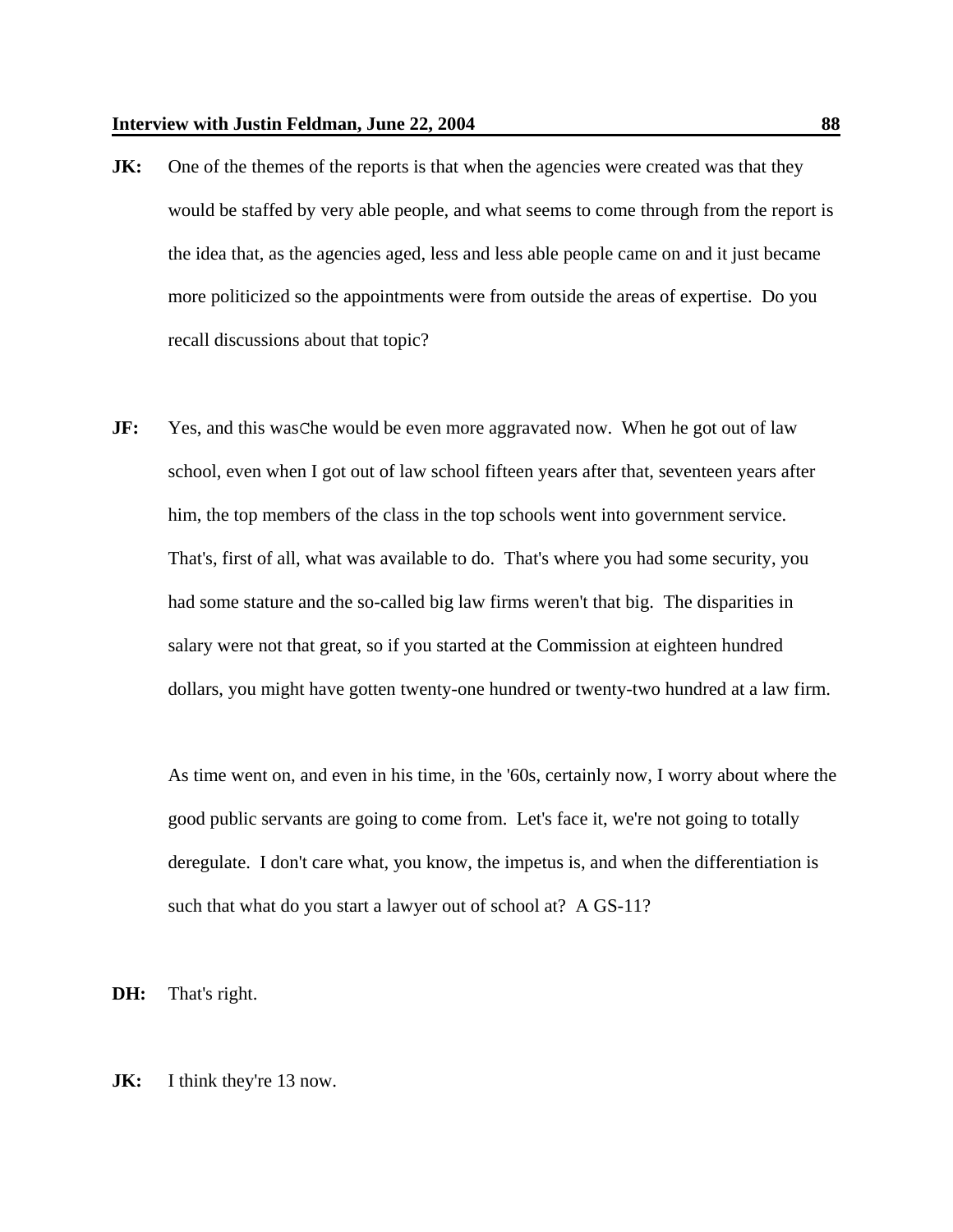**JF:** How much?

**DH:** A GS-13.

- **JF:** A GS-13, which is how much? Forty?
- DH: Mid seventies.
- **JF:** It's that much?
- **JK:** The SEC now can pay higher than standard government salaries.
- **JF:** Oh, even at this little law firm, we start at a hundred and forty. I mean, that's a lot of difference and that's an issue, I think now, and it was then, too. I don't think he felt that when you had the Manny Cohens and the Woodsides and the Norths and those guys there, that they weren't up to it. No. I think there were people there that weren't up to it, but he had a lot of respect for Loomis. He had a lot of respect for Manny. You know, you have the whole Mercantile Exchange that he worked with Loomis on and with Eisenstadt and Levenson. You had great guys there in the '70s. Really, I'm not saying you don't now. I don't know the staff now, except for you two. Yes, you had your fools, but, overall, I have great respect for that institution.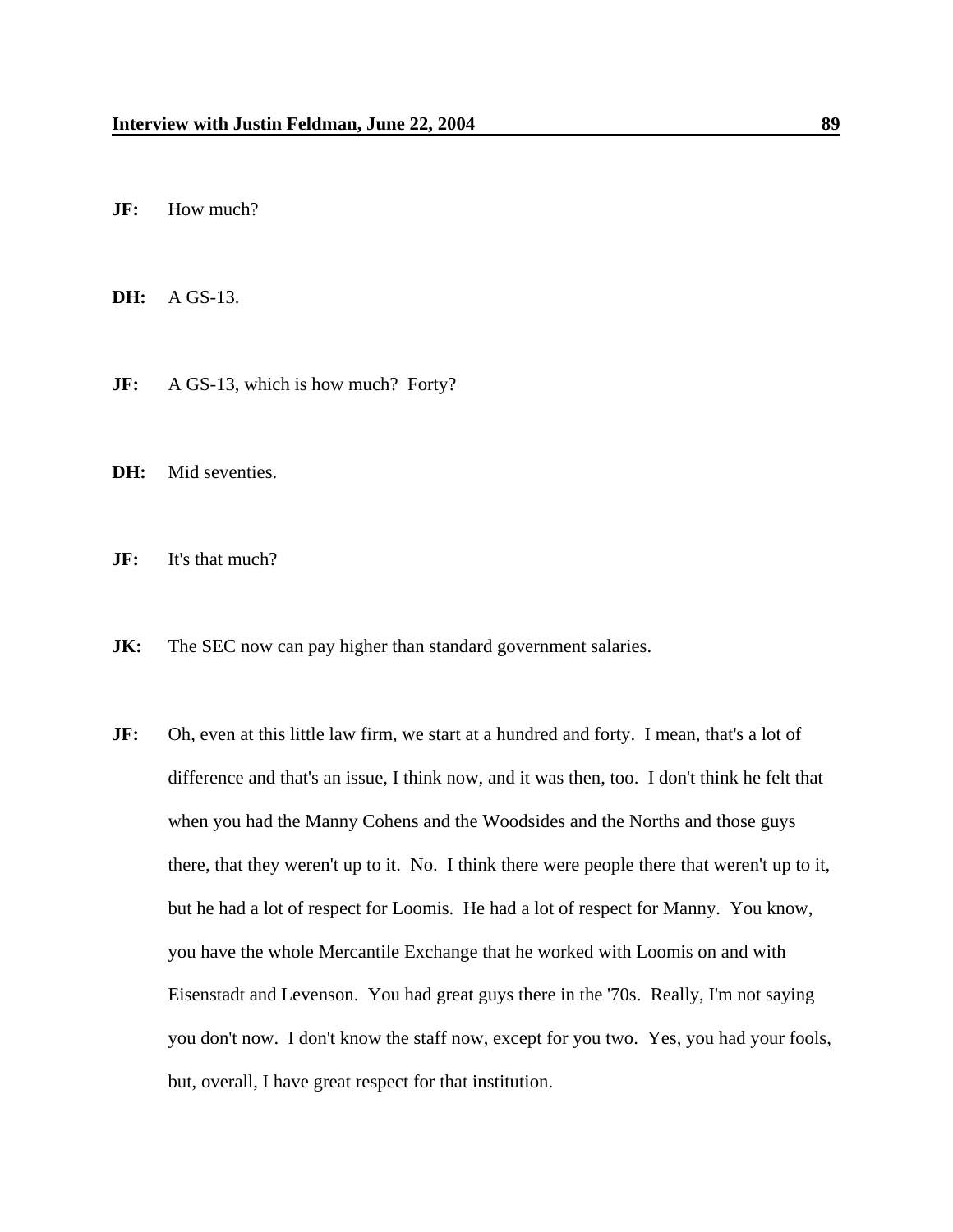- **JK:** Another question. In the report there's discussion about the Commissioners actually writing their own opinions and that seemed to be something of great importance to you all when you were writing the report. Why was that and what was the thinking?
- **JF:** He was thinking of the Supreme Court and the philosophy that would be reflected in those opinions. He felt that not only were the Commissioners not writing their own opinions, they were not reading their own opinions. There were some very strong people there later, like Art Fleischer, who was Manny Cohen's assistant. With all due respect to Manny, Art was a very strong guy and ...
- **JK:** We've taken up a tremendous amount of your time.
- **JF:** No, I'm . . .
- **JK:** There's one thing I want to ask you on the tape recorder, but you had mentioned it before and I just want to ask you again. You had talked about Landis's memos to John Kennedy in the '50s, when he was in the hospital.
- **JF:** Right, which becameCalthough he never claimed credit for them. That's by inference talking to his secretary and others that he furnished a lot of the material which became *Profiles in Courage*, and I think the book acknowledged that in the acknowledgements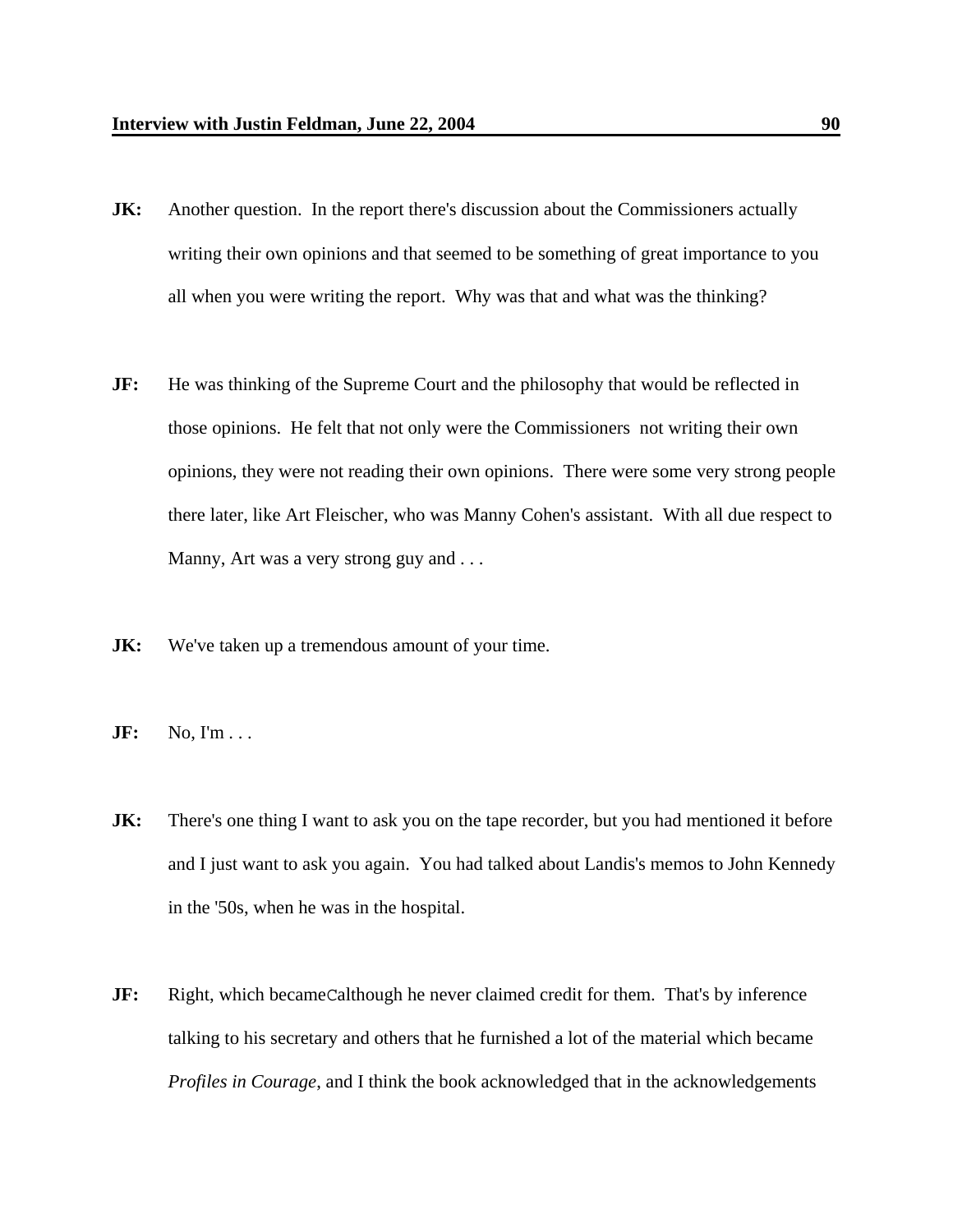and the foreword. You never saw Bobby Kennedy cry too often, but he cried at Jim's funeral. He played a very important part in their lives. I'll show you a piece of correspondence I dug up.

- **DH:** We just want to thank you for taking so much time. We've enjoyed this tremendously.
- **JF:** Thank you. I hope you did. You know, everybody says to me I ought to write a memoir. It's an egotistical thing to do, but if two bright young guys want to sit around and listen to me, I'm delighted. Where are we? Have we covered whatever your . . .
- **DH:** That's it.
- **JK:** You've covered far more than we ever would have hoped for.
- **DH:** This is terrific, and the Historical Society I think will be thrilled with this contribution.
- **JF:** Excuse me? I'm sorry.
- **DH:** The Historical Society will be thrilled with this contribution. It will be very much appreciated.
- **JF:** Well, I may edit out half of it, think better of it, but I doubt it.